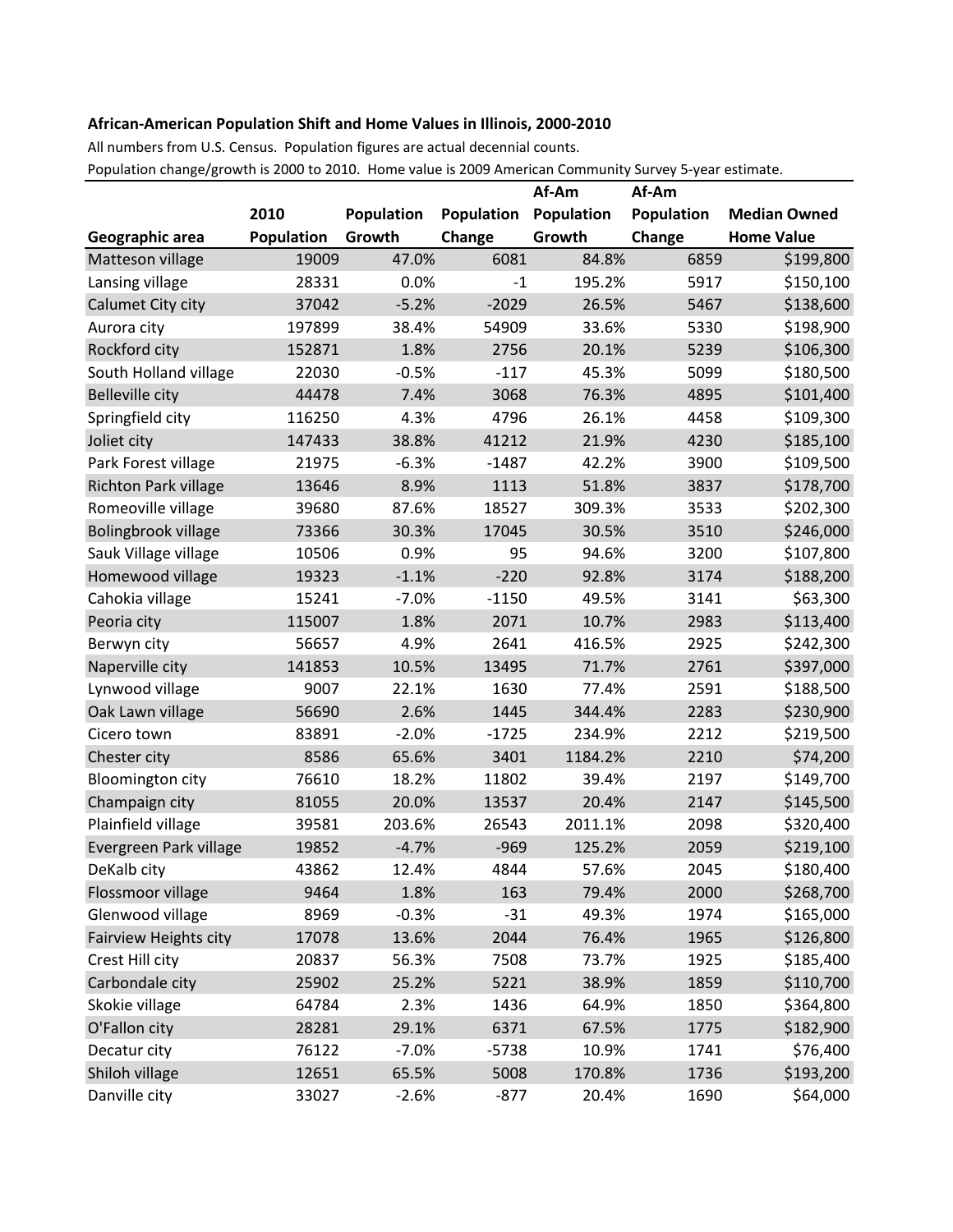| <b>Blue Island city</b>        | 23706  | 1.0%    | 243     | 29.2%   | 1649 | \$159,900 |
|--------------------------------|--------|---------|---------|---------|------|-----------|
| Elgin city                     | 108188 | 14.5%   | 13701   | 24.2%   | 1557 | \$213,800 |
| Crete village                  | 8259   | 12.4%   | 913     | 201.0%  | 1551 | \$195,700 |
| Urbana city                    | 41250  | 13.3%   | 4855    | 29.2%   | 1522 | \$141,500 |
| Alsip village                  | 19277  | $-2.3%$ | $-448$  | 75.4%   | 1503 | \$213,300 |
| Sumner city                    | 3174   | 210.6%  | 2152    | 7194.5% | 1471 | \$39,100  |
| Montgomery village             | 18438  | 237.0%  | 12967   | 837.7%  | 1375 | \$201,300 |
| Zion city                      | 24413  | 6.8%    | 1547    | 22.1%   | 1369 | \$170,300 |
| Oswego village                 | 30355  | 127.8%  | 17029   | 552.4%  | 1325 | \$276,000 |
| Swansea village                | 13430  | 26.9%   | 2851    | 144.6%  | 1315 | \$158,200 |
| Carpentersville village        | 37691  | 23.2%   | 7105    | 99.7%   | 1281 | \$182,600 |
| Steger village                 | 9570   | $-1.2%$ | $-112$  | 206.4%  | 1259 | \$139,400 |
| East Moline city               | 21302  | 4.8%    | 969     | 83.9%   | 1246 | \$108,100 |
| Westchester village            | 16718  | $-0.6%$ | $-106$  | 97.2%   | 1178 | \$286,300 |
| Country Club Hills city        | 16541  | 2.3%    | 372     | 8.8%    | 1171 | \$152,500 |
| <b>Tinley Park village</b>     | 56703  | 17.2%   | 8302    | 126.7%  | 1165 | \$248,900 |
| Collinsville city              | 25579  | 3.5%    | 872     | 76.1%   | 1109 | \$121,300 |
| Granite City city              | 29849  | $-4.6%$ | $-1452$ | 160.7%  | 1006 | \$82,200  |
| Olympia Fields village         | 4988   | 5.4%    | 256     | 40.7%   | 1003 | \$291,700 |
| Beach Park village             | 13638  | 35.4%   | 3566    | 221.0%  | 1002 | \$196,200 |
| Gurnee village                 | 31295  | 8.5%    | 2461    | 66.1%   | 972  | \$291,600 |
| Moline city                    | 43483  | $-0.7%$ | $-285$  | 65.9%   | 894  | \$107,600 |
| <b>Bradley village</b>         | 15895  | 24.3%   | 3111    | 550.6%  | 845  | \$133,300 |
| Frankfort village              | 17782  | 71.1%   | 7391    | 319.6%  | 830  | \$405,000 |
| Lombard village                | 43165  | 2.0%    | 843     | 72.1%   | 824  | \$267,800 |
| Melrose Park village           | 25411  | 9.7%    | 2240    | 121.6%  | 817  | \$269,300 |
| Westmont village               | 24685  | 0.5%    | 131     | 61.4%   | 814  | \$310,400 |
| Hillsboro city                 | 6207   | 42.4%   | 1848    | 1689.4% | 810  | \$79,700  |
| <b>University Park village</b> | 7129   | 7.0%    | 467     | 14.5%   | 810  | \$139,700 |
| Wheaton city                   | 52894  | $-4.6%$ | $-2522$ | 51.9%   | 805  | \$355,400 |
| Robinson city                  | 7713   | 13.1%   | 891     | 971.3%  | 795  | \$67,300  |
| Midlothian village             | 14819  | 3.5%    | 504     | 90.3%   | 789  | \$181,900 |
| Plano city                     | 10856  | 92.7%   | 5223    | 3432.8% | 773  | \$179,700 |
| Rantoul village                | 12941  | 0.7%    | 84      | 35.3%   | 767  | \$85,300  |
| Normal town                    | 52497  | 15.7%   | 7111    | 21.8%   | 762  | \$149,300 |
| Round Lake village             | 18289  | 213.1%  | 12447   | 647.2%  | 756  | \$220,800 |
| Carol Stream village           | 39711  | $-1.8%$ | $-727$  | 43.5%   | 740  | \$259,800 |
| Jacksonville city              | 19446  | 2.7%    | 506     | 57.0%   | 723  | \$87,900  |
| Hazel Crest village            | 14100  | $-4.8%$ | $-716$  | 6.2%    | 704  | \$140,400 |
| Bourbonnais village            | 18631  | 22.1%   | 3375    | 98.4%   | 690  | \$170,100 |
| Monee village                  | 5148   | 76.1%   | 2224    | 1116.5% | 686  | \$198,700 |
| Chicago Ridge village          | 14305  | 1.3%    | 178     | 196.7%  | 667  | \$190,300 |
| Charleston city                | 21838  | 3.8%    | 799     | 73.9%   | 653  | \$93,500  |
| Shorewood village              | 15615  | 103.2%  | 7929    | 347.2%  | 641  | \$245,800 |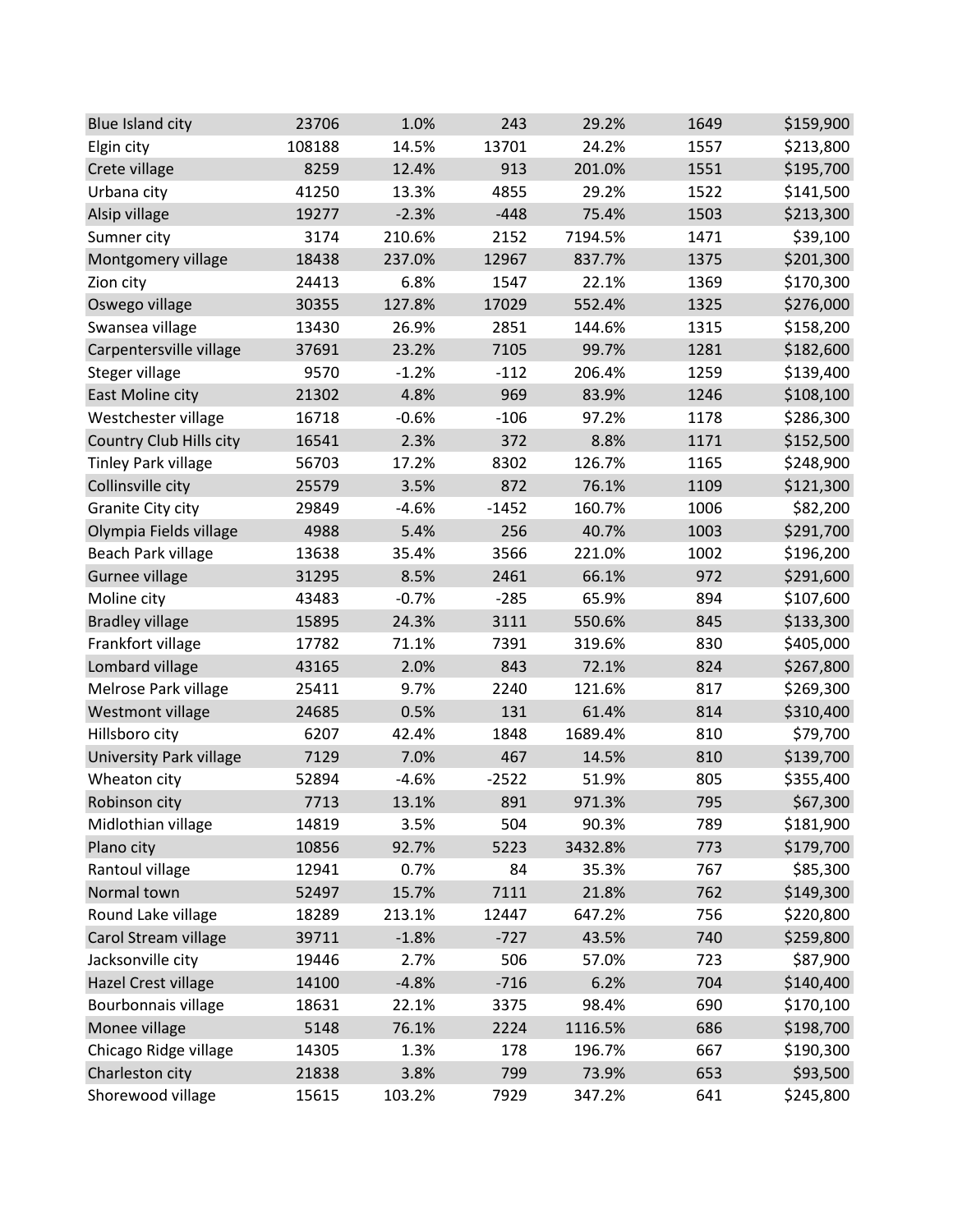| Posen village              | 5987  | 26.6%   | 1257    | 151.5%  | 623 | \$159,400 |
|----------------------------|-------|---------|---------|---------|-----|-----------|
| Marion city                | 17193 | 7.2%    | 1158    | 85.4%   | 588 | \$91,700  |
| <b>Orland Park village</b> | 56767 | 11.1%   | 5690    | 164.3%  | 587 | \$310,800 |
| Schaumburg village         | 74227 | $-1.5%$ | $-1159$ | 21.8%   | 560 | \$263,800 |
| Villa Park village         | 21904 | $-0.8%$ | $-171$  | 148.6%  | 558 | \$268,300 |
| Addison village            | 36942 | 2.9%    | 1028    | 60.5%   | 543 | \$283,200 |
| Yorkville city             | 16921 | 173.4%  | 10732   | 2170.2% | 537 | \$269,000 |
| Lisle village              | 22390 | 5.7%    | 1208    | 70.1%   | 520 | \$324,300 |
| Hillside village           | 8157  | 0.0%    | 2       | 17.1%   | 516 | \$225,700 |
| Freeport city              | 25638 | $-3.0%$ | $-805$  | 13.9%   | 506 | \$84,200  |
| Downers Grove village      | 47833 | $-1.8%$ | $-891$  | 53.8%   | 498 | \$348,000 |
| Palatine village           | 68557 | 4.7%    | 3078    | 35.9%   | 494 | \$316,600 |
| Loves Park city            | 23996 | 19.7%   | 3952    | 104.8%  | 483 | \$121,300 |
| Glendale Heights villag    | 34208 | 7.7%    | 2443    | 31.5%   | 480 | \$219,900 |
| Macomb city                | 19288 | 3.9%    | 730     | 43.7%   | 478 | \$87,600  |
| Justice village            | 12926 | 6.0%    | 733     | 19.4%   | 475 | \$219,900 |
| Woodridge village          | 32971 | 6.6%    | 2037    | 18.7%   | 463 | \$270,800 |
| <b>Burbank city</b>        | 28925 | 3.7%    | 1023    | 549.9%  | 460 | \$238,100 |
| Elmhurst city              | 44121 | 3.2%    | 1359    | 118.5%  | 456 | \$384,700 |
| Des Plaines city           | 58364 | $-0.6%$ | $-356$  | 76.9%   | 452 | \$289,800 |
| Belvidere city             | 25585 | 22.9%   | 4765    | 193.0%  | 442 | \$138,000 |
| Streamwood village         | 39858 | 9.5%    | 3451    | 30.0%   | 415 | \$230,900 |
| South Chicago Heights      | 4139  | 4.3%    | 169     | 139.5%  | 404 | \$130,400 |
| Round Lake Beach villa     | 28175 | 9.0%    | 2316    | 49.4%   | 396 | \$175,200 |
| North Aurora village       | 16760 | 58.3%   | 6175    | 83.1%   | 396 | \$246,400 |
| Grayslake village          | 20957 | 13.2%   | 2451    | 133.4%  | 395 | \$266,000 |
| Machesney Park village     | 23499 | 13.2%   | 2740    | 129.2%  | 375 | \$114,900 |
| <b>Bridgeview village</b>  | 16446 | 7.2%    | 1111    | 292.1%  | 358 | \$204,800 |
| Elmwood Park village       | 24883 | $-2.1%$ | $-522$  | 278.7%  | 354 | \$305,900 |
| St. Charles city           | 32974 | 18.2%   | 5078    | 73.8%   | 350 | \$308,700 |
| Lyons village              | 10729 | 4.6%    | 474     | 340.8%  | 349 | \$222,100 |
| Antioch village            | 14430 | 64.2%   | 5642    | 359.3%  | 347 | \$258,500 |
| Burnham village            | 4206  | 0.9%    | 36      | 15.2%   | 344 | \$141,800 |
| Minooka village            | 10924 | 175.1%  | 6953    | 2879.9% | 343 | \$234,200 |
| Woodstock city             | 24770 | 22.9%   | 4619    | 153.5%  | 340 | \$199,500 |
| Hanover Park village       | 37973 | $-0.8%$ | $-305$  | 14.5%   | 339 | \$222,800 |
| South Elgin village        | 21985 | 36.6%   | 5885    | 76.8%   | 321 | \$236,600 |
| Algonquin village          | 30046 | 29.1%   | 6770    | 150.6%  | 316 | \$285,900 |
| Beardstown city            | 6123  | 6.2%    | 357     | 593.7%  | 308 | \$62,600  |
| Hickory Hills city         | 14049 | 0.9%    | 123     | 182.4%  | 305 | \$266,400 |
| <b>Brookfield village</b>  | 18978 | $-0.6%$ | $-107$  | 177.1%  | 304 | \$260,500 |
| Hoffman Estates village    | 51895 | 4.8%    | 2400    | 13.8%   | 300 | \$298,700 |
| Quincy city                | 40633 | 0.7%    | 267     | 15.8%   | 300 | \$89,700  |
| Rock Island city           | 39018 | $-1.7%$ | $-666$  | 4.3%    | 296 | \$96,000  |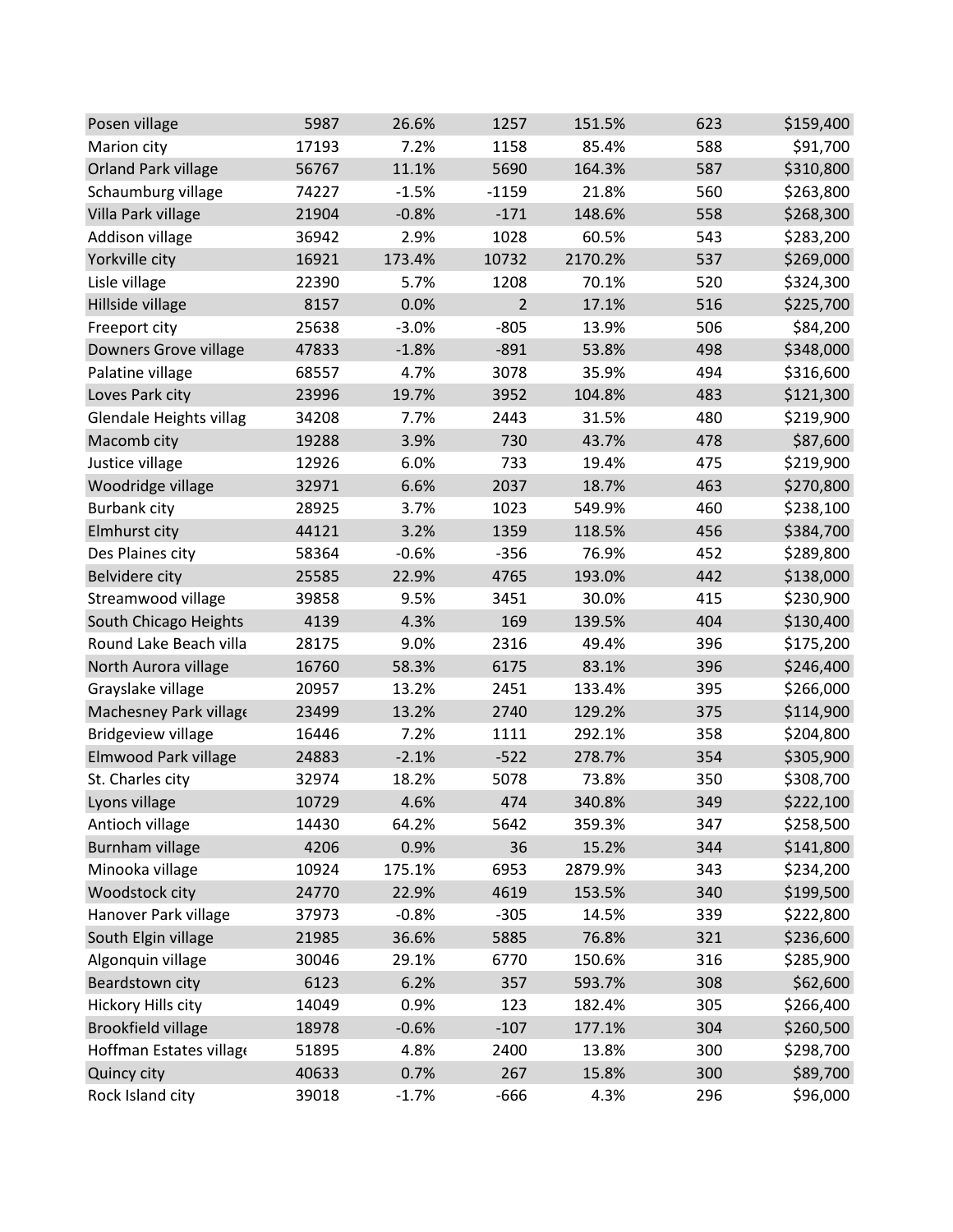| Savoy village               | 7280  | 62.6%    | 2804    | 146.7%  | 296 | \$195,200 |
|-----------------------------|-------|----------|---------|---------|-----|-----------|
| Willowbrook CDP             | 2076  | $-2.5%$  | $-54$   | 53.1%   | 286 | \$325,500 |
| West Chicago city           | 27086 | 15.4%    | 3617    | 71.4%   | 285 | \$246,700 |
| Huntley village             | 24291 | 323.9%   | 18561   | 1213.3% | 278 | \$276,400 |
| Mount Prospect village      | 54167 | $-3.7%$  | $-2098$ | 26.6%   | 269 | \$341,600 |
| Niles village               | 29803 | $-0.9%$  | $-265$  | 173.4%  | 261 | \$332,400 |
| Galesburg city              | 32195 | $-4.5%$  | $-1511$ | 7.6%    | 260 | \$73,000  |
| Oak Forest city             | 27962 | $-0.3%$  | $-89$   | 25.6%   | 258 | \$221,600 |
| <b>Bloomingdale village</b> | 22018 | 1.6%     | 343     | 45.2%   | 254 | \$322,200 |
| Darien city                 | 22086 | $-3.4%$  | $-774$  | 54.4%   | 249 | \$329,600 |
| Madison city                | 3891  | $-14.4%$ | $-654$  | 12.9%   | 248 | \$48,200  |
| Crestwood village           | 10950 | $-2.7%$  | $-301$  | 48.1%   | 244 | \$175,600 |
| Glen Ellyn village          | 27450 | 1.7%     | 451     | 42.9%   | 243 | \$431,900 |
| West Peoria city            | 4458  | $-6.4%$  | $-304$  | 58.6%   | 237 | \$92,300  |
| Pittsfield city             | 4576  | 8.7%     | 365     | 2809.0% | 237 | \$82,700  |
| Mount Vernon city           | 15277 | $-6.1%$  | $-992$  | 11.5%   | 233 | \$72,000  |
| North Riverside village     | 6672  | $-0.2%$  | $-16$   | 115.8%  | 232 | \$272,900 |
| <b>Bartlett village</b>     | 41208 | 12.3%    | 4502    | 31.6%   | 232 | \$313,800 |
| Glen Carbon village         | 12934 | 24.1%    | 2509    | 31.7%   | 231 | \$191,100 |
| Lake in the Hills village   | 28965 | 25.1%    | 5813    | 66.4%   | 231 | \$247,300 |
| East Hazel Crest village    | 1543  | $-4.0%$  | $-64$   | 37.5%   | 225 | \$153,600 |
| Arlington Heights villag    | 75101 | $-1.2%$  | $-930$  | 29.4%   | 224 | \$372,300 |
| Chatham village             | 11500 | 34.0%    | 2917    | 313.6%  | 215 | \$145,500 |
| Roscoe village              | 10785 | 72.7%    | 4541    | 178.2%  | 211 | \$161,100 |
| Herrin city                 | 12501 | 10.6%    | 1203    | 207.8%  | 211 | \$72,100  |
| Cortland town               | 4270  | 106.7%   | 2204    | 839.8%  | 208 | \$196,000 |
| Vernon Hills village        | 25113 | 24.8%    | 4993    | 60.5%   | 207 | \$350,900 |
| Thornton village            | 2338  | $-9.5%$  | $-244$  | 989.3%  | 204 | \$138,500 |
| Waukegan city               | 89078 | 1.3%     | 1177    | 1.2%    | 204 | \$165,200 |
| <b>Boulder Hill CDP</b>     | 8108  | $-0.7%$  | $-61$   | 131.3%  | 204 | \$182,200 |
| Lake Villa village          | 8741  | 49.1%    | 2877    | 134.7%  | 197 | \$303,000 |
| Orland Hills village        | 7149  | 5.5%     | 370     | 57.1%   | 197 | \$240,800 |
| Warrenville city            | 13140 | $-1.7%$  | $-223$  | 60.3%   | 193 | \$239,900 |
| Mattoon city                | 18555 | 1.4%     | 264     | 75.3%   | 193 | \$76,200  |
| River Forest village        | 11172 | $-4.0%$  | $-463$  | 34.5%   | 193 | \$600,600 |
| Roselle village             | 22763 | $-1.5%$  | $-352$  | 48.6%   | 191 | \$286,300 |
| Willowbrook village         | 8540  | $-4.8%$  | $-427$  | 88.2%   | 190 | \$286,100 |
| Godfrey village             | 17982 | 10.4%    | 1696    | 29.1%   | 190 | \$138,000 |
| Carbon Cliff village        | 2134  | 26.3%    | 445     | 247.3%  | 188 | \$98,300  |
| Sycamore city               | 17519 | 45.7%    | 5499    | 56.8%   | 184 | \$175,800 |
| Lockport city               | 24839 | 63.5%    | 9648    | 109.5%  | 183 | \$236,600 |
| Gages Lake CDP              | 10198 | $-2.1%$  | $-217$  | 87.2%   | 182 | \$236,400 |
| <b>Berkeley village</b>     | 5209  | $-0.7%$  | $-36$   | 12.2%   | 177 | \$212,700 |
| Markham city                | 12508 | $-0.9%$  | $-112$  | 1.7%    | 172 | \$119,200 |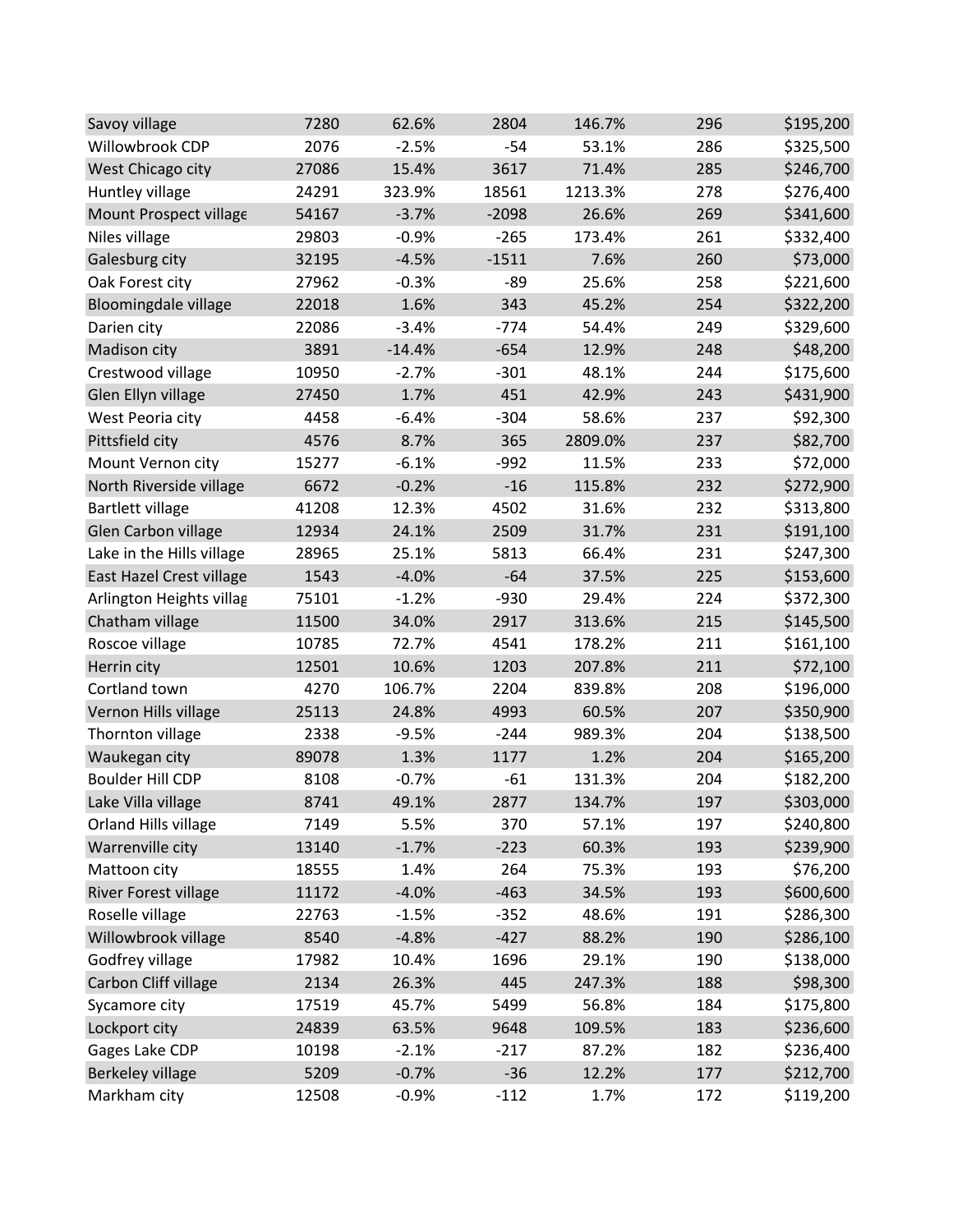| Crystal Lake city         | 40743 | 7.2%    | 2743    | 74.6%   | 170 | \$240,400 |
|---------------------------|-------|---------|---------|---------|-----|-----------|
| Mokena village            | 18740 | 28.5%   | 4157    | 231.9%  | 169 | \$342,100 |
| Palos Heights city        | 12515 | 11.1%   | 1255    | 366.3%  | 165 | \$317,600 |
| Ingalls Park CDP          | 3314  | 7.5%    | 232     | 173.6%  | 161 | \$136,500 |
| Kewanee city              | 12916 | $-0.2%$ | $-28$   | 32.2%   | 154 | \$61,400  |
| Round Lake Park village   | 7505  | 24.3%   | 1467    | 149.4%  | 153 | \$160,400 |
| Lindenhurst village       | 14462 | 15.3%   | 1923    | 81.3%   | 153 | \$243,700 |
| Mascoutah city            | 7483  | 32.2%   | 1824    | 63.7%   | 151 | \$130,100 |
| Chicago Heights city      | 30276 | $-7.6%$ | $-2500$ | 1.2%    | 151 | \$133,300 |
| Morton Grove village      | 23270 | 3.6%    | 819     | 107.9%  | 145 | \$366,400 |
| Stickney village          | 6786  | 10.4%   | 638     | 579.1%  | 142 | \$217,000 |
| Edwardsville city         | 24293 | 13.0%   | 2802    | 7.4%    | 138 | \$172,800 |
| Gilberts village          | 6879  | 437.8%  | 5600    | 5373.0% | 137 | \$323,900 |
| McHenry city              | 26992 | 25.5%   | 5491    | 210.1%  | 135 | \$225,700 |
| <b>Beecher village</b>    | 4359  | 114.4%  | 2326    | 100.0%  | 133 | \$234,800 |
| Maryville village         | 7487  | 61.0%   | 2836    | 80.0%   | 130 | \$192,900 |
| Channahon village         | 12560 | 71.0%   | 5216    | 441.3%  | 130 | \$233,300 |
| Ottawa city               | 18768 | 2.5%    | 461     | 49.0%   | 126 | \$117,100 |
| Sterling city             | 15370 | $-0.5%$ | $-81$   | 36.5%   | 124 | \$86,100  |
| East Peoria city          | 23402 | 3.4%    | 764     | 108.5%  | 123 | \$121,500 |
| Peoria Heights village    | 6156  | $-7.2%$ | $-479$  | 52.9%   | 123 | \$76,900  |
| Silvis city               | 7479  | 2.9%    | 210     | 48.2%   | 123 | \$108,200 |
| Lincoln city              | 14504 | $-5.6%$ | $-865$  | 28.0%   | 121 | \$86,800  |
| Sun River Terrace villag  | 528   | 37.9%   | 145     | 35.1%   | 119 | \$106,300 |
| La Grange Park village    | 13579 | 2.1%    | 284     | 28.6%   | 118 | \$365,500 |
| River Grove village       | 10227 | $-4.1%$ | $-441$  | 270.3%  | 115 | \$248,400 |
| <b>Grandwood Park CDP</b> | 5202  | 15.1%   | 681     | 61.3%   | 114 | \$288,400 |
| Rochelle city             | 9574  | 1.6%    | 150     | 109.3%  | 113 | \$126,200 |
| Northlake city            | 12323 | 3.7%    | 445     | 39.3%   | 112 | \$224,300 |
| New Lenox village         | 24394 | 37.3%   | 6623    | 209.5%  | 112 | \$297,600 |
| Pingree Grove village     | 4532  | 3554.8% | 4408    | 100.0%  | 109 | \$246,600 |
| Hainesville village       | 3597  | 69.0%   | 1468    | 300.6%  | 109 | \$217,700 |
| Round Lake Heights vil    | 2676  | 98.7%   | 1329    | 380.8%  | 108 | \$201,700 |
| <b>Burr Ridge village</b> | 10559 | 1.5%    | 151     | 100.8%  | 105 | \$705,300 |
| West Dundee village       | 7331  | 35.1%   | 1903    | 320.7%  | 104 | \$335,900 |
| Morris city               | 13636 | 14.3%   | 1708    | 291.2%  | 104 | \$187,800 |
| Wadsworth village         | 3815  | 23.7%   | 732     | 197.6%  | 104 | \$369,700 |
| Park Ridge city           | 37480 | $-0.8%$ | $-295$  | 135.6%  | 102 | \$472,900 |
| Lakemoor village          | 6017  | 115.8%  | 3229    | 611.4%  | 102 | \$224,700 |
| Worth village             | 10789 | $-2.3%$ | $-258$  | 57.8%   | 102 | \$196,600 |
| South Beloit city         | 7892  | 46.2%   | 2495    | 46.8%   | 101 | \$125,600 |
| Rushville city            | 3192  | $-0.6%$ | $-20$   | 3075.6% | 99  | \$65,100  |
| Morton village            | 16267 | 7.0%    | 1069    | 636.9%  | 97  | \$165,600 |
| Poplar Grove village      | 5023  | 267.2%  | 3655    | 100.0%  | 96  | \$171,500 |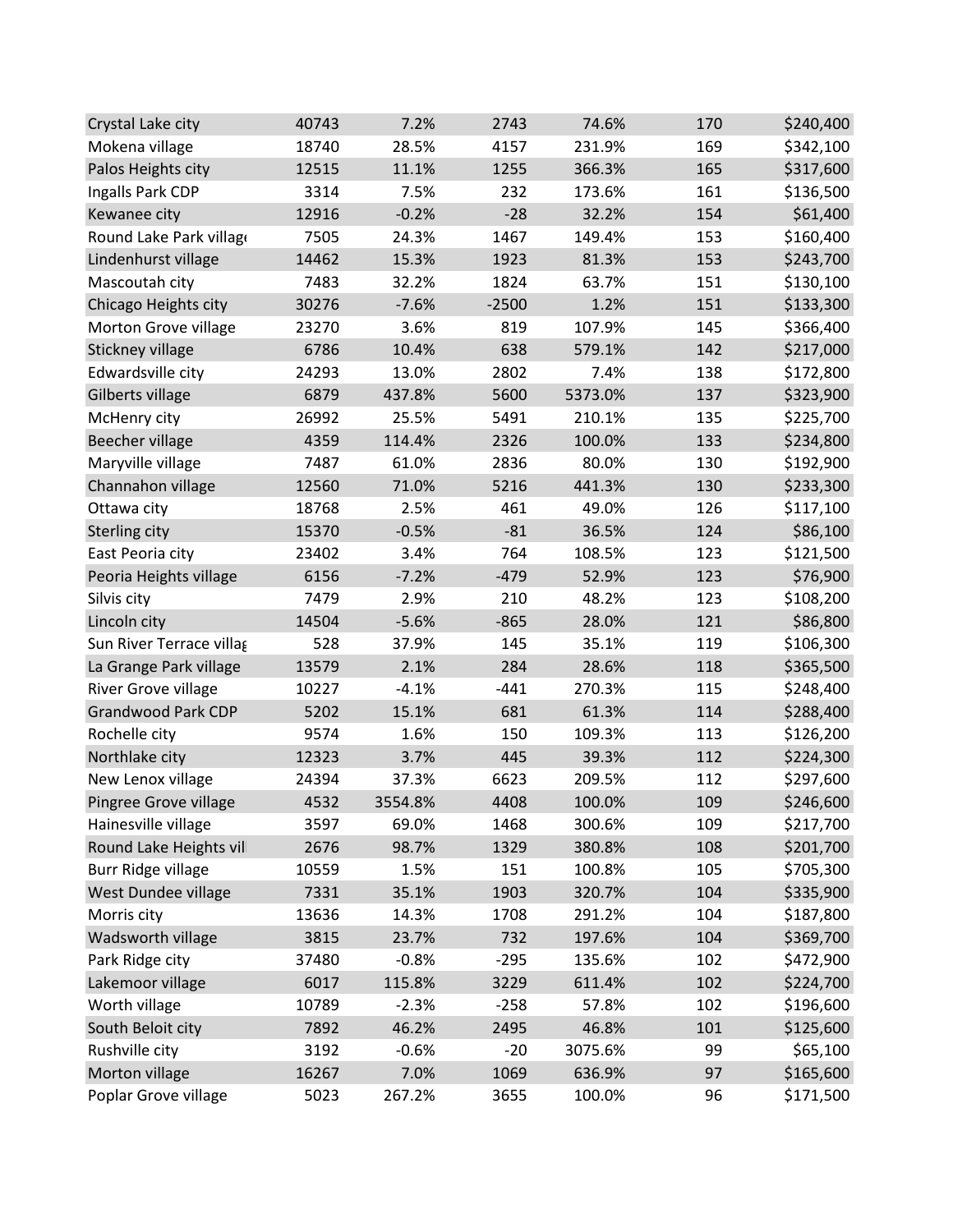| Pinckneyville city            | 5648  | 3.4%     | 184     | 6.9%    | 92 | \$71,800    |
|-------------------------------|-------|----------|---------|---------|----|-------------|
| Manteno village               | 9204  | 43.5%    | 2790    | 461.3%  | 89 | \$196,300   |
| Sugar Grove village           | 8997  | 130.2%   | 5088    | 161.3%  | 88 | \$315,200   |
| Clarendon Hills village       | 8427  | 10.7%    | 817     | 144.7%  | 88 | \$576,400   |
| Carterville city              | 5496  | 19.1%    | 880     | 171.8%  | 87 | \$103,700   |
| Wood River city               | 10657 | $-5.7%$  | $-639$  | 128.7%  | 87 | \$83,000    |
| Wood Dale city                | 13770 | 1.7%     | 235     | 106.9%  | 87 | \$290,000   |
| Lincolnwood village           | 12590 | 1.9%     | 231     | 171.1%  | 85 | \$500,100   |
| Riverside village             | 8875  | $-0.2%$  | $-20$   | 316.0%  | 84 | \$446,600   |
| Wauconda village              | 13603 | 44.0%    | 4155    | 220.2%  | 83 | \$244,700   |
| Caseyville village            | 4245  | $-1.5%$  | $-65$   | 24.0%   | 81 | \$84,400    |
| Franklin Park village         | 18333 | $-5.7%$  | $-1101$ | 49.9%   | 78 | \$246,400   |
| Hinsdale village              | 16816 | $-3.1%$  | $-533$  | 55.6%   | 77 | \$832,100   |
| Hampshire village             | 5563  | 91.8%    | 2663    | 2520.7% | 73 | \$239,000   |
| <b>Buffalo Grove village</b>  | 41496 | $-3.3%$  | $-1413$ | 21.2%   | 73 | \$338,500   |
| Manhattan village             | 7051  | 111.7%   | 3721    | 1086.2% | 72 | \$252,700   |
| Troy city                     | 9888  | 16.0%    | 1364    | 55.6%   | 71 | \$165,800   |
| Oakbrook Terrace city         | 2134  | $-7.2%$  | $-166$  | 75.0%   | 71 | \$363,000   |
| Wheeling village              | 37648 | 9.1%     | 3152    | 8.5%    | 70 | \$237,900   |
| Forsyth village               | 3490  | 43.4%    | 1056    | 216.0%  | 68 | \$221,600   |
| Rockton village               | 7685  | 45.1%    | 2389    | 183.2%  | 68 | \$169,600   |
| Lebanon city                  | 4418  | 25.4%    | 895     | 10.3%   | 67 | \$123,200   |
| Bensenville village           | 18352 | $-11.4%$ | $-2351$ | 11.4%   | 66 | \$262,900   |
| Hawthorn Woods villag         | 7663  | 27.7%    | 1661    | 154.7%  | 65 | \$618,700   |
| Batavia city                  | 26045 | 9.1%     | 2179    | 11.0%   | 63 | \$315,600   |
| Rockdale village              | 1976  | 4.7%     | 88      | 416.4%  | 63 | \$139,100   |
| Park City city                | 7570  | 14.1%    | 933     | 12.3%   | 61 | \$24,100    |
| Volo village                  | 2929  | 1527.2%  | 2749    | 100.0%  | 60 | \$222,000   |
| Merrionette Park villag       | 1900  | $-5.0%$  | $-99$   | 44.8%   | 59 | \$134,800   |
| Norridge village              | 14572 | $-0.1%$  | $-10$   | 400.6%  | 58 | \$346,900   |
| Cary village                  | 18271 | 17.6%    | 2740    | 93.2%   | 58 | \$276,400   |
| East Alton village            | 6301  | $-7.7%$  | $-529$  | 93.6%   | 58 | \$75,300    |
| <b>Winthrop Harbor villag</b> | 6742  | 1.1%     | 72      | 142.4%  | 57 | \$212,700   |
| Cherry Valley village         | 3162  | 44.3%    | 971     | 144.3%  | 54 | \$174,300   |
| Countryside city              | 5895  | $-1.6%$  | $-96$   | 40.4%   | 53 | \$195,400   |
| Rock Falls city               | 9266  | $-3.3%$  | $-314$  | 60.1%   | 52 | \$76,100    |
| Sparta city                   | 4302  | $-4.1%$  | $-184$  | 7.3%    | 51 | \$75,600    |
| Wilmette village              | 27087 | $-2.0%$  | $-564$  | 29.6%   | 49 | \$680,500   |
| Bannockburn village           | 1583  | 10.8%    | 154     | 99.6%   | 48 | \$1,000,001 |
| Dupo village                  | 4138  | 5.2%     | 205     | 101.3%  | 48 | \$86,200    |
| Metropolis city               | 6537  | 0.8%     | 55      | 9.6%    | 47 | \$73,800    |
| Island Lake village           | 8080  | $-0.9%$  | $-73$   | 115.9%  | 47 | \$212,400   |
| Washington city               | 15134 | 39.6%    | 4293    | 139.8%  | 45 | \$152,400   |
| Brooklyn village              | 749   | 10.8%    | 73      | 6.7%    | 45 | \$39,300    |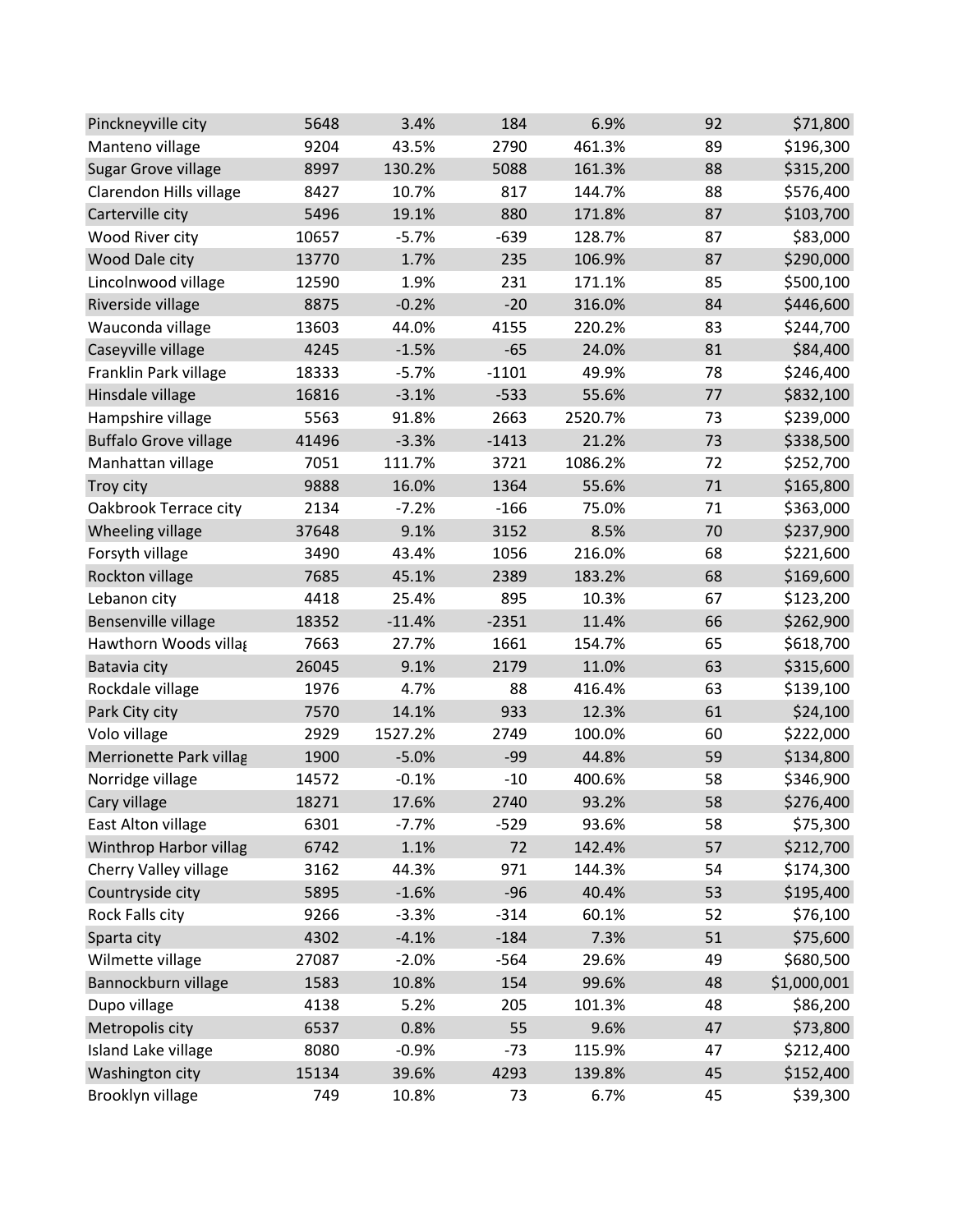| Lake Zurich village        | 19631 | 8.4%    | 1527   | 30.5%   | 44 | \$355,900 |
|----------------------------|-------|---------|--------|---------|----|-----------|
| Itasca village             | 8649  | 4.2%    | 347    | 30.4%   | 43 | \$361,200 |
| <b>Bartonville village</b> | 6471  | 2.6%    | 161    | 169.4%  | 43 | \$97,700  |
| Peru city                  | 10295 | 4.7%    | 460    | 144.0%  | 42 | \$118,200 |
| Streator city              | 13710 | $-3.4%$ | $-480$ | 14.1%   | 42 | \$78,000  |
| Jerome village             | 1656  | 17.1%   | 242    | 174.6%  | 42 | \$94,500  |
| Libertyville village       | 20315 | $-2.1%$ | $-427$ | 20.0%   | 42 | \$451,300 |
| Carlock village            | 552   | 21.1%   | 96     | 4505.3% | 41 | \$104,500 |
| Hometown city              | 4349  | $-2.6%$ | $-118$ | 100.0%  | 40 | \$151,500 |
| <b>Barrington village</b>  | 10327 | 1.6%    | 159    | 63.9%   | 39 | \$493,400 |
| Long Lake CDP              | 3515  | 4.7%    | 159    | 386.7%  | 39 | \$162,300 |
| Deerfield village          | 18225 | $-1.1%$ | $-195$ | 70.1%   | 39 | \$571,000 |
| Long Grove village         | 8043  | 19.4%   | 1308   | 63.3%   | 38 | \$771,900 |
| East Carondelet village    | 499   | 86.9%   | 232    | 417.7%  | 38 | \$56,600  |
| Genoa city                 | 5193  | 24.6%   | 1024   | 907.4%  | 38 | \$169,000 |
| Mahomet village            | 7258  | 48.8%   | 2381   | 761.2%  | 37 | \$169,600 |
| Winfield village           | 9080  | 4.2%    | 362    | 33.8%   | 35 | \$311,900 |
| New Baden village          | 3349  | 11.6%   | 348    | 61.3%   | 35 | \$122,500 |
| <b>Spring Valley city</b>  | 5558  | 3.0%    | 160    | 80.6%   | 35 | \$100,900 |
| De Soto village            | 1590  | $-3.8%$ | $-63$  | 297.5%  | 34 | \$75,700  |
| Elwood village             | 2279  | 40.7%   | 659    | 100.0%  | 34 | \$195,800 |
| Sleepy Hollow village      | 3304  | $-7.0%$ | $-249$ | 158.0%  | 34 | \$359,500 |
| Momence city               | 3310  | 4.4%    | 139    | 24.7%   | 34 | \$122,700 |
| Lincolnshire village       | 7275  | 19.1%   | 1167   | 109.6%  | 33 | \$595,500 |
| East Dundee village        | 2860  | $-3.2%$ | $-95$  | 113.2%  | 33 | \$222,900 |
| Oak Brook village          | 7883  | $-9.4%$ | $-819$ | 27.2%   | 33 | \$811,000 |
| Thebes village             | 436   | $-8.8%$ | $-42$  | 64.2%   | 33 | \$91,700  |
| LaSalle city               | 9609  | $-1.9%$ | $-187$ | 25.6%   | 33 | \$94,400  |
| Energy village             | 1146  | $-2.5%$ | $-29$  | 306.6%  | 32 | \$106,300 |
| Mount Zion village         | 5833  | 20.4%   | 988    | 333.4%  | 32 | \$122,200 |
| St. Anne village           | 1257  | 3.7%    | 45     | 322.9%  | 31 | \$96,500  |
| Harwood Heights villag     | 8612  | 3.8%    | 315    | 125.0%  | 31 | \$325,400 |
| Marengo city               | 7648  | 20.3%   | 1293   | 162.3%  | 31 | \$194,800 |
| Indian Head Park villag    | 3809  | 3.4%    | 124    | 93.0%   | 31 | \$328,200 |
| Fox Lake village           | 10579 | 15.3%   | 1401   | 40.3%   | 30 | \$199,700 |
| Spring Grove village       | 5778  | 48.9%   | 1898   | 724.7%  | 28 | \$351,700 |
| Columbia city              | 9707  | 22.5%   | 1785   | 354.4%  | 28 | \$186,300 |
| Southern View village      | 1642  | $-3.1%$ | $-53$  | 202.4%  | 27 | \$80,700  |
| Elburn village             | 5602  | 103.3%  | 2846   | 988.5%  | 27 | \$299,000 |
| Milan village              | 5099  | $-4.7%$ | $-249$ | 11.8%   | 27 | \$96,700  |
| Hebron village             | 1216  | 17.1%   | 178    | 622.5%  | 26 | \$183,000 |
| Lakewood village           | 3811  | 63.1%   | 1474   | 135.3%  | 25 | \$508,200 |
| New Milford village        | 697   | 28.8%   | 156    | 259.4%  | 25 | \$96,300  |
| Mount Carmel city          | 7284  | $-8.7%$ | $-698$ | 62.9%   | 25 | \$64,900  |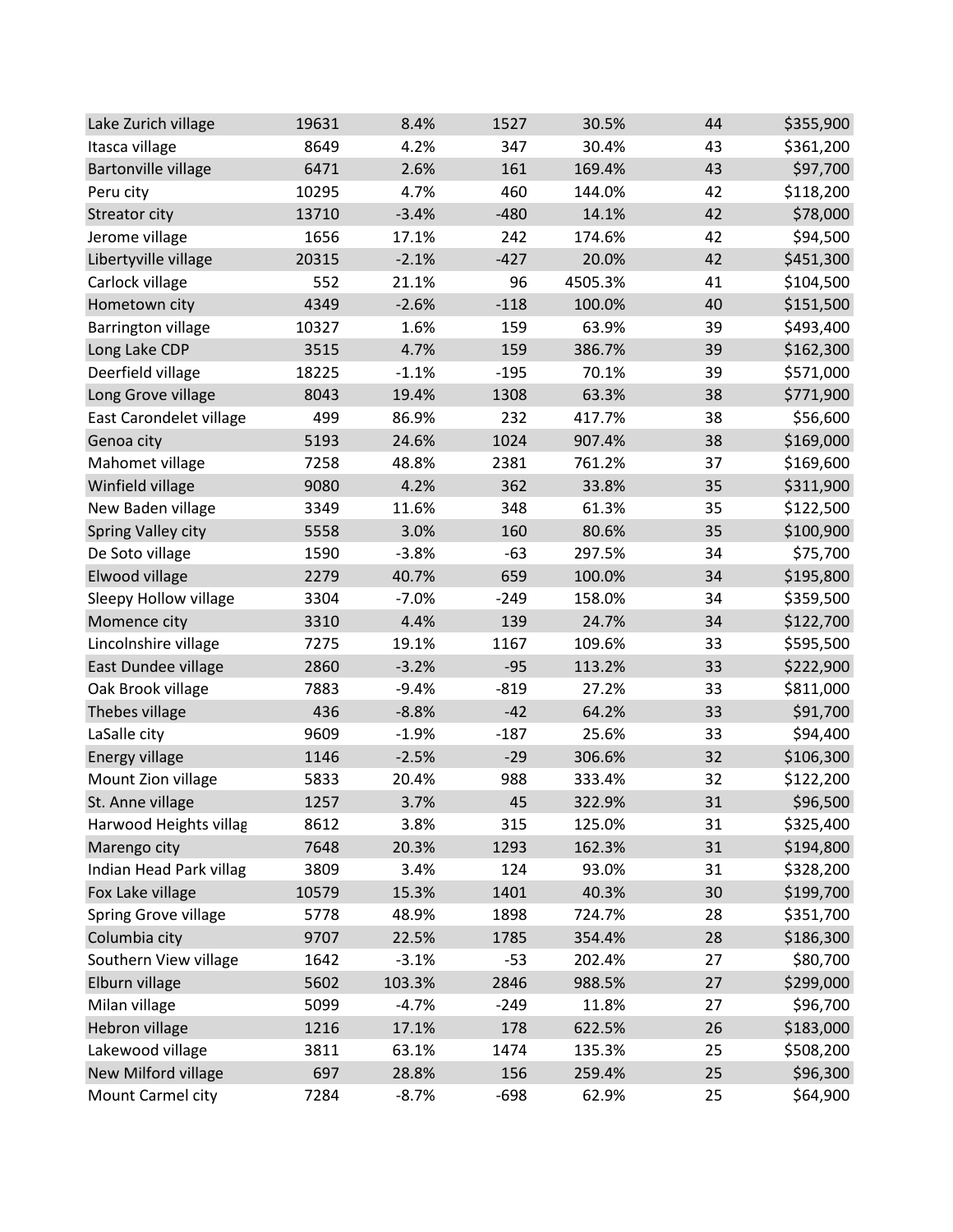| Palos Park village            | 4847  | 3.4%     | 158    | 177.2% | 25 | \$444,700 |
|-------------------------------|-------|----------|--------|--------|----|-----------|
| West Frankfort city           | 8182  | $-0.2%$  | $-14$  | 302.6% | 25 | \$54,900  |
| Salem city                    | 7485  | $-5.4%$  | $-424$ | 44.5%  | 25 | \$69,600  |
| Grandview village             | 1441  | $-6.2%$  | $-96$  | 32.9%  | 24 | \$66,500  |
| Paxton city                   | 4473  | $-1.1%$  | $-52$  | 172.6% | 23 | \$91,200  |
| Mendota city                  | 7372  | 1.4%     | 100    | 78.8%  | 23 | \$114,000 |
| Monticello city               | 5548  | 8.0%     | 410    | 445.0% | 23 | \$145,200 |
| Byron city                    | 3753  | 28.7%    | 836    | 191.4% | 22 | \$151,600 |
| Lawrenceville city            | 4348  | $-8.4%$  | $-397$ | 52.2%  | 22 | \$56,600  |
| Diamond village               | 2527  | 81.4%    | 1134   | 100.0% | 22 | \$172,800 |
| Sandwich city                 | 7421  | 14.0%    | 912    | 168.9% | 22 | \$174,900 |
| Peotone village               | 4142  | 22.4%    | 757    | 215.1% | 22 | \$219,700 |
| Fox Lake Hills CDP            | 2591  | 1.2%     | 30     | 69.2%  | 21 | \$206,000 |
| Pistakee Highlands CDI        | 3454  | $-9.4%$  | $-358$ | 555.8% | 21 | \$194,700 |
| Western Springs village       | 12975 | 3.9%     | 482    | 84.1%  | 21 | \$564,400 |
| Tolono village                | 3447  | 27.7%    | 747    | 258.0% | 21 | \$136,600 |
| <b>Willow Springs village</b> | 5524  | 9.9%     | 497    | 59.1%  | 21 | \$356,300 |
| Smithton village              | 3693  | 64.3%    | 1445   | 111.3% | 20 | \$158,000 |
| Davis Junction village        | 2373  | 383.3%   | 1882   | 100.0% | 20 | \$156,500 |
| Fairfield city                | 5154  | $-4.9%$  | $-267$ | 361.2% | 20 | \$52,500  |
| Waterman village              | 1506  | 23.0%    | 282    | 798.7% | 20 | \$162,300 |
| Lewistown city                | 2384  | $-5.5%$  | $-138$ | 772.3% | 19 | \$69,500  |
| South Jacksonville villa      | 3331  | $-4.1%$  | $-144$ | 55.4%  | 19 | \$95,800  |
| Thomson village               | 590   | 5.5%     | 31     | 100.0% | 19 | \$121,400 |
| Polo city                     | 2355  | $-4.9%$  | $-122$ | 100.0% | 19 | \$92,600  |
| Lemont village                | 16000 | 22.2%    | 2902   | 47.6%  | 19 | \$371,100 |
| Johnston City city            | 3543  | $-0.4%$  | $-14$  | 518.5% | 18 | \$53,800  |
| Galva city                    | 2589  | $-6.1%$  | $-169$ | 214.2% | 18 | \$72,500  |
| Johnsburg village             | 6337  | 17.5%    | 946    | 326.6% | 18 | \$321,100 |
| Cambridge village             | 2160  | $-0.9%$  | $-20$  | 100.7% | 18 | \$91,200  |
| Havana city                   | 3301  | $-7.7%$  | $-276$ | 487.1% | 17 | \$75,700  |
| Mulberry Grove village        | 634   | $-5.5%$  | $-37$  | 135.3% | 17 | \$64,500  |
| De Pue village                | 1838  | $-0.2%$  | $-4$   | 931.5% | 17 | \$66,000  |
| Crainville village            | 1254  | 26.4%    | 262    | 245.6% | 17 | \$103,100 |
| Lake Barrington village       | 4973  | 4.5%     | 216    | 89.2%  | 17 | \$458,100 |
| Lake Summerset CDP            | 2048  | $-0.6%$  | $-13$  | 409.5% | 17 | \$214,200 |
| Hodgkins village              | 1897  | $-11.1%$ | $-237$ | 790.3% | 17 | \$49,100  |
| Olney city                    | 9115  | 5.6%     | 484    | 39.0%  | 17 | \$68,600  |
| Creve Coeur village           | 5451  | 0.1%     | 3      | 74.4%  | 16 | \$80,800  |
| Riverton village              | 3455  | 13.4%    | 407    | 523.4% | 16 | \$96,400  |
| Germantown Hills villa        | 3438  | 62.9%    | 1327   | 752.7% | 16 | \$201,000 |
| Sheridan village              | 2137  | $-11.4%$ | $-274$ | 1.7%   | 15 | \$149,600 |
| Rosemont village              | 4202  | $-0.5%$  | $-22$  | 27.5%  | 15 | \$329,500 |
| Eldorado city                 | 4122  | $-9.1%$  | $-412$ | 82.0%  | 15 | \$42,200  |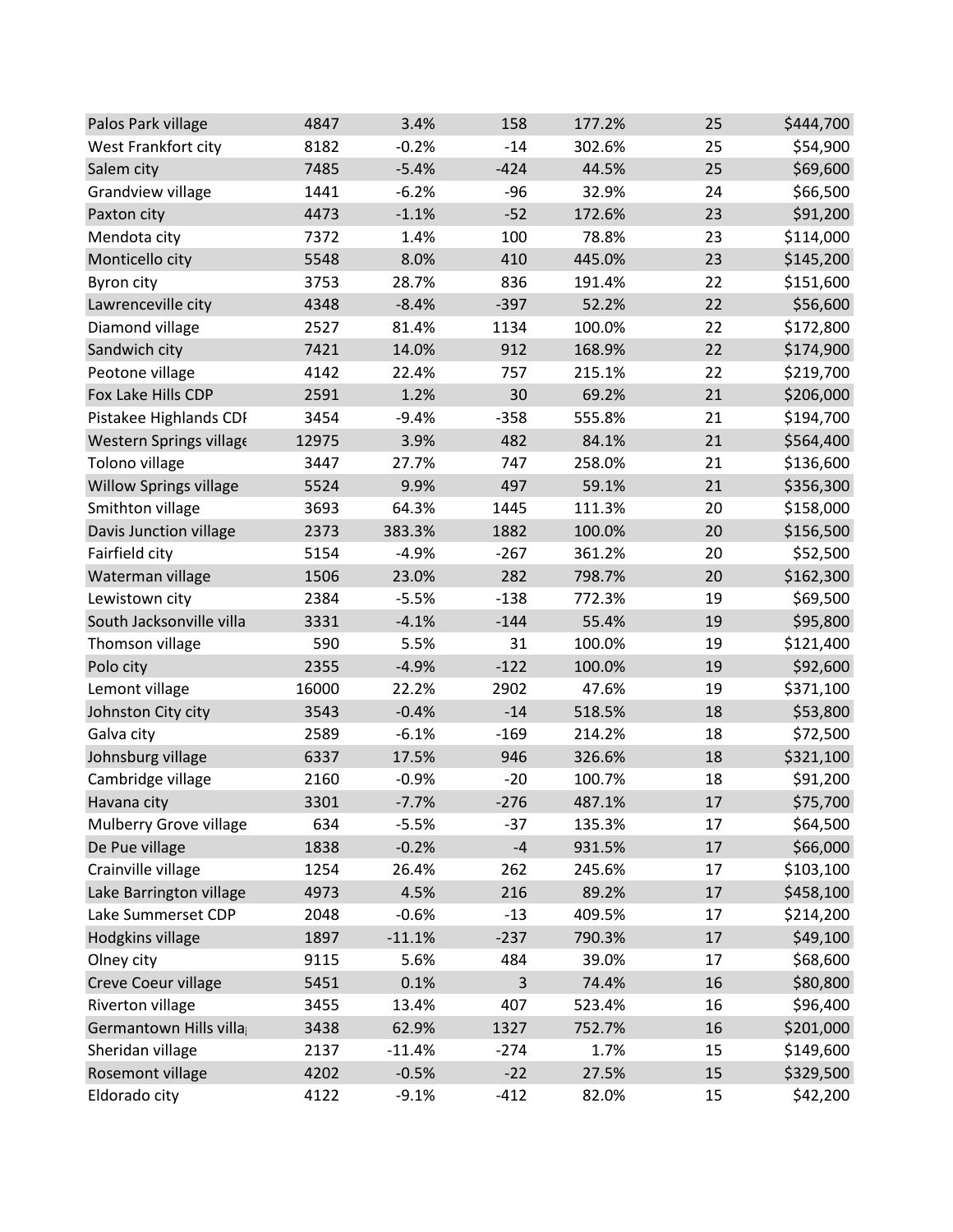| Vienna city                     | 1434  | 16.2%    | 200    | 1196.6% | 15     | \$64,800  |
|---------------------------------|-------|----------|--------|---------|--------|-----------|
| Litchfield city                 | 6939  | 1.8%     | 124    | 54.1%   | 15     | \$75,700  |
| Le Roy city                     | 3560  | 6.8%     | 228    | 440.2%  | 15     | \$126,700 |
| Abingdon city                   | 3319  | $-8.1%$  | $-293$ | 66.1%   | 14     | \$61,500  |
| El Paso city                    | 2810  | 4.3%     | 115    | 530.8%  | 14     | \$119,400 |
| Westville village               | 3202  | 0.9%     | 27     | 112.6%  | 14     | \$77,800  |
| Irvington village               | 659   | $-10.5%$ | $-77$  | 477.4%  | 14     | \$69,300  |
| Frankfort Square CDP            | 9276  | 19.4%    | 1510   | 13.9%   | 14     | \$233,000 |
| East Dubuque city               | 1704  | $-14.6%$ | $-291$ | 351.1%  | 14     | \$116,300 |
| <b>Tremont village</b>          | 2236  | 10.2%    | 207    | 688.6%  | 14     | \$152,100 |
| Thomasboro village              | 1126  | $-8.7%$  | $-107$ | 87.2%   | 14     | \$91,600  |
| Hampton village                 | 1863  | 14.6%    | 237    | 422.8%  | 14     | \$138,500 |
| Nashville city                  | 3258  | 3.5%     | 111    | 217.8%  | 14     | \$112,600 |
| Sherman village                 | 4148  | 44.5%    | 1277   | 155.4%  | 13     | \$171,800 |
| Marseilles city                 | 5094  | 9.4%     | 439    | 286.7%  | 13     | \$122,100 |
| Harvard city                    | 9447  | 18.1%    | 1451   | 18.1%   | 13     | \$153,300 |
| Waterloo city                   | 9811  | 28.9%    | 2197   | 100.0%  | 13     | \$189,200 |
| Seneca village                  | 2371  | 15.5%    | 318    | 100.0%  | 13     | \$158,200 |
| North Pekin village             | 1573  | $-0.1%$  | $-1$   | 100.0%  | 13     | \$93,400  |
| Dahlgren village                | 525   | 2.1%     | 11     | 100.0%  | 13     | \$47,100  |
| Princeton city                  | 7660  | 2.1%     | 159    | 43.3%   | 13     | \$117,300 |
| Richmond village                | 1874  | 71.8%    | 783    | 388.8%  | 13     | \$204,000 |
| <b>Highland city</b>            | 9919  | 17.6%    | 1481   | 148.9%  | 13     | \$136,900 |
| Wayne village                   | 2431  | 13.8%    | 294    | 145.7%  | 12     | \$736,200 |
| <b>Barrington Hills village</b> | 4209  | 7.5%     | 294    | 63.5%   | 12     | \$900,800 |
| Braidwood city                  | 6191  | 19.0%    | 988    | 79.4%   | 12     | \$171,600 |
| Forest Lake CDP                 | 1659  | 8.4%     | 129    | 161.4%  | 12     | \$368,700 |
| Wamac city                      | 1185  | $-14.0%$ | $-193$ | 59.7%   | 12     | \$26,700  |
| Coal City village               | 5587  | 16.5%    | 790    | 254.4%  | 12     | \$159,800 |
| Jerseyville city                | 8465  | 6.0%     | 481    | 150.5%  | 12     | \$98,600  |
| Taylorville city                | 11246 | $-1.6%$  | $-181$ | 15.0%   | 12     | \$79,800  |
| Kincaid village                 | 1505  | 4.4%     | 64     | 100.0%  | 12     | \$61,300  |
| Coal Valley village             | 3743  | 3.8%     | 137    | 46.6%   | 12     | \$126,200 |
| Rosewood Heights CDF            | 4038  | $-5.3%$  | $-224$ | 275.4%  | 12     | \$109,100 |
| Riverwoods village              | 3660  | $-4.8%$  | $-183$ | 75.6%   | 12     | \$726,800 |
| Marissa village                 | 1979  | $-7.6%$  | $-162$ | 180.2%  | 12     | \$69,300  |
| Colona city                     | 5099  | $-1.4%$  | $-74$  | 74.0%   | 11     | \$97,700  |
| Rochester village               | 3689  | 27.5%    | 796    | 130.4%  | 11     | \$153,500 |
| St. Joseph village              | 3967  | 36.2%    | 1055   | 380.8%  | 11     | \$150,300 |
| Auburn city                     | 4771  | 10.5%    | 454    | 85.3%   | 11     | \$95,900  |
| Shelbyville city                | 4700  | $-5.5%$  | $-271$ | 221.9%  | 11     | \$74,400  |
| Creston village                 | 662   | 21.9%    | 119    | 184.6%  | 11     | \$112,500 |
| Roanoke village                 | 2065  | 3.6%     | 71     | 552.0%  | $11\,$ | \$116,300 |
| Wyoming city                    | 1429  | 0.4%     | 5      | 100.0%  | 11     | \$74,900  |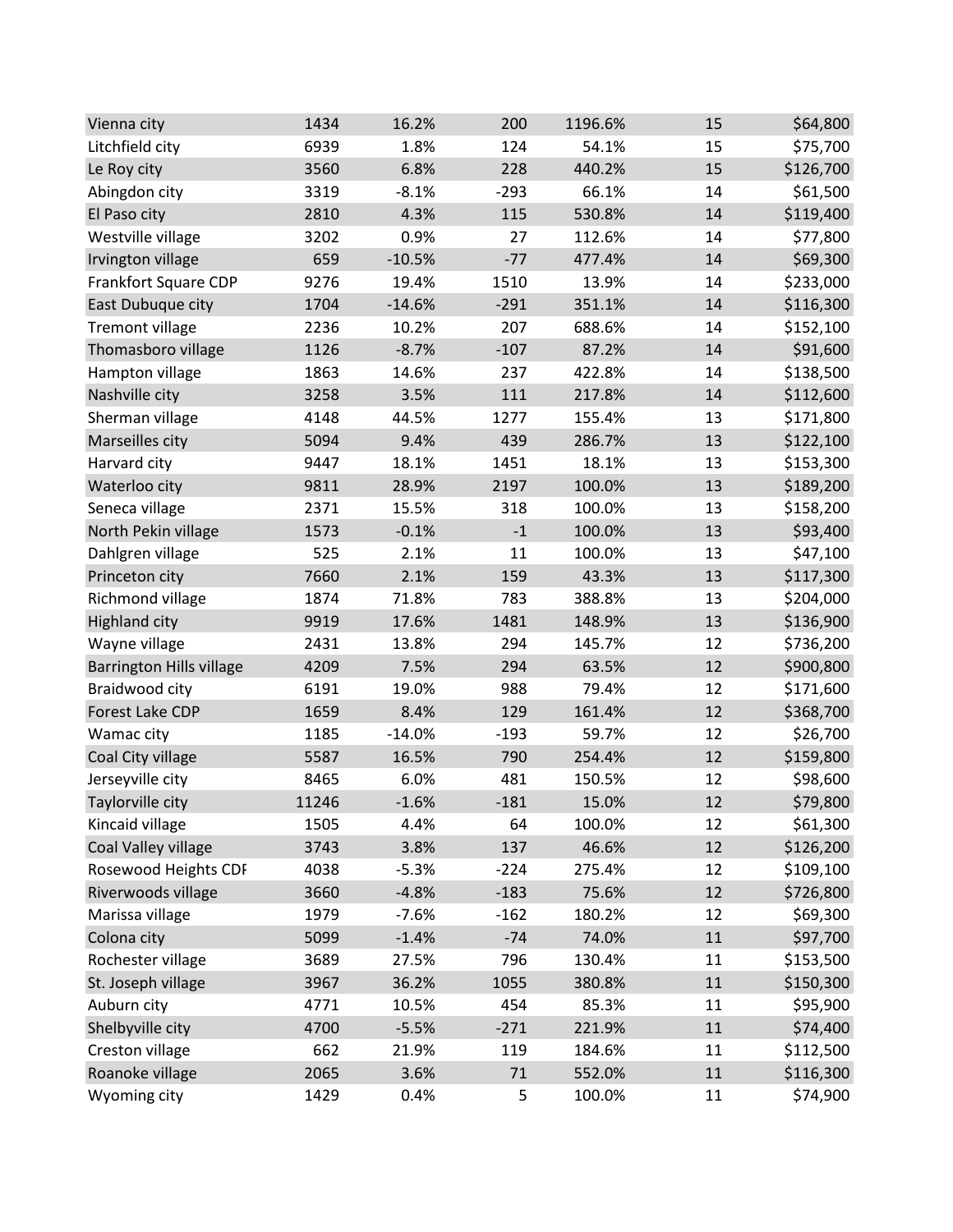| Mount Morris village    | 2998  | $-0.5%$  | $-15$  | 182.1% | 11               | \$101,500   |
|-------------------------|-------|----------|--------|--------|------------------|-------------|
| Edinburg village        | 1078  | $-5.0%$  | $-57$  | 472.7% | 11               | \$83,200    |
| Benton city             | 7087  | 3.0%     | 207    | 50.2%  | 10               | \$57,700    |
| Hanover village         | 844   | 1.0%     | 8      | 617.7% | 10               | \$81,400    |
| Central City village    | 1172  | $-14.5%$ | $-199$ | 41.8%  | 10               | \$49,400    |
| Wilmington city         | 5724  | 11.5%    | 590    | 28.0%  | 10               | \$170,300   |
| Downs village           | 1005  | 29.5%    | 229    | 143.4% | 10               | \$138,500   |
| Mettawa village         | 547   | 49.0%    | 180    | 100.0% | 10               | \$1,000,001 |
| Indian Creek village    | 462   | 138.1%   | 268    | 100.0% | 10               | \$480,400   |
| Colfax village          | 1061  | 7.3%     | 72     | 100.0% | 10               | \$101,400   |
| Mason City city         | 2343  | $-8.4%$  | $-215$ | 100.0% | 10               | \$81,700    |
| Chapin village          | 512   | $-13.5%$ | $-80$  | 100.0% | 10               | \$64,200    |
| Staunton city           | 5139  | 2.2%     | 109    | 198.2% | 10               | \$93,200    |
| East Cape Girardeau vil | 385   | $-11.9%$ | $-52$  | 325.0% | 10               | \$63,300    |
| Flora city              | 5070  | $-0.3%$  | $-16$  | 96.6%  | 10               | \$74,400    |
| Mackinaw village        | 1950  | 34.3%    | 498    | 221.4% | 10               | \$124,500   |
| Rossville village       | 1331  | 9.4%     | 114    | 393.0% | 10               | \$65,500    |
| Northbrook village      | 33170 | $-0.8%$  | $-265$ | 4.7%   | 9                | \$565,100   |
| Deer Park village       | 3200  | 3.2%     | 98     | 50.4%  | 9                | \$584,000   |
| Freeburg village        | 4354  | 12.4%    | 482    | 119.5% | 9                | \$154,800   |
| Prairie Grove village   | 1904  | 98.3%    | 944    | 160.4% | 9                | \$405,600   |
| Fairbury city           | 3757  | $-5.3%$  | $-211$ | 57.5%  | 9                | \$105,600   |
| Makanda village         | 561   | 33.9%    | 142    | 83.6%  | $\boldsymbol{9}$ | \$120,500   |
| Paw Paw village         | 870   | 2.1%     | 18     | 100.0% | 9                | \$138,300   |
| Humboldt village        | 437   | $-9.1%$  | $-44$  | 100.0% | 9                | \$51,900    |
| Hutsonville village     | 554   | $-2.5%$  | $-14$  | 780.3% | 9                | \$61,200    |
| Ladd village            | 1295  | $-1.4%$  | $-18$  | 661.6% | 9                | \$94,800    |
| Wonder Lake village     | 4026  | 199.3%   | 2681   | 160.2% | 9                | \$222,300   |
| Hudson village          | 1838  | 21.7%    | 328    | 562.3% | $\bf 8$          | \$157,200   |
| Roxana village          | 1542  | $-0.3%$  | $-5$   | 546.4% | 8                | \$80,300    |
| <b>Bunker Hill city</b> | 1774  | $-1.5%$  | $-27$  | 38.8%  | 8                | \$86,700    |
| Dunlap village          | 1386  | 49.7%    | 460    | 180.8% | 8                | \$185,400   |
| Granville village       | 1427  | 0.9%     | 13     | 147.5% | $\bf 8$          | \$105,000   |
| South Roxana village    | 2053  | 8.7%     | 165    | 147.2% | 8                | \$73,000    |
| Winnetka village        | 12187 | $-1.9%$  | $-232$ | 32.9%  | $\bf 8$          | \$1,000,001 |
| Lake Catherine CDP      | 1379  | $-7.4%$  | $-111$ | 67.8%  | 8                | \$196,400   |
| Kingston village        | 1164  | 18.8%    | 184    | 818.4% | 8                | \$207,400   |
| Millstadt village       | 4011  | 43.6%    | 1217   | 100.0% | 8                | \$175,700   |
| St. Jacob village       | 1098  | 37.1%    | 297    | 100.0% | $\bf 8$          | \$145,800   |
| Red Bud city            | 3698  | 8.1%     | 276    | 100.0% | 8                | \$119,600   |
| Oreana village          | 875   | $-1.9%$  | $-17$  | 100.0% | $\bf 8$          | \$106,000   |
| Farmer City city        | 2037  | $-0.9%$  | $-18$  | 100.0% | 8                | \$97,200    |
| <b>Bush village</b>     | 275   | 7.0%     | 18     | 100.0% | $\bf 8$          | \$33,800    |
| Summerfield village     | 451   | $-4.4%$  | $-21$  | 128.2% | 8                | \$81,900    |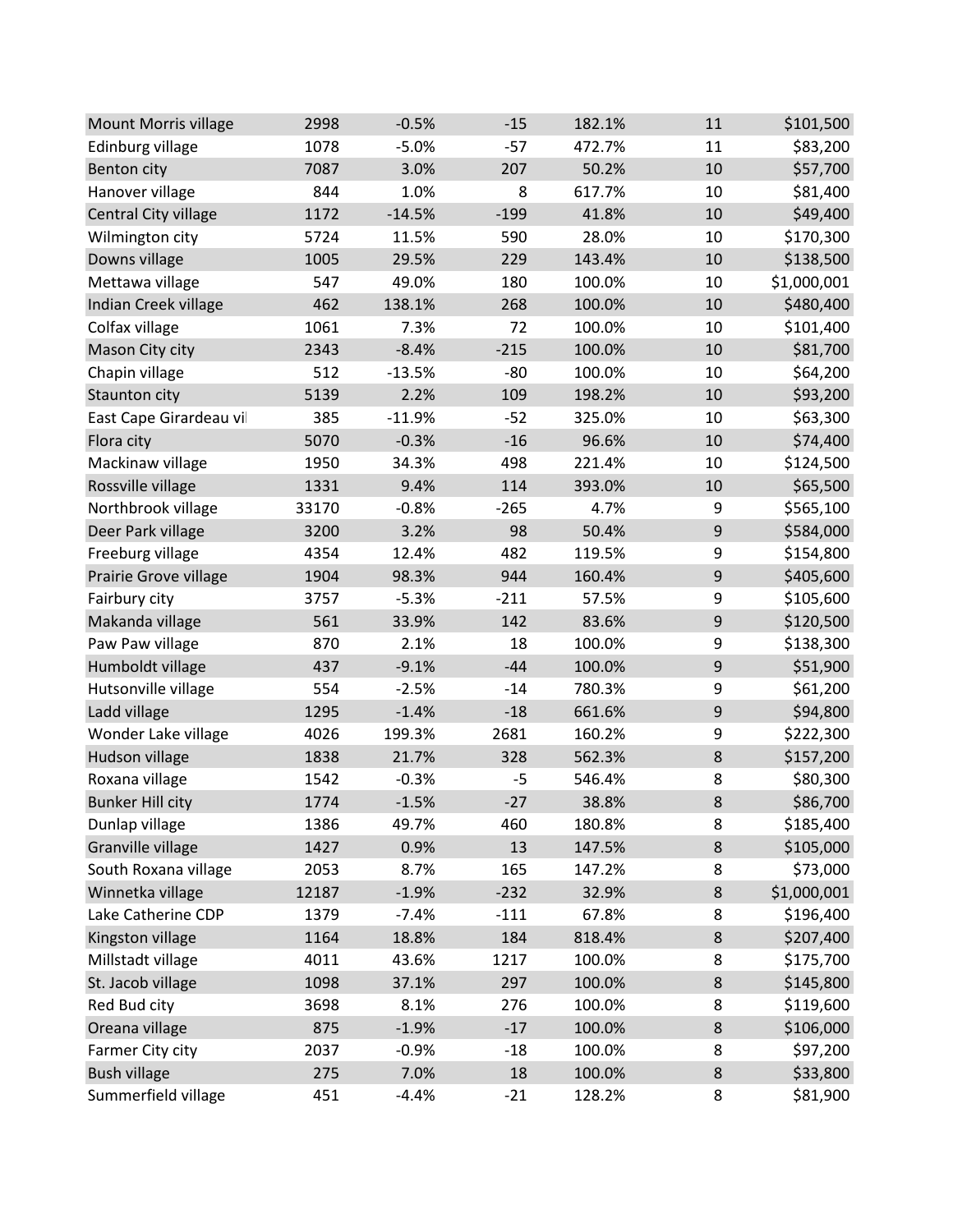| <b>Bushnell city</b>     | 3117 | $-3.2%$  | $-104$ | 241.5% | 8                | \$51,900  |
|--------------------------|------|----------|--------|--------|------------------|-----------|
| Toluca city              | 1414 | 5.6%     | 75     | 572.1% | 8                | \$85,100  |
| Aledo city               | 3640 | 0.7%     | 27     | 52.2%  | $\bf 8$          | \$99,400  |
| Green Valley village     | 709  | $-2.6%$  | $-19$  | 998.9% | $\overline{7}$   | \$90,500  |
| Virginia city            | 1611 | $-6.8%$  | $-117$ | 420.8% | $\overline{7}$   | \$62,500  |
| Hoyleton village         | 531  | 2.1%     | 11     | 36.6%  | $\overline{7}$   | \$74,400  |
| <b>Brookport city</b>    | 984  | $-6.6%$  | $-70$  | 9.6%   | $\overline{7}$   | \$50,600  |
| Christopher city         | 2382 | $-16.0%$ | $-454$ | 252.6% | $\overline{7}$   | \$46,000  |
| Maple Park village       | 1310 | 71.2%    | 545    | 100.0% | $\overline{7}$   | \$212,900 |
| Watseka city             | 5255 | $-7.3%$  | $-415$ | 20.5%  | $\overline{7}$   | \$82,400  |
| Mount Sterling city      | 2025 | $-2.2%$  | $-45$  | 334.8% | $\overline{7}$   | \$68,700  |
| St. Johns village        | 219  | 0.5%     | 1      | 113.0% | $\overline{7}$   | \$47,000  |
| Carmi city               | 5240 | $-3.4%$  | $-182$ | 25.4%  | $\overline{7}$   | \$53,100  |
| Flanagan village         | 1110 | 2.5%     | 27     | 315.5% | $\overline{7}$   | \$91,100  |
| Sidney village           | 1233 | 16.1%    | 171    | 158.9% | $\overline{7}$   | \$111,100 |
| Pawnee village           | 2739 | 3.5%     | 92     | 126.7% | 7                | \$101,000 |
| Maroa city               | 1801 | 8.9%     | 147    | 202.3% | $\overline{7}$   | \$93,300  |
| Palestine village        | 1369 | 0.2%     | 3      | 485.7% | $\overline{7}$   | \$47,900  |
| Leland Grove city        | 1503 | $-5.6%$  | $-89$  | 104.1% | $\overline{7}$   | \$207,600 |
| Gardner village          | 1463 | 4.1%     | 57     | 469.0% | $\overline{7}$   | \$138,900 |
| Farmington city          | 2448 | $-5.9%$  | $-153$ | 246.0% | $\boldsymbol{6}$ | \$85,600  |
| Capron village           | 1376 | 43.2%    | 415    | 73.4%  | 6                | \$147,700 |
| Mazon village            | 1015 | 12.3%    | 111    | 231.9% | $\boldsymbol{6}$ | \$152,800 |
| Argenta village          | 947  | 2.8%     | 26     | 660.0% | 6                | \$84,000  |
| Ringwood village         | 836  | 77.5%    | 365    | 643.1% | 6                | \$328,200 |
| Sullivan city            | 4440 | 2.6%     | 114    | 46.4%  | 6                | \$82,200  |
| <b>Broadview village</b> | 7932 | $-4.0%$  | $-332$ | 0.1%   | $\,$ 6 $\,$      | \$194,700 |
| Princeville village      | 1738 | 7.2%     | 117    | 100.0% | 6                | \$112,100 |
| Minonk city              | 2078 | $-4.2%$  | $-90$  | 100.0% | 6                | \$100,700 |
| Ruma village             | 317  | 21.9%    | 57     | 100.0% | 6                | \$96,300  |
| Mount Pulaski city       | 1566 | $-7.9%$  | $-135$ | 100.0% | 6                | \$94,000  |
| Hardin village           | 967  | 0.8%     | 8      | 100.0% | 6                | \$87,200  |
| <b>Bradford village</b>  | 768  | $-2.4%$  | $-19$  | 100.0% | 6                | \$71,400  |
| Walshville village       | 64   | $-28.1%$ | $-25$  | 100.0% | 6                | \$60,500  |
| Martinsville city        | 1167 | $-4.7%$  | $-58$  | 100.0% | $\boldsymbol{6}$ | \$58,100  |
| Norris City village      | 1275 | 20.6%    | 218    | 100.0% | 6                | \$54,300  |
| Savanna city             | 3062 | $-13.6%$ | $-480$ | 11.0%  | 6                | \$65,800  |
| Gridley village          | 1432 | 1.5%     | 21     | 136.2% | 6                | \$116,000 |
| Cordova village          | 672  | 6.2%     | 39     | 452.9% | 6                | \$122,100 |
| Stone Park village       | 4946 | $-3.5%$  | $-181$ | 6.2%   | 6                | \$213,300 |
| Galena city              | 3429 | $-0.9%$  | $-31$  | 54.1%  | 6                | \$153,600 |
| Cerro Gordo village      | 1403 | $-2.3%$  | $-33$  | 387.5% | 6                | \$99,400  |
| Louisville village       | 1139 | $-8.3%$  | $-103$ | 222.1% | $\boldsymbol{6}$ | \$43,700  |
| Kirkland village         | 1744 | 49.6%    | 578    | 157.3% | 6                | \$148,800 |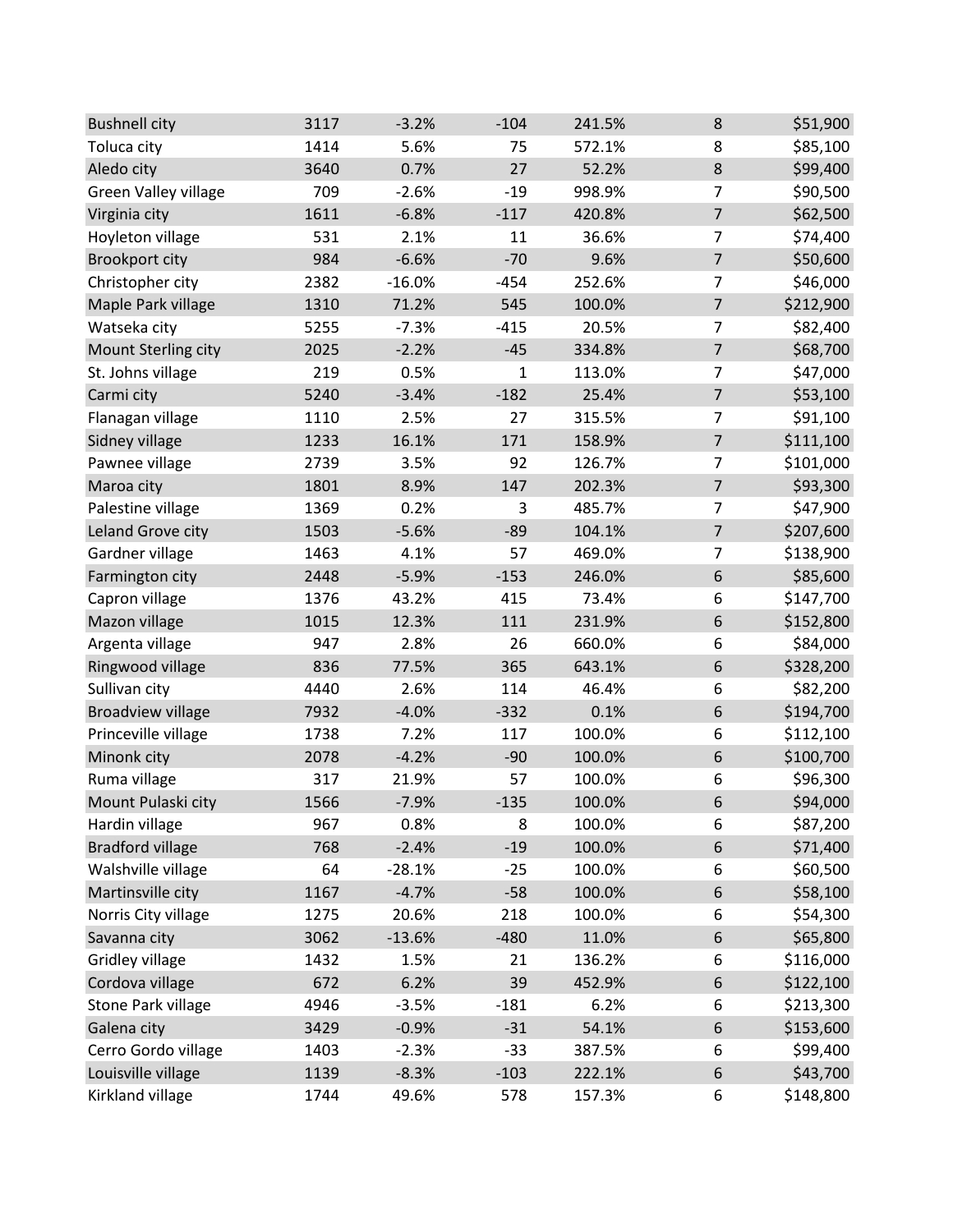| Oakwood village            | 1595 | 6.2%     | 93             | 366.0% | 5              | \$73,300  |
|----------------------------|------|----------|----------------|--------|----------------|-----------|
| Neoga city                 | 1636 | $-11.8%$ | $-218$         | 97.8%  | 5              | \$78,100  |
| Westfield village          | 601  | $-11.4%$ | $-77$          | 195.0% | 5              | \$58,500  |
| Trenton city               | 2715 | 4.0%     | 105            | 66.0%  | 5              | \$133,300 |
| Richview village           | 253  | $-17.9%$ | $-55$          | 278.8% | 5              | \$48,800  |
| Heyworth village           | 2841 | 16.9%    | 410            | 105.7% | 5              | \$128,200 |
| Percy village              | 970  | 3.0%     | 28             | 271.5% | 5              | \$58,400  |
| Elmwood city               | 2097 | 7.8%     | 152            | 131.4% | 5              | \$111,500 |
| Athens city                | 1988 | 15.2%    | 262            | 73.8%  | 5              | \$95,700  |
| Marine village             | 960  | 5.5%     | 50             | 559.3% | 5              | \$115,100 |
| New Grand Chain villag     | 210  | $-9.9%$  | $-23$          | 24.0%  | 5              | \$50,000  |
| Witt city                  | 903  | $-8.9%$  | $-88$          | 505.4% | 5              | \$61,100  |
| Warren village             | 1428 | $-4.5%$  | $-68$          | 167.4% | 5              | \$83,400  |
| Newark village             | 992  | 11.8%    | 105            | 100.0% | 5              | \$200,400 |
| Deer Creek village         | 704  | 16.4%    | 99             | 100.0% | 5              | \$123,100 |
| Union Hill village         | 58   | $-12.1%$ | -8             | 100.0% | 5              | \$116,700 |
| Atlanta city               | 1692 | 2.6%     | 43             | 100.0% | 5              | \$95,600  |
| Annawan town               | 878  | 1.2%     | 10             | 100.0% | 5              | \$94,200  |
| Niantic village            | 707  | $-4.2%$  | $-31$          | 100.0% | 5              | \$89,900  |
| Stanford village           | 596  | $-11.0%$ | $-74$          | 100.0% | 5              | \$86,100  |
| Moweaqua village           | 1831 | $-4.8%$  | $-92$          | 100.0% | 5              | \$83,900  |
| Sigel town                 | 373  | $-3.4%$  | $-13$          | 100.0% | 5              | \$77,300  |
| Illiopolis village         | 891  | $-2.7%$  | $-25$          | 100.0% | 5              | \$73,200  |
| New Douglas village        | 319  | $-13.6%$ | $-50$          | 100.0% | 5              | \$71,900  |
| Potomac village            | 750  | 10.1%    | 69             | 100.0% | 5              | \$69,800  |
| Tallula village            | 488  | $-23.5%$ | $-150$         | 100.0% | 5              | \$68,200  |
| Meredosia village          | 1044 | 0.3%     | 3              | 100.0% | 5              | \$61,100  |
| Keyesport village          | 421  | $-12.5%$ | $-60$          | 100.0% | 5              | \$54,600  |
| Prairie City village       | 379  | $-17.8%$ | $-82$          | 100.0% | 5              | \$52,500  |
| Valier village             | 669  | 1.1%     | 7              | 100.0% | 5              | \$51,700  |
| <b>Tower Hill village</b>  | 611  | 0.3%     | $\overline{2}$ | 100.0% | 5              | \$50,900  |
| Loami village              | 745  | $-7.3%$  | $-59$          | 123.9% | 5              | \$69,700  |
| <b>Rutland village</b>     | 318  | $-10.2%$ | $-36$          | 465.0% | 5              | \$68,300  |
| Morrisonville village      | 1056 | $-1.1%$  | $-12$          | 461.8% | 5              | \$74,900  |
| Iuka village               | 489  | $-18.2%$ | $-109$         | 401.7% | 5              | \$54,300  |
| Schram City village        | 586  | $-10.3%$ | $-67$          | 145.0% | 5              | \$59,700  |
| <b>Bull Valley village</b> | 1077 | 48.3%    | 351            | 106.6% | 5              | \$484,400 |
| Kansas village             | 787  | $-6.5%$  | $-55$          | 137.5% | 5              | \$64,900  |
| Hillcrest village          | 1326 | 14.5%    | 168            | 130.3% | 5              | \$134,900 |
| <b>Bethalto village</b>    | 9521 | 0.7%     | 67             | 5.8%   | 4              | \$104,400 |
| Elizabeth village          | 761  | 11.6%    | 79             | 633.1% | $\overline{4}$ | \$97,500  |
| Chenoa city                | 1785 | $-3.3%$  | $-60$          | 116.8% | 4              | \$88,800  |
| Sandoval village           | 1274 | $-11.2%$ | $-160$         | 74.3%  | $\overline{4}$ | \$46,700  |
| Toulon city                | 1292 | $-7.7%$  | $-108$         | 150.0% | 4              | \$74,000  |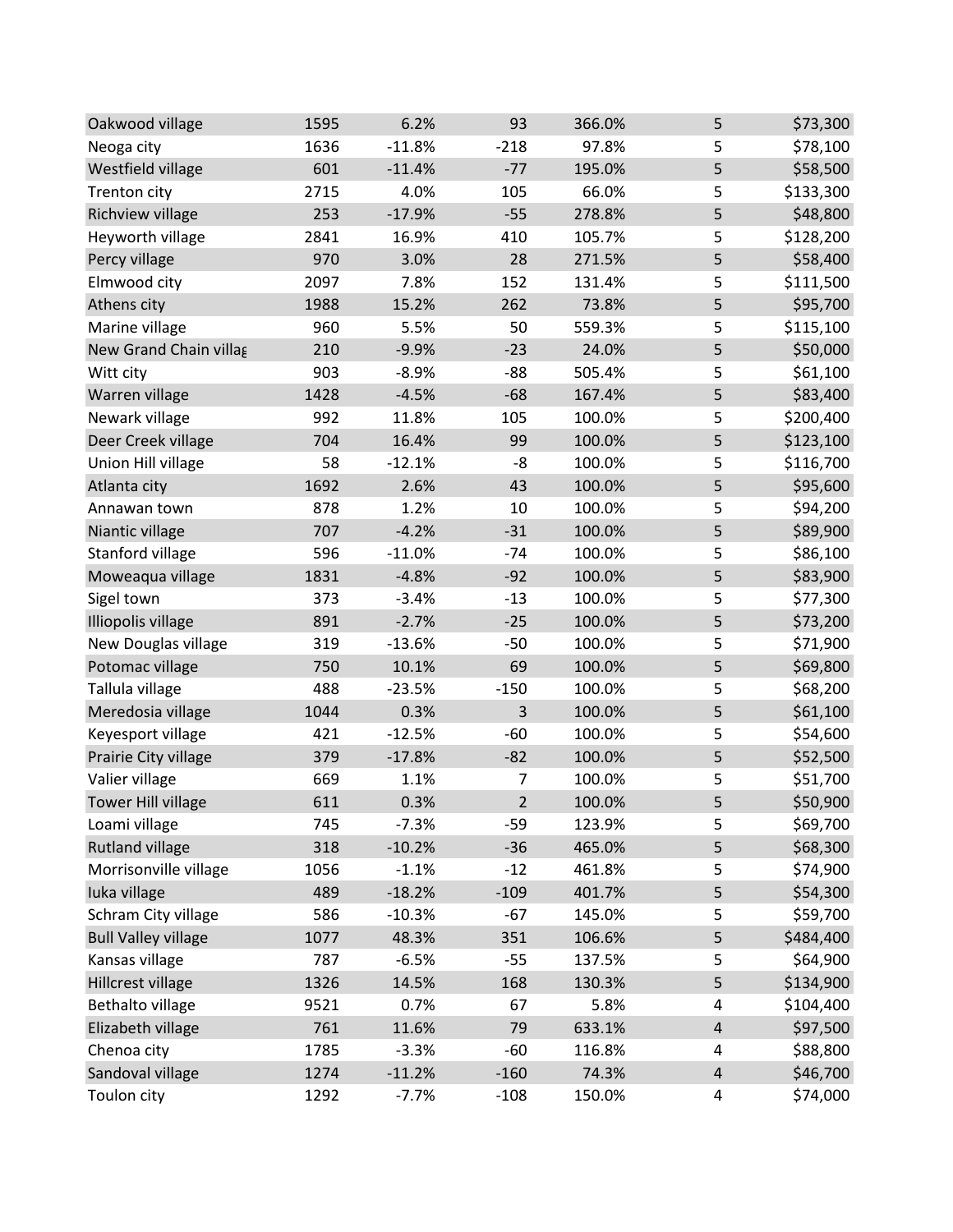| <b>Tower Lakes village</b> | 1283 | $-2.1%$  | $-27$          | 103.6% | 4                       | \$574,200 |
|----------------------------|------|----------|----------------|--------|-------------------------|-----------|
| Georgetown city            | 3474 | $-4.2%$  | $-154$         | 4.1%   | 4                       | \$58,500  |
| Geneseo city               | 6586 | 1.6%     | 106            | 31.2%  | $\overline{4}$          | \$131,000 |
| Hinckley village           | 2070 | 3.8%     | 76             | 67.2%  | 4                       | \$213,400 |
| Union village              | 580  | 0.7%     | $\overline{4}$ | 100.0% | $\overline{\mathbf{r}}$ | \$183,800 |
| Somonauk village           | 1893 | 46.2%    | 598            | 100.0% | 4                       | \$178,700 |
| Spaulding village          | 873  | 56.2%    | 314            | 100.0% | $\overline{4}$          | \$163,800 |
| Clifton village            | 1468 | 11.5%    | 151            | 100.0% | 4                       | \$125,600 |
| <b>Bartelso village</b>    | 595  | 0.3%     | $\overline{2}$ | 100.0% | $\overline{4}$          | \$115,700 |
| Forreston village          | 1446 | $-1.6%$  | $-23$          | 100.0% | 4                       | \$102,600 |
| <b>Elliott village</b>     | 295  | $-13.5%$ | $-46$          | 100.0% | $\overline{4}$          | \$95,300  |
| Worden village             | 1044 | 15.4%    | 139            | 100.0% | 4                       | \$94,100  |
| Cedarville village         | 741  | 3.1%     | 22             | 100.0% | $\overline{\mathbf{r}}$ | \$93,600  |
| Cisco village              | 261  | $-1.1%$  | $-3$           | 100.0% | 4                       | \$85,000  |
| Sadorus village            | 416  | $-2.3%$  | $-10$          | 100.0% | $\overline{4}$          | \$83,400  |
| <b>Blue Mound village</b>  | 1158 | 2.6%     | 29             | 100.0% | 4                       | \$82,900  |
| Wapella village            | 558  | $-14.3%$ | $-93$          | 100.0% | $\overline{\mathbf{r}}$ | \$82,800  |
| Stockton village           | 1862 | $-3.3%$  | $-64$          | 100.0% | 4                       | \$81,100  |
| Waverly city               | 1307 | $-2.9%$  | $-39$          | 100.0% | $\overline{\mathbf{r}}$ | \$77,100  |
| Livingston village         | 858  | 4.0%     | 33             | 100.0% | 4                       | \$75,000  |
| Mount Olive city           | 2099 | $-2.4%$  | $-51$          | 100.0% | $\overline{4}$          | \$74,900  |
| Ridott village             | 164  | 3.1%     | 5              | 100.0% | 4                       | \$72,900  |
| Stonington village         | 932  | $-2.9%$  | $-28$          | 100.0% | $\overline{4}$          | \$69,600  |
| Fairview village           | 522  | 5.9%     | 29             | 100.0% | 4                       | \$68,200  |
| Milford village            | 1306 | $-4.6%$  | $-63$          | 100.0% | $\overline{4}$          | \$65,700  |
| La Harpe city              | 1235 | $-10.8%$ | $-150$         | 100.0% | 4                       | \$65,500  |
| Windsor city               | 1187 | 5.5%     | 62             | 100.0% | $\overline{4}$          | \$64,100  |
| Easton village             | 321  | $-13.9%$ | $-52$          | 100.0% | 4                       | \$56,800  |
| Melvin village             | 452  | $-2.8%$  | $-13$          | 100.0% | $\overline{4}$          | \$56,000  |
| Little York village        | 331  | 23.0%    | 62             | 100.0% | 4                       | \$51,700  |
| <b>Bulpitt village</b>     | 222  | 7.8%     | 16             | 100.0% | $\sqrt{4}$              | \$49,600  |
| Alsey village              | 227  | $-7.7%$  | $-19$          | 100.0% | 4                       | \$44,200  |
| Galatia village            | 933  | $-7.9%$  | $-80$          | 393.6% | $\overline{4}$          | \$63,500  |
| Odell village              | 1046 | 3.2%     | 32             | 393.1% | 4                       | \$103,500 |
| <b>Breese city</b>         | 4442 | 9.7%     | 394            | 97.6%  | 4                       | \$135,200 |
| Neponset village           | 473  | $-8.9%$  | $-46$          | 189.0% | 4                       | \$69,100  |
| Cutler village             | 441  | $-18.8%$ | $-102$         | 360.4% | $\overline{4}$          | \$44,300  |
| New Berlin village         | 1346 | 30.7%    | 316            | 94.2%  | 4                       | \$124,200 |
| Kildeer village            | 3968 | 14.7%    | 508            | 12.4%  | $\overline{\mathbf{r}}$ | \$701,100 |
| Oblong village             | 1466 | $-7.2%$  | $-114$         | 121.5% | 4                       | \$53,800  |
| Godley village             | 601  | 1.2%     | $\overline{7}$ | 320.9% | $\overline{4}$          | \$130,400 |
| Nauvoo city                | 1149 | 8.1%     | 86             | 119.5% | 4                       | \$129,200 |
| Grafton city               | 674  | 10.7%    | 65             | 310.5% | $\overline{\mathbf{r}}$ | \$195,700 |
| Woodhull village           | 811  | 0.2%     | $\overline{2}$ | 116.3% | 4                       | \$90,800  |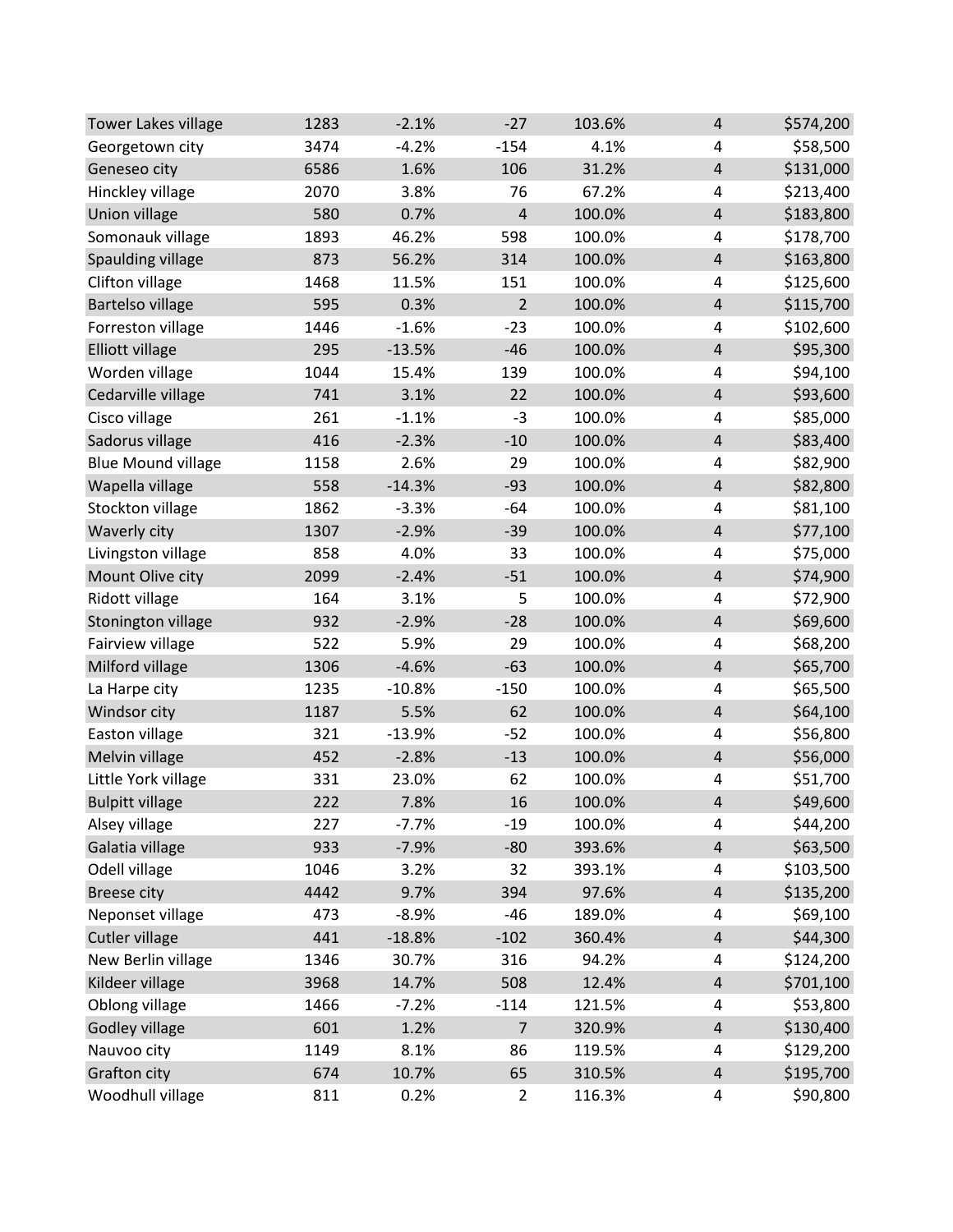| Ashmore village           | 785  | $-3.0%$  | $-24$  | 116.3% | 4                       | \$66,500  |
|---------------------------|------|----------|--------|--------|-------------------------|-----------|
| Golconda city             | 668  | $-8.0%$  | $-58$  | 51.5%  | 4                       | \$61,100  |
| Carlinville city          | 5917 | 4.1%     | 232    | 4.4%   | $\overline{\mathbf{r}}$ | \$84,800  |
| Tuscola city              | 4480 | 0.7%     | 32     | 27.4%  | 4                       | \$94,200  |
| Ashland village           | 1333 | $-2.1%$  | $-28$  | 267.4% | $\overline{\mathbf{r}}$ | \$100,500 |
| Wataga village            | 843  | $-1.6%$  | $-14$  | 104.2% | 4                       | \$72,200  |
| Hartford village          | 1429 | $-7.5%$  | $-116$ | 223.6% | 3                       | \$65,000  |
| Lanark city               | 1457 | $-8.0%$  | $-127$ | 215.7% | 3                       | \$82,400  |
| Danvers village           | 1154 | $-2.5%$  | $-29$  | 31.5%  | 3                       | \$117,700 |
| East Galesburg village    | 812  | $-3.2%$  | $-27$  | 198.0% | 3                       | \$90,800  |
| Hoopeston city            | 5351 | $-10.3%$ | $-614$ | 6.9%   | 3                       | \$56,800  |
| Grayville city            | 1666 | $-3.4%$  | $-59$  | 189.9% | 3                       | \$48,600  |
| Clinton city              | 7225 | $-3.5%$  | $-260$ | 5.2%   | 3                       | \$80,900  |
| Lexington city            | 2060 | 7.7%     | 148    | 161.5% | 3                       | \$125,900 |
| Hoffman village           | 508  | 10.4%    | 48     | 334.8% | 3                       | \$77,900  |
| Virgil village            | 329  | 23.7%    | 63     | 105.1% | 3                       | \$213,400 |
| Sheldon village           | 1070 | $-13.1%$ | $-162$ | 62.3%  | $\mathsf{3}$            | \$72,800  |
| Dix village               | 461  | $-6.7%$  | $-33$  | 304.9% | 3                       | \$61,700  |
| Chillicothe city          | 6097 | 1.7%     | 101    | 25.1%  | 3                       | \$98,500  |
| Golf village              | 500  | 10.9%    | 49     | 100.0% | 3                       | \$875,000 |
| Timberlane village        | 934  | 299.1%   | 700    | 100.0% | 3                       | \$296,100 |
| <b>Braceville village</b> | 793  | 0.1%     | 1      | 100.0% | 3                       | \$137,800 |
| South Wilmington villa    | 681  | 9.7%     | 60     | 100.0% | $\mathsf{3}$            | \$116,300 |
| Germantown village        | 1269 | 13.5%    | 151    | 100.0% | 3                       | \$112,800 |
| Hollowayville village     | 84   | $-6.7%$  | $-6$   | 100.0% | 3                       | \$108,300 |
| Catlin village            | 2040 | $-2.3%$  | $-47$  | 100.0% | 3                       | \$103,700 |
| Hamel village             | 816  | 43.2%    | 246    | 100.0% | 3                       | \$100,000 |
| <b>Brimfield village</b>  | 868  | $-7.0%$  | $-65$  | 100.0% | 3                       | \$98,000  |
| <b>Brighton village</b>   | 2254 | 2.6%     | 58     | 100.0% | 3                       | \$97,600  |
| Arthur village            | 2288 | 3.9%     | 85     | 100.0% | 3                       | \$90,500  |
| Allerton village          | 291  | $-0.7%$  | $-2$   | 100.0% | 3                       | \$86,000  |
| Glasford village          | 1022 | $-5.0%$  | $-54$  | 100.0% | 3                       | \$84,900  |
| Alto Pass village         | 391  | 0.8%     | 3      | 100.0% | 3                       | \$84,500  |
| Standard village          | 220  | $-14.1%$ | $-36$  | 100.0% | 3                       | \$83,400  |
| Alexis village            | 831  | $-3.7%$  | $-32$  | 100.0% | 3                       | \$81,900  |
| Liberty village           | 516  | $-0.6%$  | $-3$   | 100.0% | 3                       | \$81,200  |
| Kingston Mines village    | 302  | 16.6%    | 43     | 100.0% | 3                       | \$80,400  |
| Alpha village             | 671  | $-7.6%$  | $-55$  | 100.0% | 3                       | \$79,200  |
| Pleasant Hill village     | 966  | $-7.7%$  | $-81$  | 100.0% | 3                       | \$74,200  |
| Dallas City city          | 945  | $-10.4%$ | $-110$ | 100.0% | 3                       | \$69,100  |
| Ridge Farm village        | 882  | $-3.3%$  | $-30$  | 100.0% | 3                       | \$68,700  |
| Nokomis city              | 2256 | $-5.6%$  | $-133$ | 100.0% | 3                       | \$65,200  |
| Bonnie village            | 397  | $-6.4%$  | $-27$  | 100.0% | 3                       | \$59,600  |
| Toledo village            | 1238 | 6.2%     | 72     | 100.0% | 3                       | \$57,400  |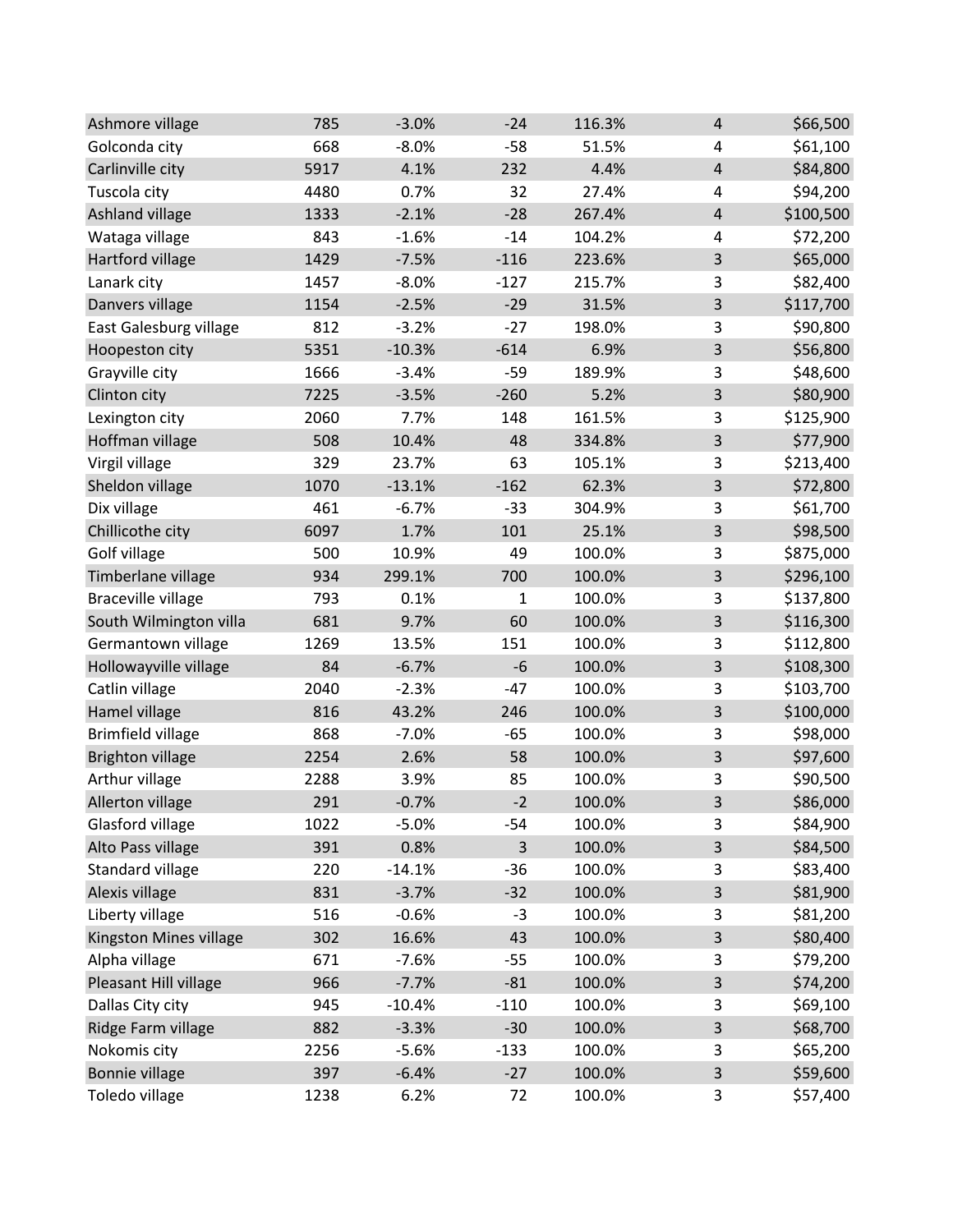| <b>Bureau Junction village</b> | 322  | $-12.5%$ | $-46$          | 100.0% | 3              | \$57,200    |
|--------------------------------|------|----------|----------------|--------|----------------|-------------|
| Lenzburg village               | 521  | $-9.7%$  | $-56$          | 100.0% | 3              | \$56,000    |
| Willisville village            | 633  | $-8.8%$  | $-61$          | 100.0% | 3              | \$53,700    |
| Bowen village                  | 494  | $-7.7%$  | $-41$          | 100.0% | 3              | \$49,100    |
| <b>Standard City village</b>   | 152  | 10.1%    | 14             | 100.0% | 3              | \$47,500    |
| Noble village                  | 677  | $-9.2%$  | $-69$          | 100.0% | 3              | \$45,200    |
| Nason city                     | 236  | 0.9%     | $\overline{2}$ | 100.0% | 3              | \$36,700    |
| West Salem village             | 897  | $-10.4%$ | $-104$         | 74.8%  | 3              | \$44,000    |
| Cornell village                | 467  | $-8.6%$  | $-44$          | 144.6% | 3              | \$75,000    |
| Metamora village               | 3636 | 34.7%    | 936            | 35.8%  | 3              | \$134,800   |
| Donovan village                | 304  | $-13.4%$ | $-47$          | 89.9%  | 3              | \$71,800    |
| South Pekin village            | 1146 | $-1.4%$  | $-16$          | 244.2% | 3              | \$81,800    |
| Hopewell village               | 410  | 3.5%     | 14             | 89.4%  | $\overline{3}$ | \$152,500   |
| Marquette Heights city         | 2824 | 1.1%     | 30             | 25.3%  | 3              | \$93,400    |
| Ashley city                    | 536  | $-12.6%$ | $-77$          | 226.3% | 3              | \$50,200    |
| Rankin village                 | 561  | $-9.1%$  | $-56$          | 224.1% | 3              | \$59,800    |
| Lake Bluff village             | 5722 | $-5.5%$  | $-334$         | 9.0%   | 3              | \$671,200   |
| Washburn village               | 1155 | 0.7%     | 8              | 118.0% | 3              | \$84,200    |
| Zeigler city                   | 1801 | 7.9%     | 132            | 79.7%  | 3              | \$43,300    |
| Chebanse village               | 1062 | $-7.5%$  | $-86$          | 74.2%  | 3              | \$127,000   |
| St. Elmo city                  | 1426 | $-2.1%$  | $-30$          | 174.7% | 3              | \$53,800    |
| Lakewood Shores CDP            | 1347 | $-9.4%$  | $-140$         | 169.0% | 3              | \$149,600   |
| Goodfield village              | 860  | 25.4%    | 174            | 337.3% | $\overline{2}$ | \$173,400   |
| Creal Springs city             | 543  | $-22.6%$ | $-159$         | 327.4% | $\overline{2}$ | \$46,400    |
| Tamaroa village                | 638  | $-13.8%$ | $-102$         | 305.4% | $\overline{2}$ | \$53,200    |
| Thayer village                 | 693  | $-7.6%$  | $-57$          | 300.0% | $\overline{2}$ | \$83,100    |
| St. Francisville city          | 697  | $-8.2%$  | $-62$          | 295.3% | $\overline{2}$ | \$53,200    |
| Saybrook village               | 693  | $-9.3%$  | $-71$          | 292.7% | $\overline{2}$ | \$83,500    |
| La Moille village              | 726  | $-6.1%$  | $-47$          | 288.1% | $\overline{2}$ | \$94,600    |
| Earlville city                 | 1701 | $-4.3%$  | $-77$          | 125.0% | $\overline{2}$ | \$136,500   |
| Cuba city                      | 1294 | $-8.7%$  | $-124$         | 76.3%  | $\overline{2}$ | \$68,200    |
| Greenview village              | 778  | $-9.7%$  | $-84$          | 248.0% | $\overline{2}$ | \$79,500    |
| Albion city                    | 1988 | 2.8%     | 55             | 55.2%  | $\overline{2}$ | \$51,900    |
| Stronghurst village            | 883  | $-1.5%$  | $-13$          | 234.8% | $\overline{2}$ | \$84,800    |
| Evansville village             | 701  | $-3.2%$  | $-23$          | 72.7%  | $\overline{2}$ | \$66,400    |
| North Utica village            | 1352 | 38.4%    | 375            | 70.6%  | $\overline{2}$ | \$136,200   |
| Philo village                  | 1466 | 11.6%    | 152            | 52.2%  | $\overline{2}$ | \$126,500   |
| Sheffield village              | 926  | $-2.1%$  | $-20$          | 217.1% | $\overline{2}$ | \$73,800    |
| Kenilworth village             | 2513 | 0.8%     | 19             | 40.3%  | $\overline{2}$ | \$1,000,001 |
| Essex village                  | 802  | 44.8%    | 248            | 100.0% | $\overline{2}$ | \$159,300   |
| Caledonia village              | 197  | $-1.0%$  | $-2$           | 100.0% | $\overline{2}$ | \$146,200   |
| Congerville village            | 474  | 1.7%     | 8              | 100.0% | 2              | \$132,300   |
| Rapids City village            | 959  | 0.6%     | 6              | 100.0% | $\overline{2}$ | \$124,200   |
| Ashkum village                 | 761  | 5.1%     | 37             | 100.0% | $\overline{2}$ | \$106,900   |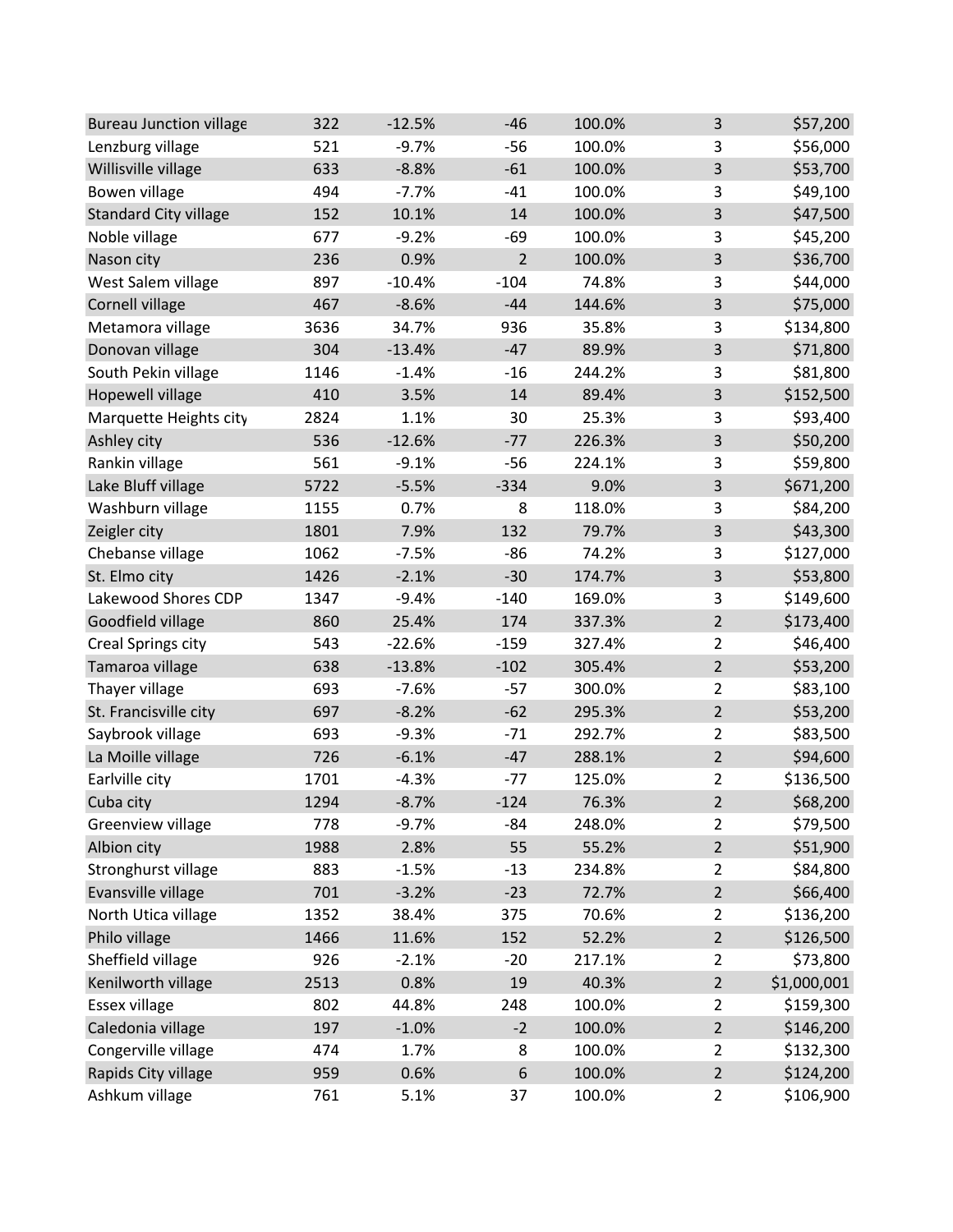| Alhambra village        | 681  | 8.1%     | 51     | 100.0% | $\overline{2}$ | \$103,300 |
|-------------------------|------|----------|--------|--------|----------------|-----------|
| <b>Buffalo village</b>  | 503  | 2.4%     | 12     | 100.0% | $\overline{2}$ | \$101,600 |
| Matherville village     | 723  | $-6.3%$  | $-49$  | 100.0% | $\overline{2}$ | \$97,100  |
| Golden village          | 644  | 2.4%     | 15     | 100.0% | $\overline{2}$ | \$84,000  |
| Cabery village          | 266  | 1.1%     | 3      | 100.0% | $\overline{2}$ | \$82,500  |
| Steeleville village     | 2083 | 0.3%     | 6      | 100.0% | $\overline{2}$ | \$81,700  |
| Beaverville village     | 362  | $-7.4%$  | $-29$  | 100.0% | $\overline{2}$ | \$78,900  |
| Oneida city             | 700  | $-6.9%$  | $-52$  | 100.0% | $\overline{2}$ | \$78,500  |
| Watson village          | 754  | 3.4%     | 25     | 100.0% | $\overline{2}$ | \$75,700  |
| Winchester city         | 1593 | $-3.5%$  | $-57$  | 100.0% | $\overline{2}$ | \$74,600  |
| Waltonville village     | 434  | 2.8%     | 12     | 100.0% | $\overline{2}$ | \$73,100  |
| Seatonville village     | 314  | 3.6%     | 11     | 100.0% | $\overline{2}$ | \$72,500  |
| Murrayville village     | 587  | $-8.9%$  | $-57$  | 100.0% | $\overline{2}$ | \$72,400  |
| Camp Point village      | 1132 | $-9.0%$  | $-112$ | 100.0% | $\overline{2}$ | \$69,700  |
| Williamsfield village   | 578  | $-6.8%$  | $-42$  | 100.0% | $\overline{2}$ | \$69,200  |
| Dana village            | 159  | $-7.0%$  | $-12$  | 100.0% | $\overline{2}$ | \$68,100  |
| Wayne City village      | 1032 | $-5.2%$  | $-57$  | 100.0% | $\overline{2}$ | \$64,400  |
| St. Peter village       | 359  | $-7.0%$  | $-27$  | 100.0% | $\overline{2}$ | \$64,200  |
| <b>Bluford village</b>  | 688  | $-12.4%$ | $-97$  | 100.0% | $\overline{2}$ | \$61,200  |
| Du Bois village         | 205  | $-7.7%$  | $-17$  | 100.0% | $\overline{2}$ | \$60,900  |
| Mount Auburn village    | 480  | $-6.8%$  | $-35$  | 100.0% | $\overline{2}$ | \$57,800  |
| Coalton village         | 304  | $-1.0%$  | $-3$   | 100.0% | $\overline{2}$ | \$57,600  |
| Belgium village         | 404  | $-13.3%$ | $-62$  | 100.0% | $\overline{2}$ | \$56,400  |
| Hindsboro village       | 313  | $-13.3%$ | $-48$  | 100.0% | $\overline{2}$ | \$53,600  |
| Kirkwood village        | 714  | $-10.1%$ | $-80$  | 100.0% | $\overline{2}$ | \$53,500  |
| Royalton village        | 1151 | 1.9%     | 21     | 100.0% | $\overline{2}$ | \$52,300  |
| Nilwood town            | 239  | $-15.8%$ | $-45$  | 100.0% | $\overline{2}$ | \$47,000  |
| Waggoner village        | 266  | 8.6%     | 21     | 100.0% | $\overline{2}$ | \$44,200  |
| Hillview village        | 193  | 7.8%     | 14     | 100.0% | $\overline{2}$ | \$28,400  |
| Willow Hill village     | 230  | $-8.0%$  | $-20$  | 100.0% | $\overline{2}$ | \$27,900  |
| Fithian village         | 485  | $-4.2%$  | $-21$  | 196.4% | $\overline{2}$ | \$91,300  |
| Old Mill Creek village  | 178  | $-29.1%$ | $-73$  | 32.8%  | $\overline{2}$ | \$455,200 |
| Elkville village        | 928  | $-7.3%$  | $-73$  | 6.8%   | $\overline{2}$ | \$61,000  |
| Franklin Grove village  | 1021 | $-2.9%$  | $-31$  | 185.2% | $\overline{2}$ | \$105,500 |
| Forest View village     | 698  | $-10.3%$ | $-80$  | 60.7%  | $\overline{2}$ | \$240,100 |
| Morrison city           | 4188 | $-5.8%$  | $-259$ | 6.0%   | $\overline{2}$ | \$90,000  |
| <b>Bethany village</b>  | 1352 | 5.1%     | 65     | 133.1% | $\overline{2}$ | \$75,300  |
| Andalusia village       | 1178 | 12.2%    | 128    | 27.0%  | $\overline{2}$ | \$131,300 |
| Pleasant Plains village | 802  | 3.2%     | 25     | 71.6%  | $\overline{2}$ | \$106,800 |
| Okawville village       | 1434 | 5.8%     | 79     | 29.2%  | 2              | \$109,200 |
| Manito village          | 1642 | $-5.3%$  | $-91$  | 44.3%  | $\overline{2}$ | \$101,400 |
| Greenup village         | 1513 | $-1.2%$  | $-19$  | 95.8%  | $\mathbf{1}$   | \$63,100  |
| Port Byron village      | 1647 | 7.3%     | 112    | 95.4%  | $\mathbf 1$    | \$172,000 |
| Channel Lake CDP        | 1664 | $-6.8%$  | $-121$ | 40.1%  | $\mathbf{1}$   | \$194,500 |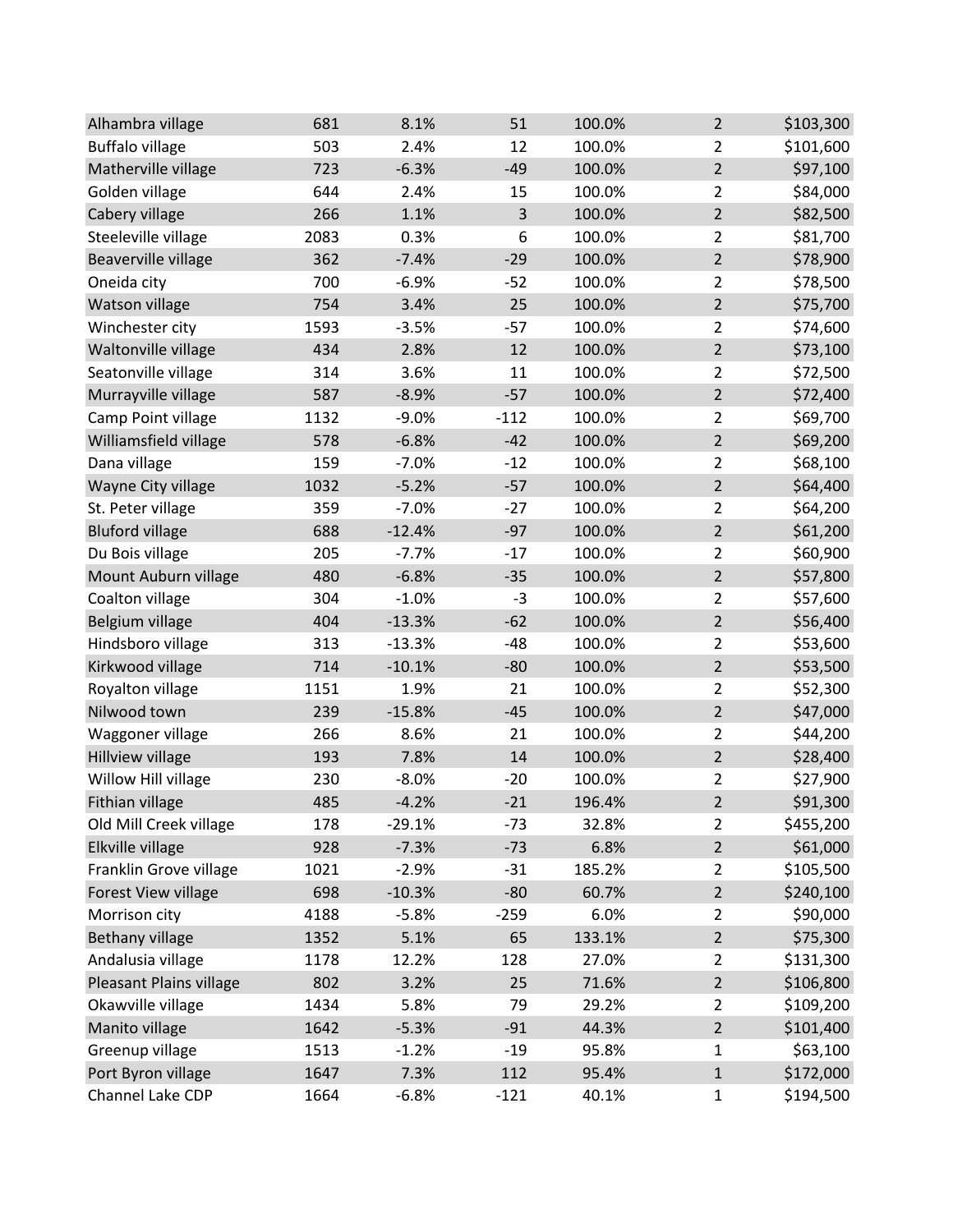| Atwood village               | 1224 | $-5.1%$  | $-66$          | 55.0%  | $\mathbf{1}$ | \$87,600  |
|------------------------------|------|----------|----------------|--------|--------------|-----------|
| Gilman city                  | 1814 | 1.2%     | 21             | 39.4%  | 1            | \$90,000  |
| North Barrington villag      | 3047 | 4.4%     | 129            | 9.7%   | $\mathbf 1$  | \$836,300 |
| Crystal Lawns CDP            | 1872 | $-36.2%$ | $-1061$        | 8.0%   | 1            | \$167,400 |
| Cissna Park village          | 846  | 4.3%     | 35             | 85.0%  | $\mathbf{1}$ | \$92,700  |
| Dalzell village              | 717  | 0.0%     | 0              | 178.9% | $\mathbf{1}$ | \$109,300 |
| Warrensburg village          | 1210 | $-6.1%$  | $-79$          | 16.4%  | $\mathbf{1}$ | \$97,200  |
| Dongola village              | 726  | $-9.9%$  | $-80$          | 148.1% | 1            | \$56,800  |
| Valmeyer village             | 1263 | 107.7%   | 655            | 64.5%  | $\mathbf 1$  | \$168,300 |
| Bellevue village             | 1978 | 4.8%     | 91             | 6.0%   | $\mathbf{1}$ | \$62,200  |
| Varna village                | 384  | $-11.9%$ | $-52$          | 129.4% | $\mathbf 1$  | \$82,900  |
| Albers village               | 1190 | 35.5%    | 312            | 127.8% | 1            | \$149,000 |
| <b>Bellmont village</b>      | 276  | $-7.1%$  | $-21$          | 124.5% | $\mathbf{1}$ | \$55,600  |
| Dalton City village          | 544  | $-6.4%$  | $-37$          | 37.7%  | 1            | \$87,000  |
| Stonefort village            | 297  | 1.7%     | 5              | 37.0%  | $\mathbf{1}$ | \$43,500  |
| Raymond village              | 1006 | 8.5%     | 79             | 115.7% | $\mathbf{1}$ | \$75,500  |
| Northfield village           | 5420 | 0.6%     | 31             | 3.9%   | $\mathbf 1$  | \$605,000 |
| Arcola city                  | 2916 | 10.0%    | 264            | 13.1%  | 1            | \$78,800  |
| Leland village               | 977  | 0.7%     | $\overline{7}$ | 100.0% | $\mathbf{1}$ | \$151,200 |
| Lee village                  | 337  | 7.7%     | 24             | 100.0% | $\mathbf{1}$ | \$136,300 |
| Orion village                | 1861 | 8.6%     | 148            | 100.0% | $\mathbf 1$  | \$129,400 |
| Kappa village                | 227  | 33.5%    | 57             | 100.0% | 1            | \$128,800 |
| Teutopolis village           | 1530 | $-1.9%$  | $-29$          | 100.0% | $\mathbf 1$  | \$121,300 |
| Pesotum village              | 551  | 5.8%     | 30             | 100.0% | $\mathbf 1$  | \$106,400 |
| <b>Grand Ridge village</b>   | 560  | 2.6%     | 14             | 100.0% | $\mathbf{1}$ | \$100,900 |
| German Valley village        | 463  | $-3.7%$  | $-18$          | 100.0% | 1            | \$97,900  |
| Ursa village                 | 626  | 5.2%     | 31             | 100.0% | $\mathbf 1$  | \$97,000  |
| Compton village              | 303  | $-12.7%$ | $-44$          | 100.0% | 1            | \$96,700  |
| Tonica village               | 768  | 12.1%    | 83             | 100.0% | $\mathbf{1}$ | \$96,700  |
| McNabb village               | 285  | $-8.1%$  | $-25$          | 100.0% | $\mathbf{1}$ | \$95,800  |
| Hopedale village             | 865  | $-6.9%$  | $-64$          | 100.0% | $\mathbf{1}$ | \$95,600  |
| Arrowsmith village           | 294  | $-1.3%$  | $-4$           | 100.0% | $\mathbf{1}$ | \$93,300  |
| Mapleton village             | 270  | 18.9%    | 43             | 100.0% | $\mathbf{1}$ | \$92,700  |
| Naplate village              | 496  | $-5.2%$  | $-27$          | 100.0% | 1            | \$91,200  |
| <b>Crescent City village</b> | 615  | $-2.5%$  | $-16$          | 100.0% | $\mathbf{1}$ | \$90,500  |
| <b>Broadwell village</b>     | 145  | $-14.2%$ | $-24$          | 100.0% | 1            | \$90,000  |
| Goreville village            | 1049 | 11.8%    | 111            | 100.0% | $\mathbf{1}$ | \$90,000  |
| Anchor village               | 146  | $-16.6%$ | $-29$          | 100.0% | 1            | \$88,600  |
| Benson village               | 423  | 3.7%     | 15             | 100.0% | $\mathbf{1}$ | \$87,400  |
| Wyanet village               | 991  | $-3.6%$  | $-37$          | 100.0% | 1            | \$86,000  |
| Cooksville village           | 182  | $-14.6%$ | $-31$          | 100.0% | $\mathbf 1$  | \$84,500  |
| Norwood village              | 478  | 1.1%     | 5              | 100.0% | $\mathbf{1}$ | \$82,700  |
| Dawson village               | 509  | 9.2%     | 43             | 100.0% | $\mathbf 1$  | \$82,500  |
| Kangley village              | 251  | $-12.5%$ | $-36$          | 100.0% | $\mathbf{1}$ | \$80,900  |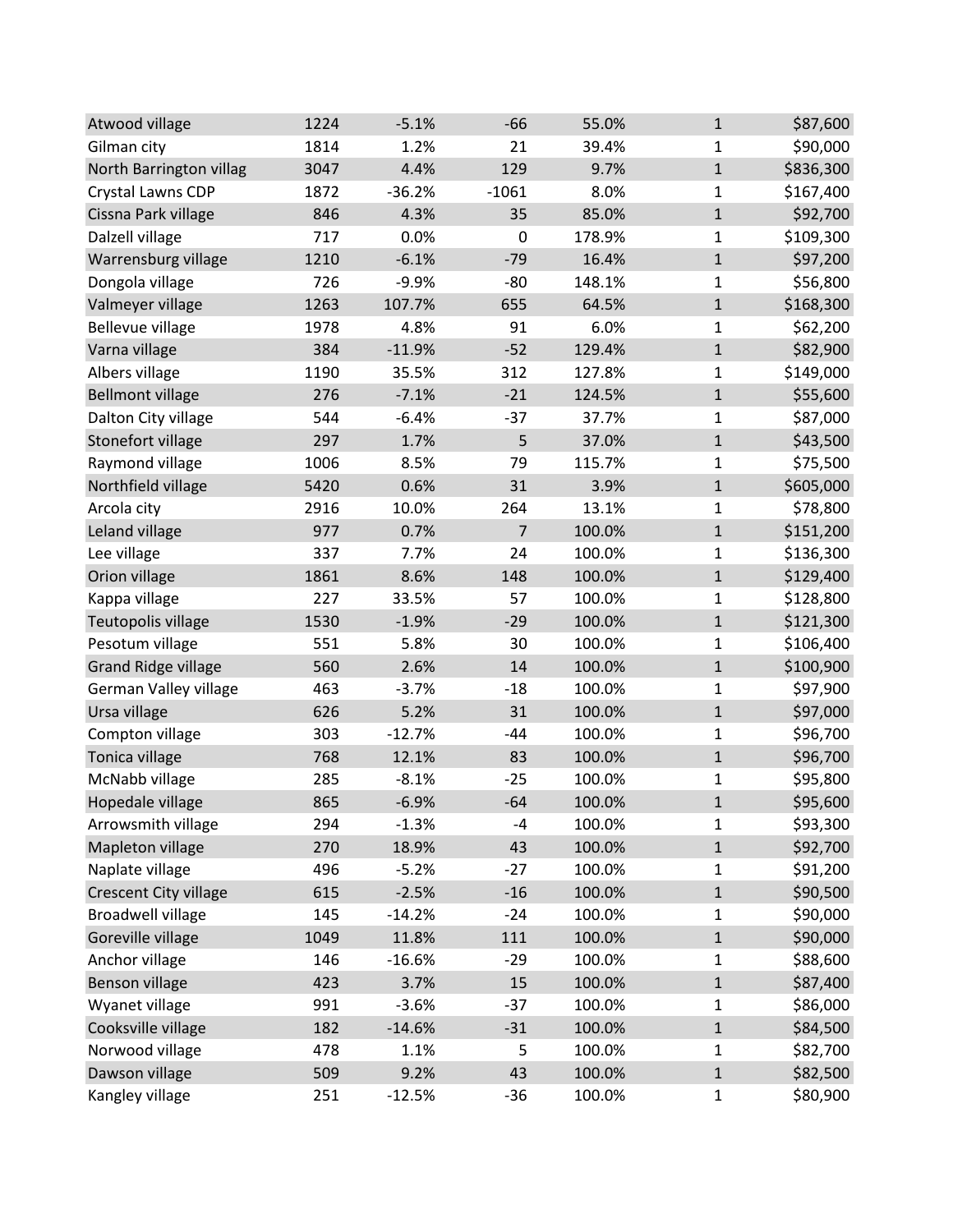| <b>Bluffs village</b>     | 715  | $-4.4%$  | $-33$          | 100.0% | $\mathbf{1}$ | \$79,000  |
|---------------------------|------|----------|----------------|--------|--------------|-----------|
| Strasburg village         | 467  | $-22.6%$ | $-136$         | 100.0% | 1            | \$77,900  |
| Cleveland village         | 188  | $-25.7%$ | $-65$          | 100.0% | $\mathbf 1$  | \$76,600  |
| Modesto village           | 189  | $-25.0%$ | $-63$          | 100.0% | 1            | \$76,300  |
| Prairie du Rocher villag  | 604  | $-1.5%$  | $-9$           | 100.0% | $\mathbf{1}$ | \$75,700  |
| <b>Bellflower village</b> | 357  | $-12.5%$ | $-51$          | 100.0% | $\mathbf{1}$ | \$74,300  |
| Emden village             | 485  | $-5.8%$  | $-30$          | 100.0% | $\mathbf{1}$ | \$72,100  |
| Dover village             | 168  | $-2.3%$  | -4             | 100.0% | 1            | \$71,700  |
| Long Point village        | 226  | $-8.5%$  | $-21$          | 100.0% | $\mathbf 1$  | \$70,400  |
| Williamson village        | 230  | $-8.4%$  | $-21$          | 100.0% | 1            | \$70,300  |
| Ellis Grove village       | 363  | $-4.7%$  | $-18$          | 100.0% | $\mathbf 1$  | \$70,000  |
| <b>Buda village</b>       | 538  | $-9.1%$  | $-54$          | 100.0% | 1            | \$67,800  |
| Hamburg village           | 128  | 1.6%     | $\overline{2}$ | 100.0% | $\mathbf{1}$ | \$67,000  |
| Taylor Springs village    | 690  | 18.4%    | 107            | 100.0% | 1            | \$66,300  |
| Lomax village             | 454  | $-4.8%$  | $-23$          | 100.0% | $\mathbf{1}$ | \$64,900  |
| Assumption city           | 1168 | $-7.4%$  | $-93$          | 100.0% | $\mathbf{1}$ | \$64,300  |
| Rockbridge village        | 169  | $-10.6%$ | $-20$          | 100.0% | $\mathbf 1$  | \$63,500  |
| Thawville village         | 241  | $-6.6%$  | $-17$          | 100.0% | 1            | \$58,600  |
| Colchester city           | 1401 | $-6.2%$  | $-92$          | 100.0% | $\mathbf{1}$ | \$57,600  |
| Ipava village             | 470  | $-7.1%$  | $-36$          | 100.0% | $\mathbf{1}$ | \$53,300  |
| Panama village            | 343  | 6.2%     | 20             | 100.0% | $\mathbf 1$  | \$52,700  |
| Wilsonville village       | 586  | $-3.0%$  | $-18$          | 100.0% | 1            | \$50,800  |
| Avon village              | 799  | $-12.7%$ | $-116$         | 100.0% | $\mathbf 1$  | \$50,600  |
| Ramsey village            | 1037 | $-1.8%$  | $-19$          | 100.0% | $\mathbf{1}$ | \$50,500  |
| Eagarville village        | 127  | $-0.8%$  | $-1$           | 100.0% | $\mathbf{1}$ | \$50,000  |
| Perry village             | 397  | $-9.2%$  | $-40$          | 100.0% | 1            | \$49,600  |
| Vermont village           | 667  | $-15.8%$ | $-125$         | 100.0% | $\mathbf 1$  | \$49,400  |
| Equality village          | 595  | $-17.5%$ | $-126$         | 100.0% | 1            | \$46,700  |
| Victoria village          | 316  | $-2.2%$  | $-7$           | 100.0% | $\mathbf 1$  | \$45,200  |
| Foosland village          | 101  | 12.2%    | 11             | 100.0% | $\mathbf{1}$ | \$45,000  |
| Clay City village         | 959  | $-4.1%$  | $-41$          | 100.0% | $\mathbf{1}$ | \$42,400  |
| <b>Bone Gap village</b>   | 246  | $-9.6%$  | $-26$          | 100.0% | $\mathbf{1}$ | \$42,300  |
| Garrett village           | 162  | $-18.2%$ | $-36$          | 100.0% | $\mathbf{1}$ | \$33,900  |
| <b>Gulf Port village</b>  | 54   | $-73.9%$ | $-153$         | 100.0% | 1            | \$31,300  |
| Pearl village             | 138  | $-26.2%$ | $-49$          | 100.0% | $\mathbf{1}$ | \$31,300  |
| Bingham village           | 83   | $-29.1%$ | $-34$          | 100.0% | $\mathbf{1}$ | \$30,000  |
| Old Shawneetown villa     | 193  | $-30.6%$ | $-85$          | 100.0% | $\mathbf{1}$ | \$8,900   |
| Ferris village            | 156  | $-7.1%$  | $-12$          | 98.4%  | $\mathbf{1}$ | \$56,500  |
| Hanna City village        | 1225 | 20.9%    | 212            | 23.4%  | $\mathbf{1}$ | \$108,500 |
| Manlius village           | 359  | 1.1%     | 4              | 87.8%  | 1            | \$87,200  |
| Newton city               | 2849 | $-7.2%$  | $-220$         | 30.3%  | $\mathbf 1$  | \$65,900  |
| Steward village           | 256  | $-5.5%$  | $-15$          | 84.5%  | 1            | \$113,500 |
| Chandlerville village     | 553  | $-21.4%$ | $-151$         | 42.0%  | $\mathbf 1$  | \$56,300  |
| Cullom village            | 555  | $-1.4%$  | -8             | 77.6%  | $\mathbf{1}$ | \$82,200  |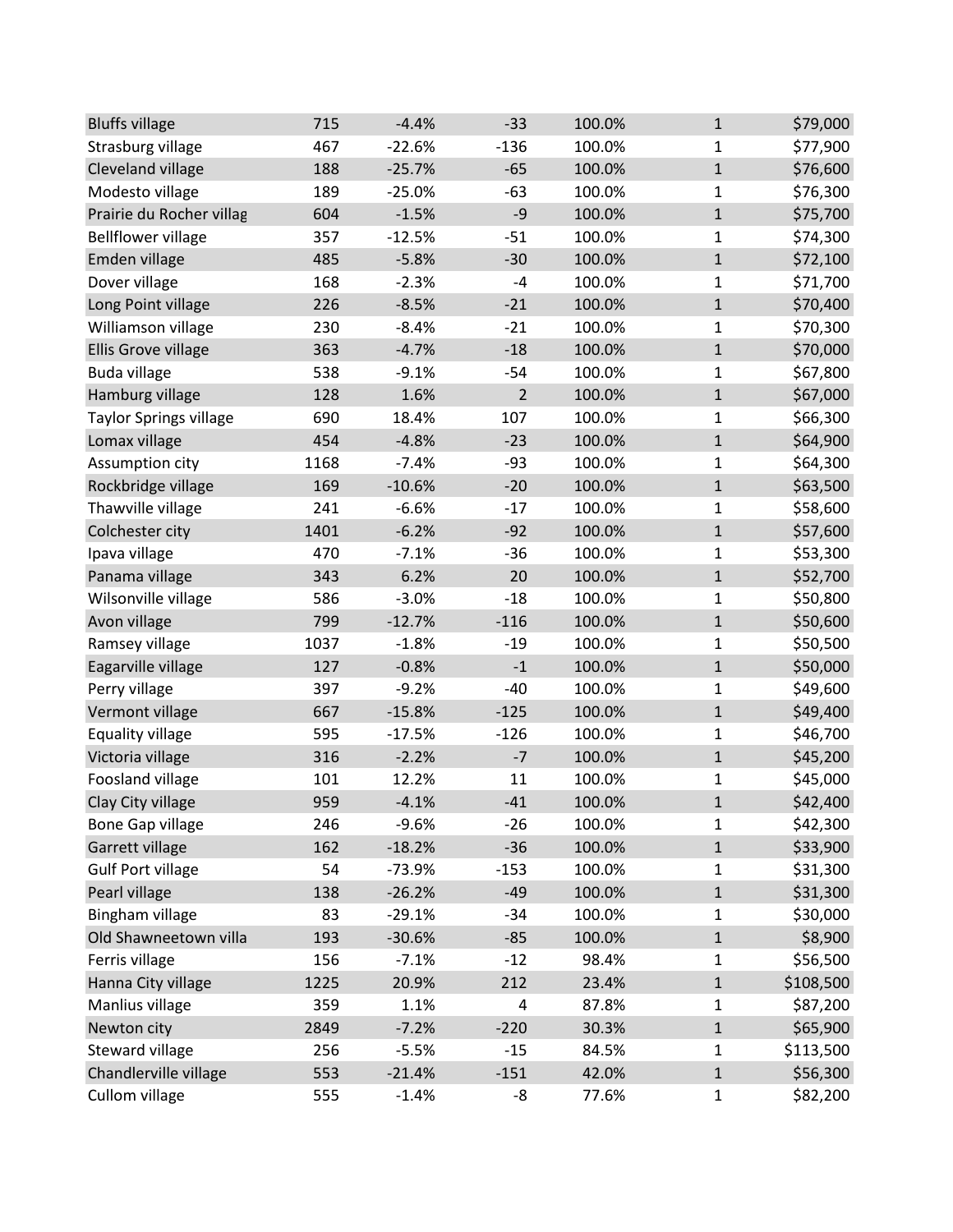| Sesser city               | 1931 | $-9.3%$  | $-197$ | 41.0%  | $\mathbf{1}$     | \$56,600  |
|---------------------------|------|----------|--------|--------|------------------|-----------|
| Lyndon village            | 648  | 14.5%    | 82     | 76.7%  | 1                | \$79,000  |
| Versailles village        | 478  | $-15.7%$ | $-89$  | 76.4%  | $\mathbf 1$      | \$49,900  |
| Gladstone village         | 281  | $-1.1%$  | $-3$   | 76.1%  | 1                | \$47,900  |
| Homer village             | 1193 | $-0.6%$  | $-7$   | 66.7%  | $\mathbf{1}$     | \$91,600  |
| Lake of the Woods CDI     | 2912 | $-3.8%$  | $-114$ | 3.3%   | $\mathbf{1}$     | \$74,100  |
| Girard city               | 2103 | $-6.3%$  | $-142$ | 33.6%  | $\mathbf{1}$     | \$80,100  |
| Wenona city               | 1056 | $-0.8%$  | -9     | 17.4%  | 1                | \$90,100  |
| Woodlawn village          | 698  | 10.8%    | 68     | 58.7%  | $\mathbf 1$      | \$73,400  |
| Altamont city             | 2319 | 1.6%     | 36     | 31.4%  | $\mathbf{1}$     | \$81,100  |
| Pierron village           | 600  | $-8.1%$  | $-53$  | 53.1%  | $\mathbf 1$      | \$78,500  |
| Rome CDP                  | 1738 | $-2.1%$  | $-38$  | 12.6%  | 1                | \$114,900 |
| Macon city                | 1138 | $-6.2%$  | $-75$  | 23.7%  | $\mathbf{1}$     | \$80,700  |
| Lovington village         | 1130 | $-7.5%$  | $-92$  | 22.7%  | 1                | \$63,600  |
| Minier village            | 1252 | 0.6%     | 8      | 20.6%  | $\mathbf{1}$     | \$99,800  |
| Ashton village            | 972  | $-14.9%$ | $-170$ | 3.5%   | $\pmb{0}$        | \$104,600 |
| Chrisman city             | 1343 | 1.9%     | 25     | 13.8%  | $\pmb{0}$        | \$67,700  |
| Mount Carroll city        | 1717 | $-6.3%$  | $-115$ | 9.2%   | 0                | \$81,600  |
| Pocahontas village        | 784  | 7.8%     | 57     | 37.6%  | $\pmb{0}$        | \$72,300  |
| Casey city                | 2769 | $-5.9%$  | $-173$ | 2.0%   | $\pmb{0}$        | \$69,800  |
| Ridgway village           | 869  | $-6.4%$  | $-59$  | 7.8%   | $\pmb{0}$        | \$50,400  |
| Shabbona village          | 925  | $-0.4%$  | $-4$   | 7.6%   | $\pmb{0}$        | \$153,400 |
| Middletown village        | 324  | $-25.3%$ | $-110$ | 15.2%  | $\pmb{0}$        | \$55,800  |
| <b>Broadlands village</b> | 349  | 11.9%    | 37     | 6.8%   | 0                | \$70,300  |
| Mendon village            | 953  | 7.9%     | 70     | 13.3%  | $\mathbf 0$      | \$77,100  |
| Saunemin village          | 420  | $-7.9%$  | $-36$  | 9.6%   | $\pmb{0}$        | \$83,200  |
| Oakford village           | 286  | $-7.4%$  | $-23$  | 7.9%   | $\pmb{0}$        | \$61,400  |
| Hillsdale village         | 523  | $-11.1%$ | $-65$  | 2.0%   | $\pmb{0}$        | \$91,200  |
| De Land village           | 446  | $-6.1%$  | $-29$  | 5.3%   | $\pmb{0}$        | \$86,100  |
| <b>Tilton village</b>     | 2724 | $-8.5%$  | $-252$ | 0.8%   | 0                | \$56,300  |
| Donnellson village        | 210  | $-13.6%$ | $-33$  | 2.9%   | $\boldsymbol{0}$ | \$42,500  |
| Nelson village            | 170  | 4.3%     | 7      | 2.2%   | $\mathbf 0$      | \$68,000  |
| Lacon city                | 1937 | $-2.1%$  | $-42$  | 1.1%   | $\pmb{0}$        | \$93,700  |
| Oakland city              | 880  | $-11.6%$ | $-116$ | 0.4%   | $\pmb{0}$        | \$56,800  |
| McCook village            | 228  | $-10.2%$ | $-26$  | 100.0% | $\pmb{0}$        | \$249,100 |
| Greenwood village         | 255  | 4.5%     | 11     | 100.0% | $\pmb{0}$        | \$227,500 |
| <b>Burlington village</b> | 618  | 36.7%    | 166    | 100.0% | $\pmb{0}$        | \$203,000 |
| Lisbon village            | 285  | 14.9%    | 37     | 100.0% | $\pmb{0}$        | \$181,300 |
| Maeystown village         | 157  | 6.1%     | 9      | 100.0% | $\pmb{0}$        | \$167,500 |
| Cantrall village          | 139  | 0.0%     | 0      | 100.0% | 0                | \$154,200 |
| East Brooklyn village     | 106  | $-13.8%$ | $-17$  | 100.0% | $\pmb{0}$        | \$152,300 |
| Carbon Hill village       | 345  | $-12.0%$ | $-47$  | 100.0% | 0                | \$141,900 |
| <b>Bonfield village</b>   | 382  | 4.9%     | 18     | 100.0% | $\pmb{0}$        | \$141,400 |
| Verona village            | 215  | $-16.3%$ | $-42$  | 100.0% | 0                | \$134,900 |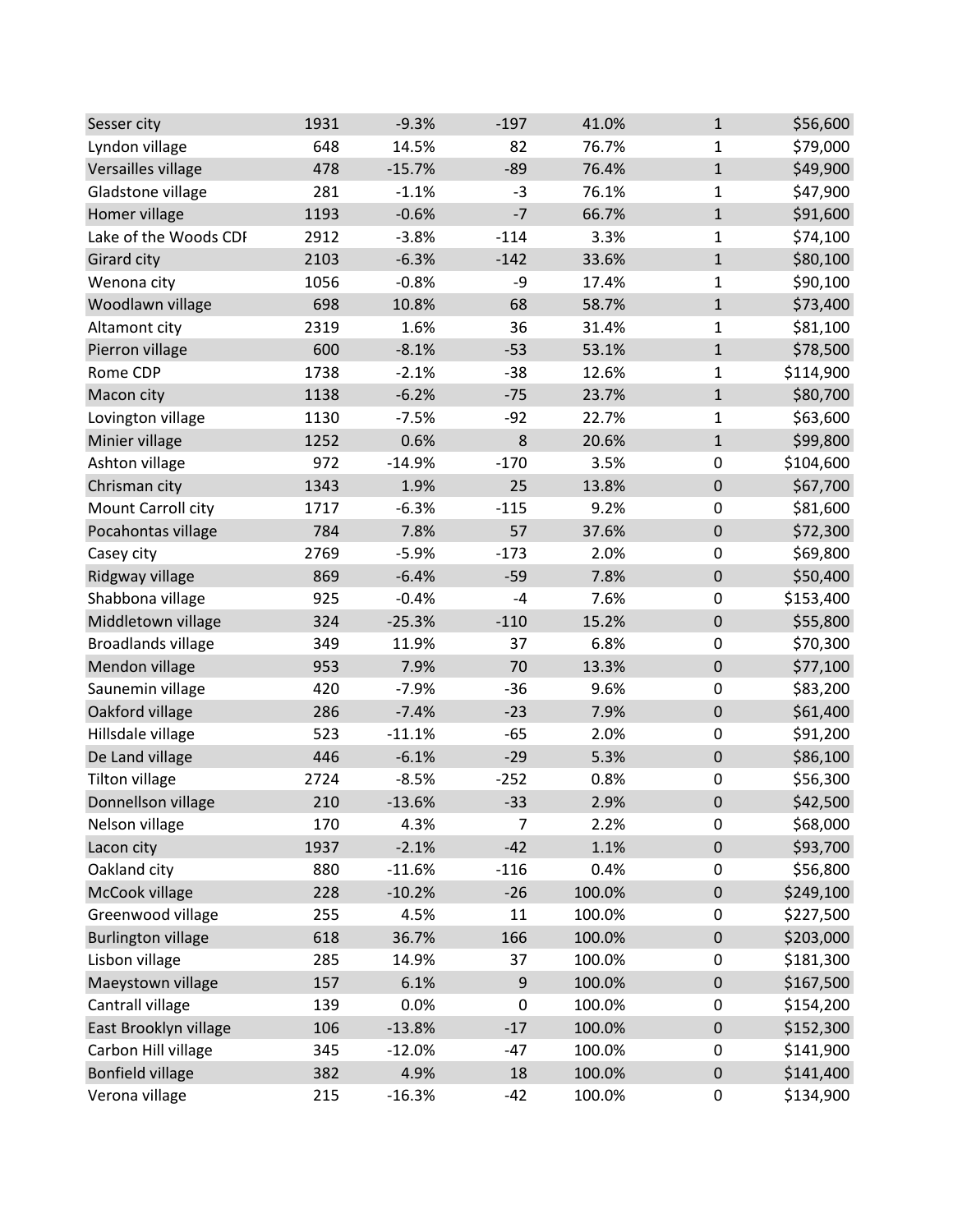| Panola village              | 45   | 36.4%    | 12             | 100.0% | $\mathbf 0$      | \$129,200 |
|-----------------------------|------|----------|----------------|--------|------------------|-----------|
| Fults village               | 26   | $-7.1%$  | $-2$           | 100.0% | $\mathbf 0$      | \$128,100 |
| Sciota village              | 61   | 5.2%     | 3              | 100.0% | $\pmb{0}$        | \$126,600 |
| <b>Troy Grove village</b>   | 250  | $-18.0%$ | $-55$          | 100.0% | $\pmb{0}$        | \$119,500 |
| Damiansville village        | 491  | 33.4%    | 123            | 100.0% | $\pmb{0}$        | \$114,600 |
| Reddick village             | 163  | $-25.6%$ | $-56$          | 100.0% | $\mathbf 0$      | \$114,600 |
| Exeter village              | 65   | $-7.1%$  | $-5$           | 100.0% | $\pmb{0}$        | \$112,500 |
| Fisher village              | 1881 | 14.2%    | 234            | 100.0% | $\pmb{0}$        | \$110,900 |
| Royal village               | 293  | 5.0%     | 14             | 100.0% | $\pmb{0}$        | \$109,900 |
| Grantfork village           | 337  | 32.7%    | 83             | 100.0% | $\mathbf 0$      | \$105,600 |
| Reynolds village            | 539  | 6.1%     | 31             | 100.0% | $\pmb{0}$        | \$105,600 |
| Andover village             | 578  | $-2.7%$  | $-16$          | 100.0% | $\boldsymbol{0}$ | \$105,500 |
| Rock City village           | 315  | 0.6%     | $\overline{2}$ | 100.0% | $\pmb{0}$        | \$103,000 |
| Mansfield village           | 906  | $-4.5%$  | $-43$          | 100.0% | $\mathbf 0$      | \$101,500 |
| <b>Bismarck village</b>     | 579  | 6.8%     | 37             | 100.0% | $\pmb{0}$        | \$99,700  |
| Buckingham village          | 300  | 26.6%    | 63             | 100.0% | $\pmb{0}$        | \$99,200  |
| <b>Scales Mound village</b> | 376  | $-6.2%$  | $-25$          | 100.0% | $\pmb{0}$        | \$96,900  |
| <b>Bishop Hill village</b>  | 128  | 2.4%     | 3              | 100.0% | $\pmb{0}$        | \$96,300  |
| Camargo village             | 445  | $-5.1%$  | $-24$          | 100.0% | $\pmb{0}$        | \$95,200  |
| Johnsonville village        | 77   | 11.6%    | 8              | 100.0% | $\pmb{0}$        | \$95,000  |
| Lostant village             | 498  | 2.5%     | 12             | 100.0% | $\pmb{0}$        | \$95,000  |
| Mark village                | 555  | 13.0%    | 64             | 100.0% | $\pmb{0}$        | \$93,900  |
| Time village                | 23   | $-20.7%$ | $-6$           | 100.0% | $\pmb{0}$        | \$92,000  |
| Danforth village            | 604  | 2.9%     | 17             | 100.0% | $\pmb{0}$        | \$90,200  |
| Ivesdale village            | 267  | $-7.3%$  | $-21$          | 100.0% | $\pmb{0}$        | \$89,000  |
| Venedy village              | 138  | 0.7%     | $\mathbf{1}$   | 100.0% | $\mathbf 0$      | \$89,000  |
| Kinsman village             | 99   | $-9.2%$  | $-10$          | 100.0% | $\boldsymbol{0}$ | \$88,300  |
| Viola village               | 955  | $-0.1%$  | $-1$           | 100.0% | $\pmb{0}$        | \$87,800  |
| <b>Banner village</b>       | 189  | 26.8%    | 40             | 100.0% | $\pmb{0}$        | \$87,500  |
| Rio village                 | 220  | $-8.3%$  | $-20$          | 100.0% | $\pmb{0}$        | \$87,500  |
| Chadwick village            | 551  | 9.1%     | 46             | 100.0% | $\mathbf 0$      | \$87,400  |
| Addieville village          | 252  | $-5.6%$  | $-15$          | 100.0% | 0                | \$85,700  |
| Oakdale village             | 221  | 3.8%     | 8              | 100.0% | $\pmb{0}$        | \$85,700  |
| Franklin village            | 610  | 4.1%     | 24             | 100.0% | 0                | \$85,000  |
| Beckemeyer village          | 1040 | $-0.3%$  | $-3$           | 100.0% | $\pmb{0}$        | \$84,000  |
| Adeline village             | 85   | $-38.8%$ | $-54$          | 100.0% | $\boldsymbol{0}$ | \$83,600  |
| Harmon village              | 120  | $-19.5%$ | $-29$          | 100.0% | $\pmb{0}$        | \$81,900  |
| Leonore village             | 130  | 18.2%    | 20             | 100.0% | $\pmb{0}$        | \$81,500  |
| Carrollton city             | 2484 | $-4.6%$  | $-121$         | 100.0% | $\pmb{0}$        | \$81,100  |
| Wellington village          | 242  | $-8.3%$  | $-22$          | 100.0% | $\pmb{0}$        | \$81,100  |
| Fieldon village             | 239  | $-11.8%$ | $-32$          | 100.0% | $\pmb{0}$        | \$80,900  |
| Sparland village            | 406  | $-19.4%$ | $-98$          | 100.0% | 0                | \$80,800  |
| Campus village              | 166  | 14.5%    | 21             | 100.0% | $\pmb{0}$        | \$80,000  |
| Dieterich village           | 617  | 4.4%     | 26             | 100.0% | 0                | \$79,700  |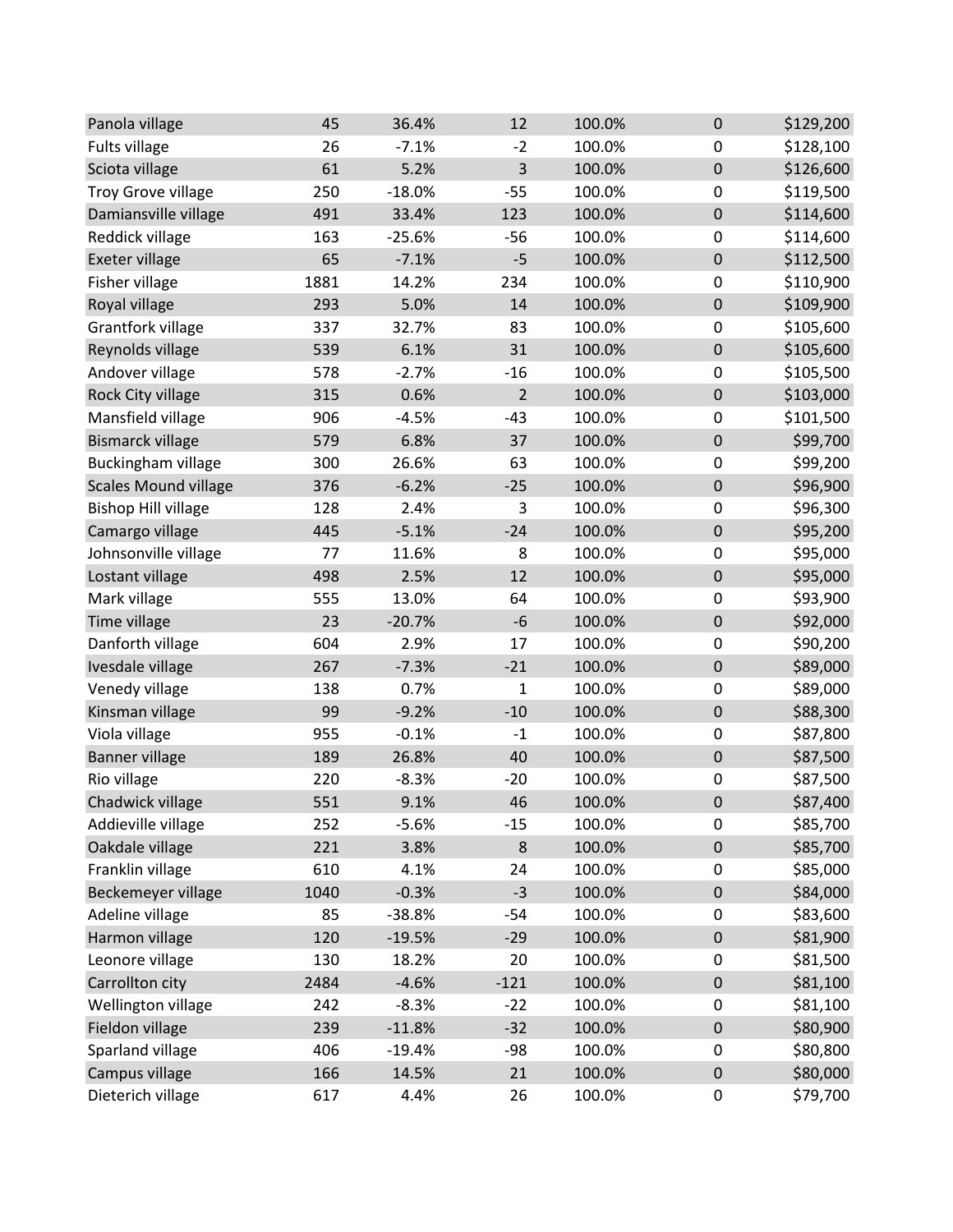| Windsor village         | 748 | 3.9%     | 28               | 100.0% | $\mathbf 0$      | \$79,300 |
|-------------------------|-----|----------|------------------|--------|------------------|----------|
| Arenzville village      | 409 | $-2.4%$  | $-10$            | 100.0% | $\mathbf 0$      | \$79,000 |
| New Minden village      | 215 | 5.4%     | 11               | 100.0% | $\boldsymbol{0}$ | \$78,400 |
| Dorchester village      | 151 | 6.3%     | 9                | 100.0% | $\mathbf 0$      | \$78,300 |
| Fayetteville village    | 366 | $-4.7%$  | $-18$            | 100.0% | $\boldsymbol{0}$ | \$76,700 |
| Tampico village         | 790 | 2.3%     | 18               | 100.0% | 0                | \$76,700 |
| Kempton village         | 231 | $-1.7%$  | $-4$             | 100.0% | $\mathbf 0$      | \$76,300 |
| New Holland village     | 269 | $-15.4%$ | $-49$            | 100.0% | $\boldsymbol{0}$ | \$76,100 |
| <b>Emington village</b> | 117 | $-2.5%$  | $-3$             | 100.0% | $\boldsymbol{0}$ | \$76,000 |
| <b>Brussels village</b> | 141 | 0.0%     | $\boldsymbol{0}$ | 100.0% | $\mathbf 0$      | \$75,600 |
| Arlington village       | 193 | $-8.5%$  | $-18$            | 100.0% | $\boldsymbol{0}$ | \$75,000 |
| Belle Prairie City town | 54  | $-10.0%$ | $-6$             | 100.0% | $\mathbf 0$      | \$75,000 |
| Florence village        | 38  | $-46.5%$ | $-33$            | 100.0% | $\boldsymbol{0}$ | \$75,000 |
| Manchester village      | 292 | $-17.5%$ | $-62$            | 100.0% | $\mathbf 0$      | \$73,900 |
| Farmersville village    | 724 | $-5.7%$  | $-44$            | 100.0% | $\mathbf 0$      | \$73,800 |
| Milton village          | 271 | $-1.1%$  | $-3$             | 100.0% | $\pmb{0}$        | \$73,500 |
| Hartsburg village       | 314 | $-12.3%$ | $-44$            | 100.0% | $\pmb{0}$        | \$73,100 |
| Campbell Hill village   | 336 | 0.9%     | 3                | 100.0% | $\mathbf 0$      | \$73,000 |
| Stewardson village      | 734 | $-1.7%$  | $-13$            | 100.0% | $\mathbf 0$      | \$72,700 |
| Iroquois village        | 154 | $-25.6%$ | $-53$            | 100.0% | $\mathbf 0$      | \$72,500 |
| Latham village          | 380 | 2.4%     | 9                | 100.0% | $\mathbf 0$      | \$72,200 |
| Xenia village           | 391 | $-3.9%$  | $-16$            | 100.0% | $\mathbf 0$      | \$72,000 |
| Scottville village      | 116 | $-17.1%$ | $-24$            | 100.0% | $\boldsymbol{0}$ | \$71,800 |
| Kane village            | 438 | $-4.6%$  | $-21$            | 100.0% | $\mathbf 0$      | \$71,100 |
| Kell village            | 219 | $-5.2%$  | $-12$            | 100.0% | $\mathbf 0$      | \$70,000 |
| Mill Creek village      | 65  | $-14.5%$ | $-11$            | 100.0% | $\mathbf 0$      | \$70,000 |
| Shumway village         | 202 | $-6.9%$  | $-15$            | 100.0% | $\boldsymbol{0}$ | \$70,000 |
| Batchtown village       | 214 | $-1.8%$  | $-4$             | 100.0% | $\mathbf 0$      | \$69,800 |
| Gays village            | 281 | 8.5%     | 22               | 100.0% | $\boldsymbol{0}$ | \$68,900 |
| Loraine village         | 313 | $-13.8%$ | $-50$            | 100.0% | $\mathbf 0$      | \$68,600 |
| Ste. Marie village      | 244 | $-6.5%$  | $-17$            | 100.0% | $\mathbf 0$      | \$68,000 |
| Roberts village         | 362 | $-6.5%$  | $-25$            | 100.0% | $\pmb{0}$        | \$67,900 |
| Coatsburg village       | 147 | $-35.0%$ | $-79$            | 100.0% | $\mathbf 0$      | \$67,800 |
| Pontoosuc village       | 146 | $-14.6%$ | $-25$            | 100.0% | $\boldsymbol{0}$ | \$67,600 |
| Weldon village          | 429 | $-2.5%$  | $-11$            | 100.0% | $\boldsymbol{0}$ | \$67,600 |
| Hume village            | 380 | $-0.5%$  | $-2$             | 100.0% | $\boldsymbol{0}$ | \$67,300 |
| Mount Erie village      | 88  | $-16.2%$ | $-17$            | 100.0% | $\boldsymbol{0}$ | \$67,300 |
| Good Hope village       | 396 | $-4.6%$  | $-19$            | 100.0% | $\mathbf 0$      | \$67,200 |
| Henning village         | 251 | 4.1%     | 10               | 100.0% | $\boldsymbol{0}$ | \$67,000 |
| Medora village          | 419 | $-16.4%$ | $-82$            | 100.0% | $\boldsymbol{0}$ | \$66,900 |
| Nora village            | 121 | 2.5%     | 3                | 100.0% | $\boldsymbol{0}$ | \$65,800 |
| New Bedford village     | 75  | $-21.1%$ | $-20$            | 100.0% | $\pmb{0}$        | \$65,700 |
| Lynnville village       | 117 | $-14.6%$ | $-20$            | 100.0% | $\pmb{0}$        | \$65,000 |
| Winslow village         | 338 | $-2.0%$  | $-7$             | 100.0% | $\boldsymbol{0}$ | \$65,000 |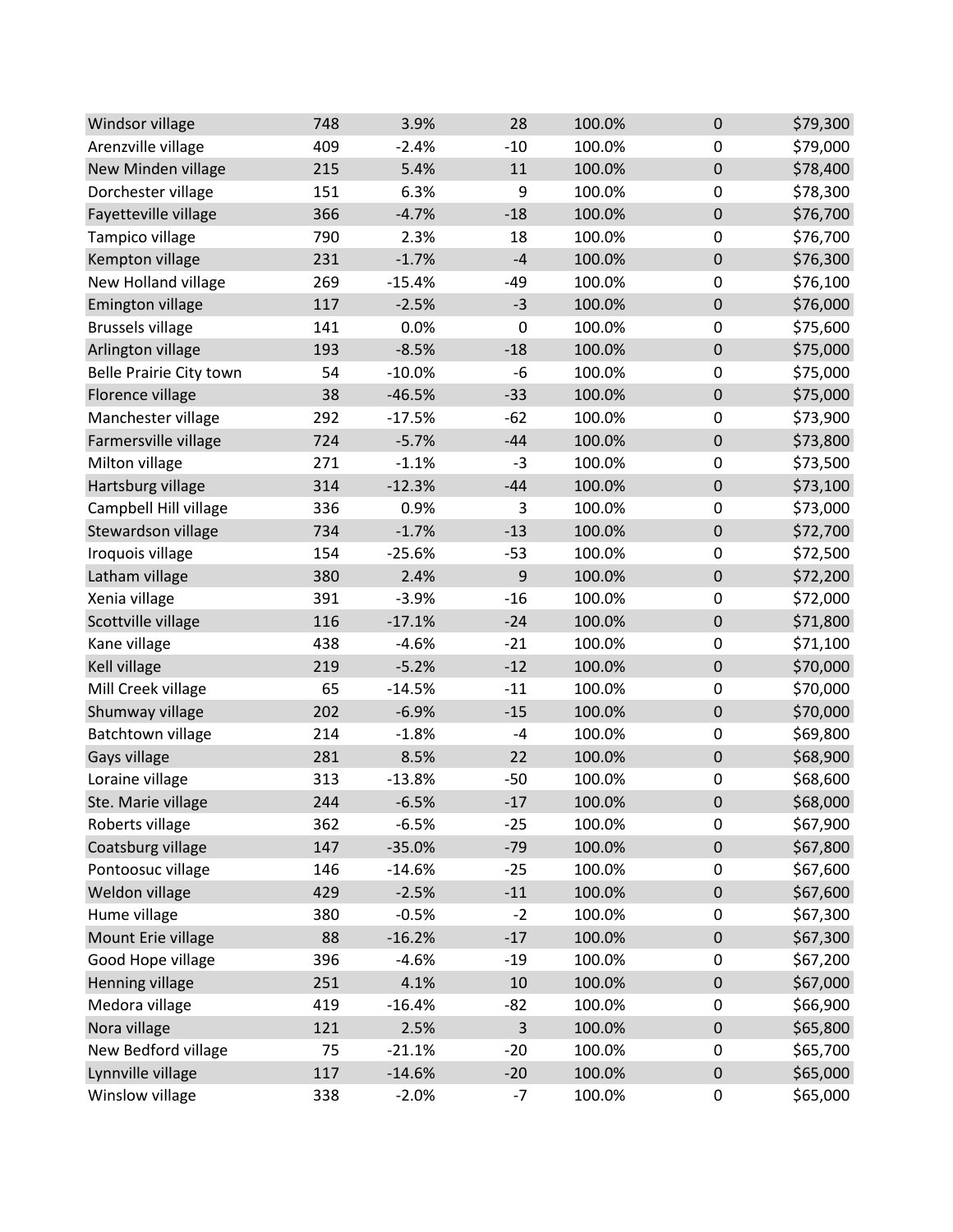| Table Grove village          | 416  | 5.1%     | 20     | 100.0% | 0                | \$64,800 |
|------------------------------|------|----------|--------|--------|------------------|----------|
| Media village                | 107  | $-17.7%$ | $-23$  | 100.0% | $\mathbf 0$      | \$64,300 |
| Oconee village               | 180  | $-10.9%$ | $-22$  | 100.0% | $\pmb{0}$        | \$64,000 |
| Ava city                     | 654  | $-1.2%$  | -8     | 100.0% | 0                | \$63,800 |
| Topeka village               | 76   | $-15.6%$ | $-14$  | 100.0% | $\pmb{0}$        | \$63,800 |
| Joy village                  | 417  | 11.8%    | 44     | 100.0% | 0                | \$63,600 |
| <b>Blandinsville village</b> | 651  | $-16.2%$ | $-126$ | 100.0% | $\pmb{0}$        | \$63,300 |
| White City village           | 232  | 5.0%     | 11     | 100.0% | $\pmb{0}$        | \$62,500 |
| Hull village                 | 461  | $-2.7%$  | $-13$  | 100.0% | $\pmb{0}$        | \$62,200 |
| Yale village                 | 86   | $-11.3%$ | $-11$  | 100.0% | $\boldsymbol{0}$ | \$62,000 |
| Eddyville village            | 101  | $-34.0%$ | $-52$  | 100.0% | $\pmb{0}$        | \$61,700 |
| Otterville town              | 126  | 5.0%     | 6      | 100.0% | 0                | \$61,500 |
| Keithsburg city              | 609  | $-14.7%$ | $-105$ | 100.0% | $\pmb{0}$        | \$61,300 |
| Vermilion village            | 225  | $-5.9%$  | $-14$  | 100.0% | 0                | \$61,200 |
| Palmer village               | 229  | $-7.7%$  | $-19$  | 100.0% | $\pmb{0}$        | \$61,100 |
| Golden Gate village          | 68   | $-32.0%$ | $-32$  | 100.0% | $\pmb{0}$        | \$61,000 |
| Cypress village              | 234  | $-13.7%$ | $-37$  | 100.0% | $\pmb{0}$        | \$60,800 |
| La Rose village              | 144  | $-9.4%$  | $-15$  | 100.0% | 0                | \$60,000 |
| Dunfermline village          | 300  | 14.5%    | 38     | 100.0% | $\pmb{0}$        | \$59,800 |
| Armington village            | 343  | $-6.8%$  | $-25$  | 100.0% | $\pmb{0}$        | \$59,600 |
| Sorento village              | 498  | $-17.1%$ | $-103$ | 100.0% | $\pmb{0}$        | \$59,600 |
| Concord village              | 167  | $-5.1%$  | -9     | 100.0% | $\pmb{0}$        | \$59,000 |
| Sibley village               | 272  | $-17.3%$ | $-57$  | 100.0% | $\pmb{0}$        | \$58,700 |
| Allenville village           | 148  | $-3.9%$  | $-6$   | 100.0% | 0                | \$58,600 |
| Barry city                   | 1318 | $-3.7%$  | $-50$  | 100.0% | $\mathbf 0$      | \$58,500 |
| <b>Mound Station village</b> | 122  | $-3.9%$  | $-5$   | 100.0% | $\pmb{0}$        | \$58,300 |
| Altona village               | 531  | $-6.8%$  | $-39$  | 100.0% | $\pmb{0}$        | \$58,000 |
| Irwin village                | 74   | $-19.6%$ | $-18$  | 100.0% | $\pmb{0}$        | \$57,500 |
| Tennessee village            | 115  | $-20.1%$ | $-29$  | 100.0% | $\pmb{0}$        | \$56,700 |
| Mason town                   | 345  | $-12.9%$ | $-51$  | 100.0% | 0                | \$56,500 |
| Norris village               | 213  | 9.8%     | 19     | 100.0% | $\boldsymbol{0}$ | \$56,400 |
| Fillmore village             | 330  | $-8.8%$  | $-32$  | 100.0% | $\mathbf 0$      | \$56,100 |
| Augusta village              | 587  | $-10.7%$ | $-70$  | 100.0% | $\pmb{0}$        | \$55,000 |
| Forest City village          | 246  | $-14.3%$ | $-41$  | 100.0% | $\pmb{0}$        | \$55,000 |
| Raleigh village              | 350  | 6.1%     | 20     | 100.0% | $\pmb{0}$        | \$55,000 |
| Stoy village                 | 104  | $-12.6%$ | $-15$  | 100.0% | $\pmb{0}$        | \$55,000 |
| Lerna village                | 286  | $-11.2%$ | $-36$  | 100.0% | $\pmb{0}$        | \$54,700 |
| <b>Beecher City village</b>  | 463  | $-6.1%$  | $-30$  | 100.0% | 0                | \$54,400 |
| <b>Hettick village</b>       | 181  | $-0.5%$  | $-1$   | 100.0% | $\pmb{0}$        | \$54,400 |
| Edgewood village             | 440  | $-16.5%$ | $-87$  | 100.0% | 0                | \$54,200 |
| Raritan village              | 138  | $-1.4%$  | $-2$   | 100.0% | $\pmb{0}$        | \$53,700 |
| Kampsville village           | 328  | 8.6%     | 26     | 100.0% | 0                | \$53,600 |
| Owaneco village              | 239  | $-6.6%$  | $-17$  | 100.0% | $\pmb{0}$        | \$53,400 |
| Detroit village              | 83   | $-10.8%$ | $-10$  | 100.0% | 0                | \$53,300 |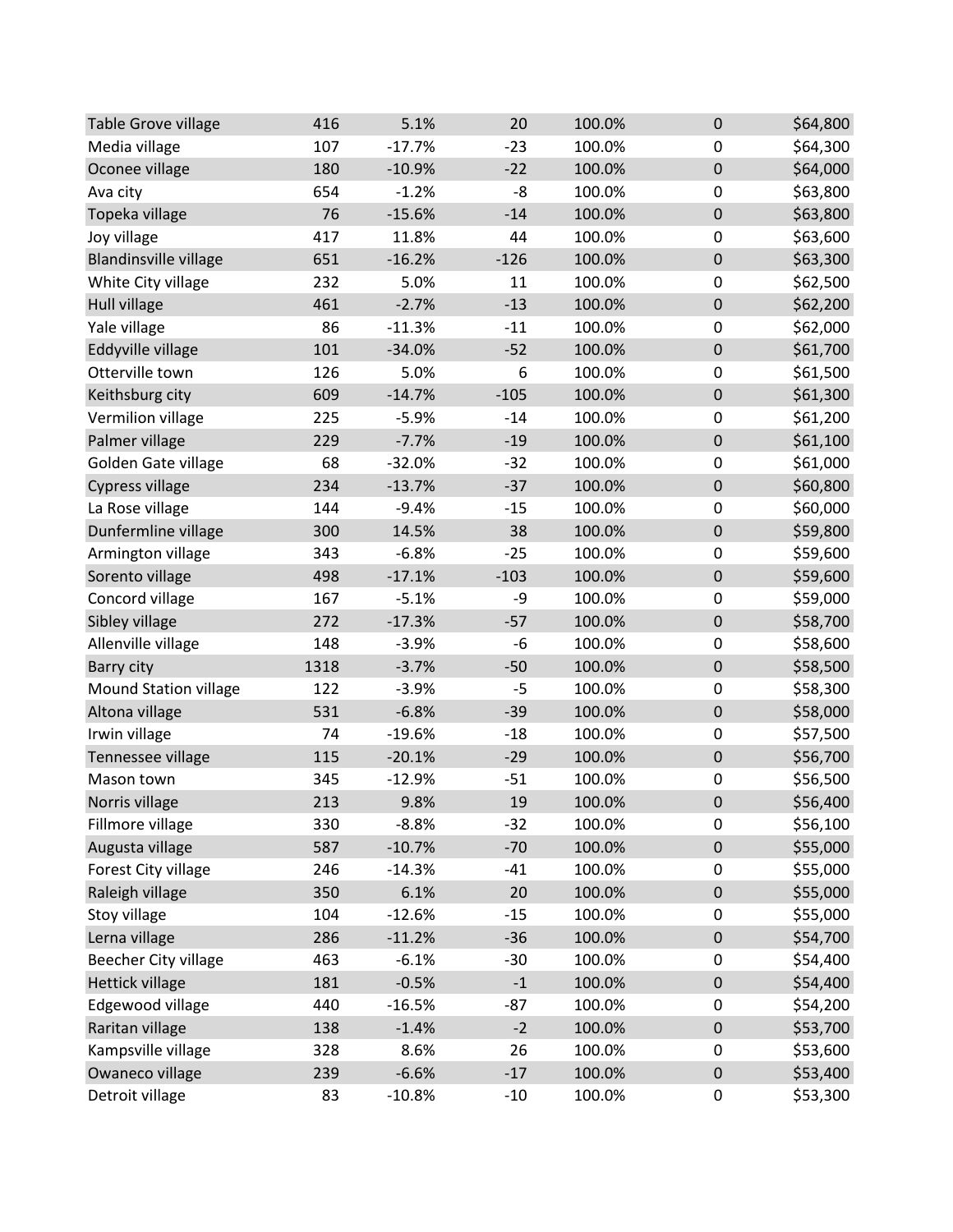| Jewett village          | 223 | $-3.9%$  | -9               | 100.0% | 0                | \$53,100 |
|-------------------------|-----|----------|------------------|--------|------------------|----------|
| Redmon village          | 173 | $-13.1%$ | $-26$            | 100.0% | 0                | \$53,000 |
| La Fayette village      | 223 | $-1.8%$  | $-4$             | 100.0% | $\pmb{0}$        | \$52,700 |
| Maquon village          | 284 | $-10.7%$ | $-34$            | 100.0% | 0                | \$52,500 |
| Marietta village        | 112 | $-25.3%$ | $-38$            | 100.0% | $\pmb{0}$        | \$52,500 |
| Plainville village      | 264 | 6.5%     | 16               | 100.0% | 0                | \$52,100 |
| Farina village          | 518 | $-7.2%$  | $-40$            | 100.0% | $\mathbf 0$      | \$51,800 |
| Calhoun village         | 172 | $-22.5%$ | $-50$            | 100.0% | $\pmb{0}$        | \$51,700 |
| Lima village            | 163 | 2.5%     | 4                | 100.0% | $\pmb{0}$        | \$51,700 |
| Montrose village        | 201 | $-21.8%$ | $-56$            | 100.0% | $\pmb{0}$        | \$51,700 |
| Tilden village          | 934 | 1.3%     | 12               | 100.0% | $\pmb{0}$        | \$51,700 |
| Thompsonville village   | 543 | $-4.9%$  | $-28$            | 100.0% | $\boldsymbol{0}$ | \$51,600 |
| <b>Ewing village</b>    | 307 | $-1.0%$  | $-3$             | 100.0% | $\pmb{0}$        | \$51,500 |
| Glasgow village         | 141 | $-17.1%$ | $-29$            | 100.0% | $\pmb{0}$        | \$51,300 |
| Omaha village           | 266 | 1.1%     | 3                | 100.0% | $\pmb{0}$        | \$50,700 |
| <b>Buncombe village</b> | 203 | 9.1%     | 17               | 100.0% | 0                | \$50,500 |
| Patoka village          | 584 | $-7.7%$  | $-49$            | 100.0% | $\pmb{0}$        | \$50,500 |
| Smithfield village      | 230 | 7.5%     | 16               | 100.0% | $\pmb{0}$        | \$50,400 |
| Liverpool village       | 129 | 8.4%     | 10               | 100.0% | $\pmb{0}$        | \$50,000 |
| Muncie village          | 146 | $-5.8%$  | -9               | 100.0% | $\mathbf 0$      | \$49,600 |
| El Dara village         | 78  | $-12.4%$ | $-11$            | 100.0% | $\pmb{0}$        | \$49,300 |
| North Henderson villag  | 187 | 0.0%     | $\pmb{0}$        | 100.0% | $\pmb{0}$        | \$49,200 |
| Keensburg village       | 210 | $-16.7%$ | $-42$            | 100.0% | $\pmb{0}$        | \$48,300 |
| Phillipstown village    | 44  | 57.1%    | 16               | 100.0% | $\boldsymbol{0}$ | \$48,100 |
| Herrick village         | 436 | $-16.8%$ | $-88$            | 100.0% | $\mathbf 0$      | \$47,500 |
| London Mills village    | 392 | $-12.3%$ | $-55$            | 100.0% | $\pmb{0}$        | \$46,700 |
| Coffeen city            | 685 | $-3.4%$  | $-24$            | 100.0% | $\pmb{0}$        | \$46,600 |
| Hanaford village        | 327 | 494.5%   | 272              | 100.0% | 0                | \$46,200 |
| <b>Brocton village</b>  | 322 | 0.0%     | $\boldsymbol{0}$ | 100.0% | $\pmb{0}$        | \$45,900 |
| Claremont village       | 176 | $-17.0%$ | $-36$            | 100.0% | 0                | \$45,400 |
| Mill Shoals village     | 215 | $-8.5%$  | $-20$            | 100.0% | $\boldsymbol{0}$ | \$44,800 |
| Nebo village            | 340 | $-16.7%$ | $-68$            | 100.0% | $\mathbf 0$      | \$43,700 |
| Naples town             | 130 | $-3.0%$  | $-4$             | 100.0% | $\pmb{0}$        | \$43,300 |
| New Canton town         | 359 | $-13.9%$ | $-58$            | 100.0% | $\pmb{0}$        | \$43,200 |
| Rose Hill village       | 80  | 1.3%     | $\mathbf{1}$     | 100.0% | $\pmb{0}$        | \$42,500 |
| Hidalgo village         | 106 | $-13.8%$ | $-17$            | 100.0% | 0                | \$41,900 |
| St. Augustine village   | 120 | $-21.1%$ | $-32$            | 100.0% | $\pmb{0}$        | \$41,700 |
| Crossville village      | 745 | $-4.7%$  | $-37$            | 100.0% | 0                | \$41,500 |
| New Haven village       | 433 | $-9.2%$  | $-44$            | 100.0% | $\pmb{0}$        | \$41,200 |
| Cave-In-Rock village    | 318 | $-8.1%$  | $-28$            | 100.0% | 0                | \$41,100 |
| <b>Buckner village</b>  | 462 | $-3.5%$  | $-17$            | 100.0% | $\pmb{0}$        | \$41,000 |
| Vernon village          | 129 | $-27.5%$ | $-49$            | 100.0% | 0                | \$41,000 |
| Longview village        | 153 | 0.0%     | $\boldsymbol{0}$ | 100.0% | $\pmb{0}$        | \$40,900 |
| Keenes village          | 83  | $-16.2%$ | $-16$            | 100.0% | 0                | \$39,600 |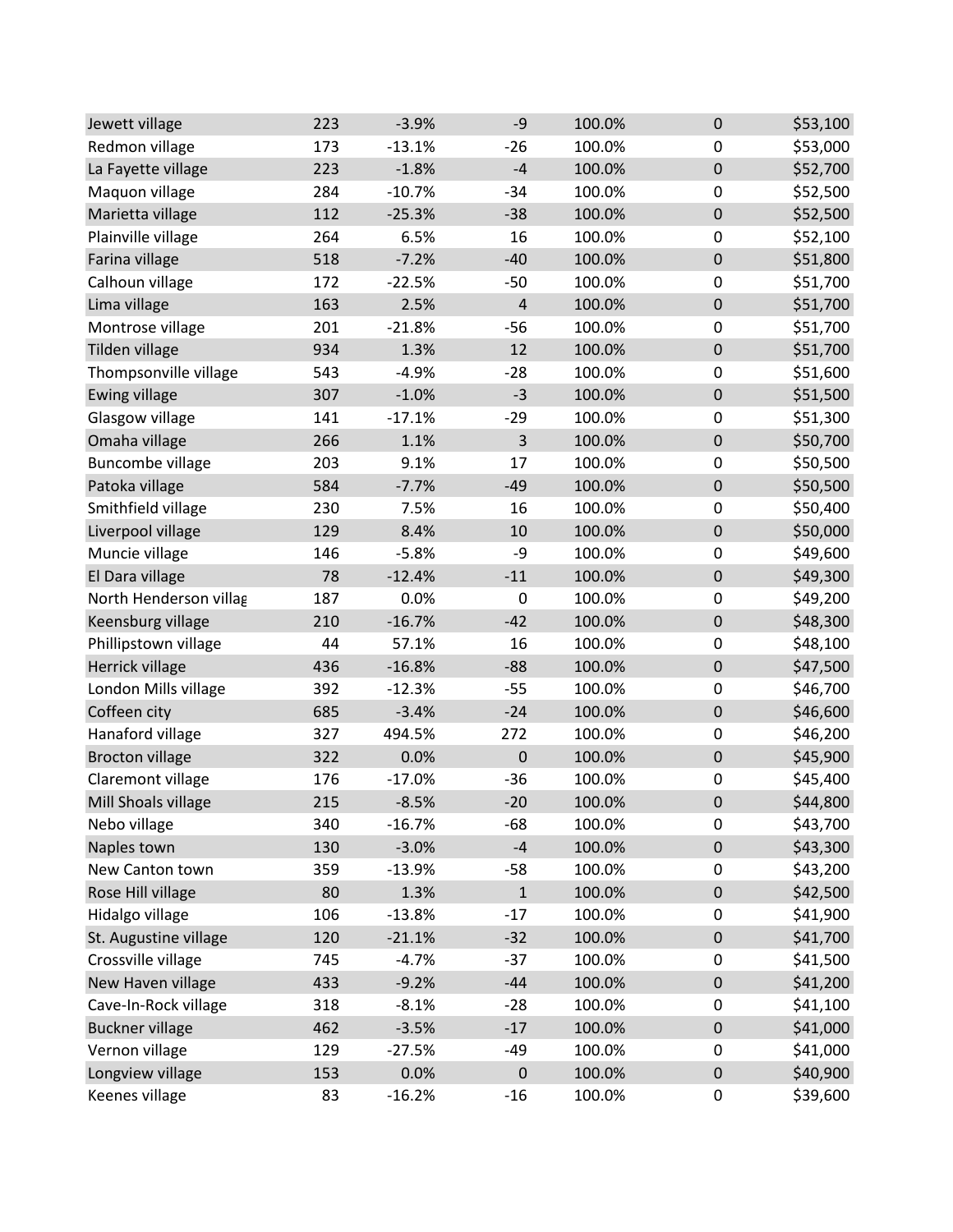| Metcalf village              | 189  | $-11.3%$ | $-24$          | 100.0%   | $\mathbf 0$      | \$39,300  |
|------------------------------|------|----------|----------------|----------|------------------|-----------|
| La Prairie village           | 47   | $-21.7%$ | $-13$          | 100.0%   | $\pmb{0}$        | \$38,500  |
| <b>Browning village</b>      | 137  | 5.4%     | $\overline{7}$ | 100.0%   | $\pmb{0}$        | \$38,000  |
| Chesterfield village         | 188  | $-15.7%$ | $-35$          | 100.0%   | $\pmb{0}$        | \$37,800  |
| Junction City village        | 482  | $-13.8%$ | $-77$          | 100.0%   | $\pmb{0}$        | \$35,800  |
| <b>Basco village</b>         | 98   | $-8.4%$  | -9             | 100.0%   | $\mathbf 0$      | \$35,300  |
| Springerton village          | 110  | $-17.9%$ | $-24$          | 100.0%   | $\mathbf 0$      | \$35,000  |
| Macedonia village            | 63   | 23.5%    | 12             | 100.0%   | $\pmb{0}$        | \$34,200  |
| <b>Fidelity village</b>      | 114  | 8.6%     | 9              | 100.0%   | $\pmb{0}$        | \$33,800  |
| Parkersburg village          | 199  | $-15.0%$ | $-35$          | 100.0%   | $\mathbf 0$      | \$33,000  |
| Iola village                 | 141  | $-17.5%$ | $-30$          | 100.0%   | $\pmb{0}$        | \$32,500  |
| Russellville village         | 94   | $-21.0%$ | $-25$          | 100.0%   | $\mathbf 0$      | \$32,500  |
| Ellisville village           | 96   | 10.3%    | 9              | 100.0%   | $\boldsymbol{0}$ | \$32,300  |
| Ohlman village               | 135  |          | 135            | 100.0%   | $\mathbf 0$      | \$32,100  |
| <b>Burnt Prairie village</b> | 52   | $-10.3%$ | $-6$           | 100.0%   | $\pmb{0}$        | \$30,600  |
| New Burnside village         | 211  | $-12.8%$ | $-31$          | 100.0%   | $\mathbf 0$      | \$30,300  |
| <b>Baylis village</b>        | 205  | $-22.6%$ | $-60$          | 100.0%   | $\pmb{0}$        | \$30,000  |
| Bardolph village             | 251  | $-0.8%$  | $-2$           | 100.0%   | $\mathbf 0$      | \$29,800  |
| <b>Eldred village</b>        | 201  | $-4.7%$  | $-10$          | 100.0%   | $\mathbf 0$      | \$29,400  |
| New Salem village            | 137  | 0.7%     | 1              | 100.0%   | $\pmb{0}$        | \$28,100  |
| Junction village             | 129  | $-7.2%$  | $-10$          | 100.0%   | $\pmb{0}$        | \$27,900  |
| Wheeler village              | 147  | 23.5%    | 28             | 100.0%   | $\pmb{0}$        | \$26,100  |
| Sailor Springs village       | 95   | $-25.8%$ | $-33$          | 100.0%   | $\pmb{0}$        | \$25,000  |
| Wilmington village           | 142  | 18.3%    | 22             | 100.0%   | $\mathbf 0$      | \$24,800  |
| West Point village           | 178  | $-8.7%$  | $-17$          | 100.0%   | $\mathbf 0$      | \$24,700  |
| Ripley village               | 86   | $-16.5%$ | $-17$          | 100.0%   | $\mathbf 0$      | \$22,500  |
| Camden village               | 86   | $-11.3%$ | $-11$          | 100.0%   | $\pmb{0}$        | \$22,300  |
| Gorham village               | 236  | $-7.8%$  | $-20$          | 100.0%   | $\pmb{0}$        | \$22,300  |
| <b>Bentley town</b>          | 35   | $-18.6%$ | $-8$           | 100.0%   | $\boldsymbol{0}$ | \$13,800  |
| Wenonah village              | 37   | $-15.9%$ | $-7$           | 100.0%   | $\pmb{0}$        | \$13,800  |
| <b>Broughton village</b>     | 194  | 0.5%     | $\mathbf{1}$   | 100.0%   | $\mathbf 0$      | \$13,700  |
| Rockwood village             | 42   | 2.4%     | $\mathbf{1}$   | 100.0%   | $\mathbf 0$      | \$13,300  |
| Maunie village               | 139  | $-21.5%$ | $-38$          | $-0.3%$  | $\mathbf 0$      | \$16,900  |
| <b>Browns village</b>        | 134  | $-23.4%$ | $-41$          | $-4.8%$  | 0                | \$40,500  |
| Elvaston village             | 165  | 8.6%     | 13             | $-6.0%$  | $\pmb{0}$        | \$58,100  |
| Tovey village                | 512  | $-0.8%$  | $-4$           | $-3.1%$  | $\pmb{0}$        | \$61,700  |
| Rosiclare city               | 1160 | $-4.4%$  | $-53$          | $-1.1%$  | $\pmb{0}$        | \$47,300  |
| Payson village               | 1026 | $-3.8%$  | $-40$          | $-6.2%$  | $\pmb{0}$        | \$77,000  |
| Joppa village                | 360  | $-12.0%$ | $-49$          | $-0.3%$  | $\pmb{0}$        | \$45,000  |
| Ellsworth village            | 195  | $-28.0%$ | $-76$          | $-7.7%$  | $\mathbf 0$      | \$98,900  |
| Jonesboro city               | 1821 | $-1.7%$  | $-32$          | $-1.1%$  | $\pmb{0}$        | \$68,300  |
| Alma village                 | 320  | $-17.1%$ | $-66$          | $-13.6%$ | 0                | \$52,500  |
| Ohio village                 | 513  | $-5.0%$  | $-27$          | $-7.4%$  | $\pmb{0}$        | \$86,700  |
| St. Libory village           | 615  | 5.5%     | 32             | $-14.2%$ | $\pmb{0}$        | \$141,100 |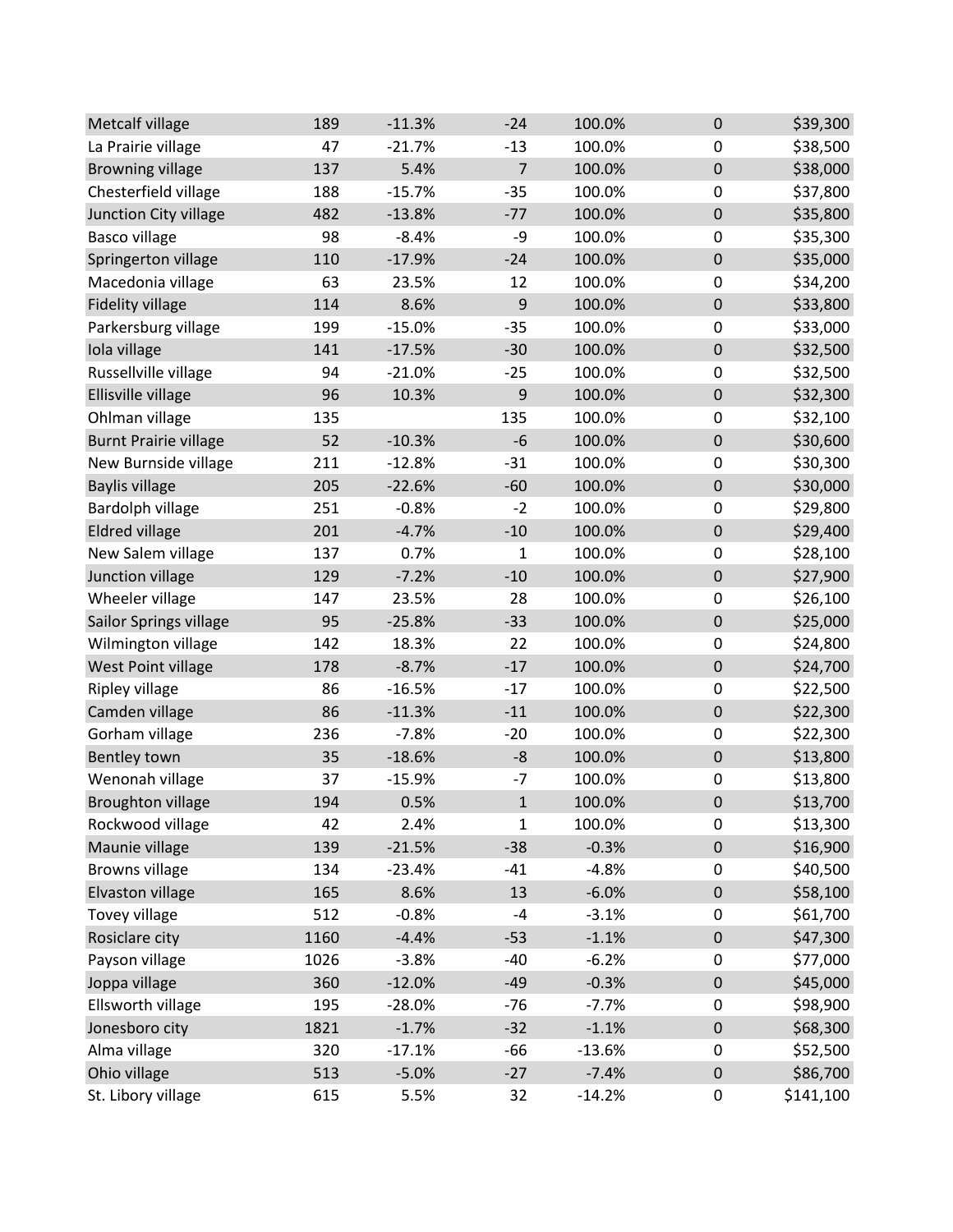| <b>Trout Valley village</b> | 537  | $-10.4%$ | $-62$          | $-4.6%$   | $\pmb{0}$               | \$447,000 |
|-----------------------------|------|----------|----------------|-----------|-------------------------|-----------|
| Eureka city                 | 5295 | 8.7%     | 424            | $-0.8%$   | $\boldsymbol{0}$        | \$146,100 |
| Coyne Center CDP            | 827  | $-8.7%$  | $-79$          | $-3.4%$   | $\pmb{0}$               | \$87,700  |
| <b>Grand Tower city</b>     | 605  | $-3.0%$  | $-19$          | $-19.9%$  | 0                       | \$28,500  |
| Enfield village             | 596  | $-4.6%$  | $-29$          | $-20.0%$  | $\boldsymbol{0}$        | \$41,400  |
| Sidell village              | 617  | $-1.4%$  | -9             | $-20.1%$  | 0                       | \$71,800  |
| New Boston city             | 683  | 8.1%     | 51             | $-20.9%$  | $\pmb{0}$               | \$74,500  |
| <b>Grant Park village</b>   | 1331 | $-2.0%$  | $-27$          | $-26.4%$  | $\boldsymbol{0}$        | \$163,000 |
| Tiskilwa village            | 829  | 5.3%     | 42             | $-15.3%$  | $\pmb{0}$               | \$89,300  |
| Winnebago village           | 3101 | 4.8%     | 143            | $-1.7%$   | $-1$                    | \$147,300 |
| Oquawka village             | 1371 | $-10.9%$ | $-168$         | $-35.0%$  | $-1$                    | \$59,100  |
| Oglesby city                | 3791 | 3.9%     | 144            | $-4.0%$   | $-1$                    | \$100,200 |
| Pana city                   | 5847 | 4.2%     | 233            | $-10.9%$  | $-1$                    | \$67,200  |
| Sherrard village            | 640  | $-7.8%$  | $-54$          | $-100.0%$ | $-1$                    | \$99,500  |
| Odin village                | 1076 | $-4.1%$  | $-46$          | $-10.9%$  | $-1$                    | \$55,300  |
| Orangeville village         | 793  | 5.6%     | 42             | $-100.0%$ | $-1$                    | \$92,200  |
| Piper City village          | 826  | 5.8%     | 45             | $-100.0%$ | $^{\text{{\small -1}}}$ | \$82,300  |
| Warsaw city                 | 1607 | $-10.4%$ | $-186$         | $-44.2%$  | $-1$                    | \$74,700  |
| Ransom village              | 384  | $-6.1%$  | $-25$          | $-100.0%$ | $-1$                    | \$75,200  |
| Bondville village           | 443  | $-2.6%$  | $-12$          | $-45.1%$  | $-1$                    | \$96,600  |
| Dowell village              | 408  | $-7.5%$  | $-33$          | $-100.0%$ | $-1$                    | \$40,000  |
| Orient city                 | 358  | 20.9%    | 62             | $-100.0%$ | $-1$                    | \$28,800  |
| Menominee village           | 248  | 4.6%     | $11\,$         | $-47.3%$  | $\text{-}1$             | \$160,700 |
| Fairmount village           | 642  | 0.3%     | $\overline{2}$ | $-47.9%$  | $-1$                    | \$69,600  |
| <b>Bath village</b>         | 333  | 7.4%     | 23             | $-100.0%$ | $-1$                    | \$44,300  |
| East Gillespie village      | 270  | 15.4%    | 36             | $-100.0%$ | $-1$                    | \$117,900 |
| De Witt village             | 184  | $-2.1%$  | $-4$           | $-100.0%$ | $^{\text{{\small -1}}}$ | \$74,400  |
| Hecker village              | 481  | 1.3%     | 6              | $-100.0%$ | $-1$                    | \$112,900 |
| Symerton village            | 87   | $-17.9%$ | $-19$          | $-100.0%$ | $-1$                    | \$153,800 |
| Hooppole village            | 204  | 25.9%    | 42             | $-100.0%$ | $-1$                    | \$58,100  |
| <b>Berlin village</b>       | 180  | 28.6%    | 40             | $-100.0%$ | $-1$                    | \$81,900  |
| Huey village                | 169  | $-13.8%$ | $-27$          | $-100.0%$ | $-1$                    | \$73,800  |
| Walnut Hill village         | 108  | $-0.9%$  | $\textbf{-1}$  | $-100.0%$ | $-1$                    | \$35,000  |
| <b>Butler village</b>       | 180  | $-8.6%$  | $-17$          | $-100.0%$ | $-1$                    | \$60,000  |
| Kinderhook village          | 216  | $-13.3%$ | $-33$          | $-100.0%$ | $-1$                    | \$43,000  |
| Deer Grove village          | 48   | 0.0%     | 0              | $-100.0%$ | $-1$                    | \$66,700  |
| Old Ripley village          | 108  | $-15.0%$ | $-19$          | $-100.0%$ | $-1$                    | \$51,700  |
| Cherry village              | 482  | $-5.3%$  | $-27$          | $-100.0%$ | $-1$                    | \$103,300 |
| Cisne village               | 672  | $-0.1%$  | $-1$           | $-50.5%$  | $^{\rm -1}$             | \$56,900  |
| Jeisyville village          | 107  | $-16.4%$ | $-21$          | $-100.0%$ | $-1$                    | \$60,000  |
| Indianola village           | 276  | 33.3%    | 69             | $-100.0%$ | $^{\rm -1}$             | \$57,500  |
| West Brooklyn village       | 142  | $-18.4%$ | $-32$          | $-100.0%$ | $-1$                    | \$104,900 |
| Belknap village             | 104  | $-21.8%$ | $-29$          | $-100.0%$ | $\text{-}1$             | \$45,000  |
| Sawyerville village         | 279  | $-5.4%$  | $-16$          | $-51.6%$  | $-1$                    | \$104,600 |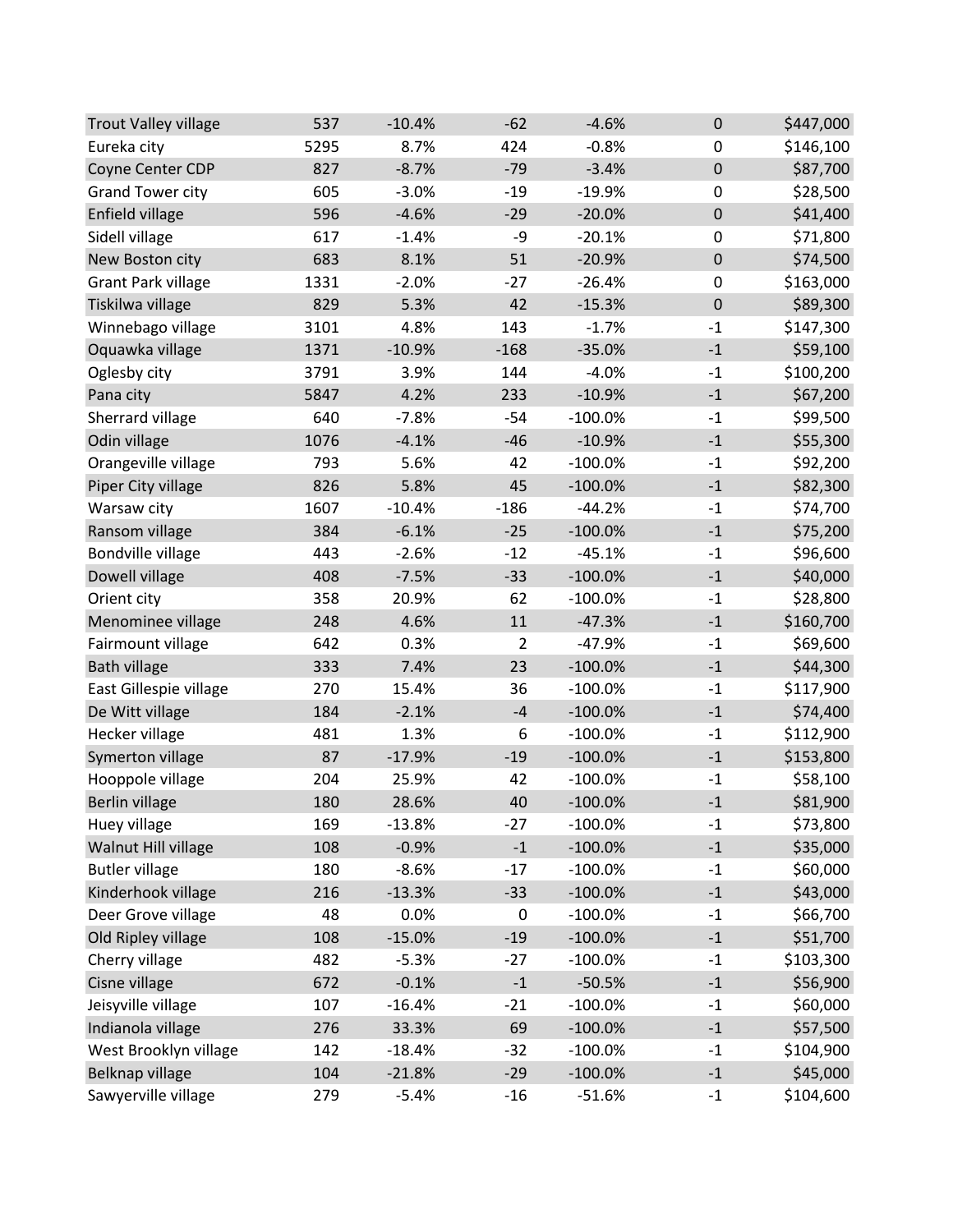| Spillertown village         | 203  | $-7.7%$  | $-17$          | $-35.1%$  | $-1$          | \$52,100  |
|-----------------------------|------|----------|----------------|-----------|---------------|-----------|
| San Jose village            | 642  | $-7.8%$  | $-54$          | $-52.1%$  | $-1$          | \$70,900  |
| Bay View Gardens villa      | 378  | 3.3%     | 12             | $-100.0%$ | $\textbf{-1}$ | \$93,600  |
| Freeman Spur village        | 287  | 5.1%     | 14             | $-8.4%$   | $-1$          | \$39,400  |
| Plymouth village            | 505  | $-10.1%$ | $-57$          | $-100.0%$ | $-1$          | \$46,800  |
| Kilbourne village           | 302  | $-19.5%$ | $-73$          | $-100.0%$ | $-1$          | \$42,500  |
| Secor village               | 373  | $-1.6%$  | $-6$           | $-100.0%$ | $-1$          | \$80,900  |
| Stillman Valley village     | 1120 | 6.9%     | 72             | $-36.4%$  | $-1$          | \$138,200 |
| St. David village           | 589  | 0.3%     | $\overline{2}$ | $-100.0%$ | $-1$          | \$62,800  |
| Greenfield city             | 1071 | $-9.2%$  | $-108$         | $-100.0%$ | $-1$          | \$71,000  |
| Spring Bay village          | 452  | 3.7%     | 16             | $-54.1%$  | $-1$          | \$109,800 |
| <b>Buckley village</b>      | 600  | 1.2%     | $\overline{7}$ | $-100.0%$ | $-1$          | \$87,100  |
| Ogden village               | 810  | 9.0%     | 67             | $-55.1%$  | $-1$          | \$110,700 |
| Walnut village              | 1416 | $-3.1%$  | $-45$          | $-100.0%$ | $-1$          | \$92,000  |
| Amboy city                  | 2500 | $-2.4%$  | $-61$          | $-7.3%$   | $-1$          | \$86,500  |
| Griggsville city            | 1226 | $-2.5%$  | $-32$          | $-60.3%$  | $-2$          | \$63,600  |
| Knoxville city              | 2911 | $-8.5%$  | $-272$         | $-16.2%$  | $-2$          | \$92,700  |
| McLean village              | 830  | 2.7%     | 22             | $-29.3%$  | $-2$          | \$96,600  |
| <b>Bedford Park village</b> | 580  | 1.0%     | 6              | $-30.3%$  | $-2$          | \$229,100 |
| Erie village                | 1602 | 0.8%     | 13             | $-37.1%$  | $-2$          | \$101,800 |
| Lena village                | 2912 | 0.9%     | 25             | $-30.7%$  | $-2$          | \$109,200 |
| Chatsworth town             | 1205 | $-4.7%$  | $-60$          | $-47.3%$  | $-2$          | \$73,300  |
| <b>Belle Rive village</b>   | 361  | $-2.7%$  | $-10$          | $-100.0%$ | $-2$          | \$48,200  |
| Kenney village              | 326  | $-12.8%$ | $-48$          | $-100.0%$ | $-2$          | \$65,800  |
| Whiteash village            | 241  | $-10.1%$ | $-27$          | $-100.0%$ | $-2$          | \$65,000  |
| North City village          | 608  | $-3.5%$  | $-22$          | $-100.0%$ | $-2$          | \$55,500  |
| Yates City village          | 693  | $-4.4%$  | $-32$          | $-65.5%$  | $-2$          | \$82,900  |
| Mineral village             | 237  | $-12.9%$ | $-35$          | $-100.0%$ | $-2$          | \$59,600  |
| Palmyra village             | 698  | $-4.8%$  | $-35$          | $-65.9%$  | $-2$          | \$70,300  |
| Clear Lake village          | 229  | $-14.2%$ | $-38$          | $-66.0%$  | $-2$          | \$67,500  |
| Littleton village           | 181  | $-8.1%$  | $-16$          | $-100.0%$ | $-2$          | \$75,000  |
| Towanda village             | 480  | $-2.6%$  | $-13$          | $-100.0%$ | $-2$          | \$102,400 |
| Davis village               | 677  | 2.3%     | 15             | $-100.0%$ | $-2$          | \$102,800 |
| Pecatonica village          | 2195 | 9.9%     | 198            | $-33.2%$  | $-2$          | \$118,700 |
| Smithboro village           | 177  | $-11.5%$ | $-23$          | $-50.0%$  | $-2$          | \$50,500  |
| Coleta village              | 164  | 5.8%     | 9              | $-100.0%$ | $-2$          | \$67,500  |
| Milledgeville village       | 1032 | 1.6%     | 16             | $-100.0%$ | $-2$          | \$87,200  |
| Apple River village         | 366  | $-3.4%$  | $-13$          | $-67.0%$  | $-2$          | \$64,800  |
| <b>Bryant village</b>       | 220  | $-13.7%$ | $-35$          | $-100.0%$ | $-2$          | \$54,200  |
| Hurst city                  | 795  | $-1.2%$  | $-10$          | $-25.5%$  | $-2$          | \$39,100  |
| Harvel village              | 223  | $-5.1%$  | $-12$          | $-100.0%$ | $-2$          | \$47,500  |
| Industry village            | 478  | $-11.5%$ | $-62$          | $-100.0%$ | $-2$          | \$65,300  |
| Roseville village           | 989  | $-8.7%$  | $-94$          | $-100.0%$ | $-2$          | \$75,800  |
| Millington village          | 665  | 45.2%    | 207            | $-68.8%$  | $-2$          | \$167,900 |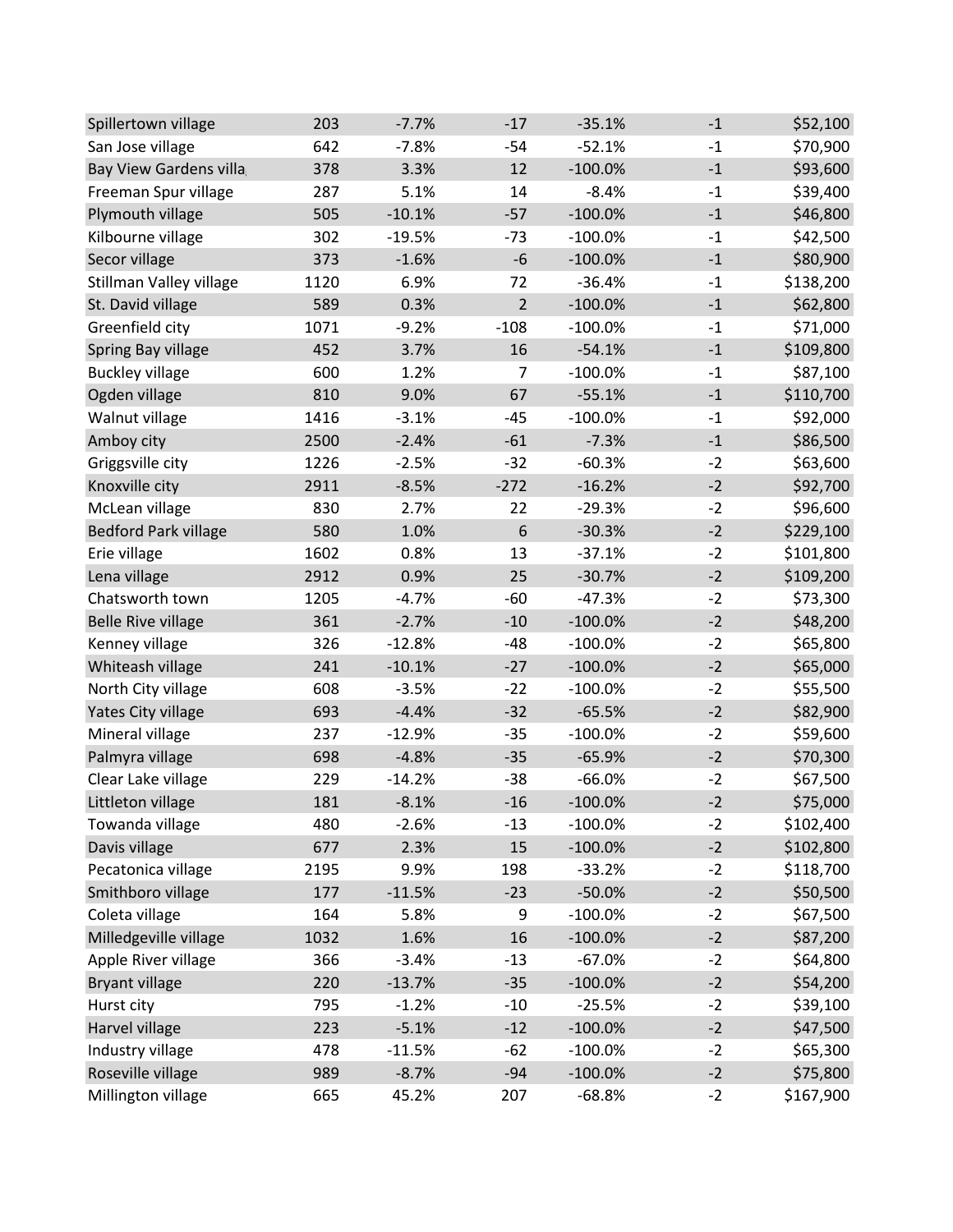| Elkhart village           | 405   | $-8.6%$  | $-38$            | $-100.0%$ | $-2$ | \$93,700  |
|---------------------------|-------|----------|------------------|-----------|------|-----------|
| Allendale village         | 475   | $-10.0%$ | $-53$            | $-52.7%$  | $-2$ | \$67,300  |
| Fairmont City village     | 2635  | 8.2%     | 199              | $-7.6%$   | $-2$ | \$64,700  |
| Delavan city              | 1689  | $-7.5%$  | $-136$           | $-31.5%$  | $-2$ | \$89,800  |
| Forrest village           | 1220  | $-0.4%$  | $-5$             | $-32.0%$  | $-2$ | \$92,000  |
| Shannon village           | 757   | $-11.4%$ | $-97$            | $-70.7%$  | $-2$ | \$91,300  |
| <b>Durand village</b>     | 1443  | 33.5%    | 362              | $-38.3%$  | $-2$ | \$117,400 |
| Effingham city            | 12328 | $-0.5%$  | $-56$            | $-5.1%$   | $-3$ | \$97,200  |
| Cobden village            | 1157  | 3.7%     | 41               | $-16.8%$  | $-3$ | \$69,400  |
| Kinmundy city             | 796   | $-10.8%$ | $-96$            | $-100.0%$ | $-3$ | \$41,300  |
| Benld city                | 1556  | 1.0%     | 15               | $-35.1%$  | $-3$ | \$68,000  |
| Third Lake village        | 1182  | $-12.8%$ | $-173$           | $-41.0%$  | $-3$ | \$305,900 |
| Henderson village         | 255   | $-20.1%$ | $-64$            | $-100.0%$ | $-3$ | \$80,000  |
| Muddy village             | 68    | $-12.8%$ | $-10$            | $-74.9%$  | $-3$ | \$154,200 |
| Harristown village        | 1367  | 2.2%     | 29               | $-75.1%$  | $-3$ | \$89,700  |
| Fox River Grove village   | 4854  | $-0.2%$  | -8               | $-8.9%$   | $-3$ | \$278,500 |
| Herscher village          | 1591  | 4.5%     | 68               | $-100.0%$ | $-3$ | \$139,000 |
| Cowden village            | 629   | 2.8%     | 17               | $-100.0%$ | $-3$ | \$39,000  |
| Malden village            | 362   | 5.5%     | 19               | $-100.0%$ | $-3$ | \$90,300  |
| Sims village              | 252   | $-7.7%$  | $-21$            | $-75.6%$  | $-3$ | \$26,500  |
| Ludlow village            | 371   | 14.5%    | 47               | $-38.3%$  | $-3$ | \$71,900  |
| Hammond village           | 509   | $-1.7%$  | -9               | $-100.0%$ | $-3$ | \$79,600  |
| <b>Biggsville village</b> | 304   | $-11.4%$ | $-39$            | $-75.7%$  | $-3$ | \$59,100  |
| Pearl City village        | 838   | 7.4%     | 58               | $-100.0%$ | $-3$ | \$104,400 |
| Waynesville village       | 434   | $-4.0%$  | $-18$            | $-100.0%$ | $-3$ | \$65,500  |
| Dwight village            | 4260  | $-2.4%$  | $-103$           | $-8.3%$   | $-3$ | \$125,600 |
| West City village         | 661   | $-7.7%$  | $-55$            | $-76.7%$  | $-3$ | \$28,500  |
| McCullom Lake village     | 1049  | 1.1%     | 11               | $-35.8%$  | $-3$ | \$148,300 |
| Monmouth city             | 9444  | $-4.0%$  | $-397$           | $-1.3%$   | $-4$ | \$69,500  |
| Lily Lake village         | 993   | 20.4%    | 168              | $-54.5%$  | $-4$ | \$293,200 |
| Divernon village          | 1172  | $-2.4%$  | $-29$            | $-100.0%$ | $-4$ | \$108,300 |
| Villa Grove city          | 2537  | $-0.6%$  | $-16$            | $-47.8%$  | -4   | \$85,700  |
| Malta village             | 1164  | 20.1%    | 195              | $-65.6%$  | $-4$ | \$153,800 |
| South Barrington villag   | 4565  | 21.4%    | 805              | $-11.3%$  | -4   | \$886,200 |
| Loda village              | 407   | $-2.9%$  | $-12$            | $-35.7%$  | $-4$ | \$80,000  |
| Mount Clare village       | 278   | $-35.8%$ | $-155$           | $-100.0%$ | $-4$ | \$83,300  |
| Woodson village           | 512   | $-8.4%$  | $-47$            | $-100.0%$ | $-4$ | \$86,000  |
| Aviston village           | 1945  | 58.0%    | 714              | $-79.7%$  | $-4$ | \$145,000 |
| Cedar Point village       | 277   | 5.7%     | 15               | $-100.0%$ | $-4$ | \$81,100  |
| Dakota village            | 506   | 1.4%     | 7                | $-100.0%$ | $-4$ | \$92,800  |
| Simpson village           | 60    | 11.1%    | $\boldsymbol{6}$ | $-100.0%$ | $-4$ | \$36,300  |
| Highwood city             | 5405  | 30.5%    | 1262             | $-4.6%$   | $-4$ | \$441,900 |
| Atkinson town             | 972   | $-2.9%$  | $-29$            | $-100.0%$ | $-4$ | \$98,600  |
| Shawneetown city          | 1239  | $-12.1%$ | $-171$           | $-57.4%$  | -4   | \$42,600  |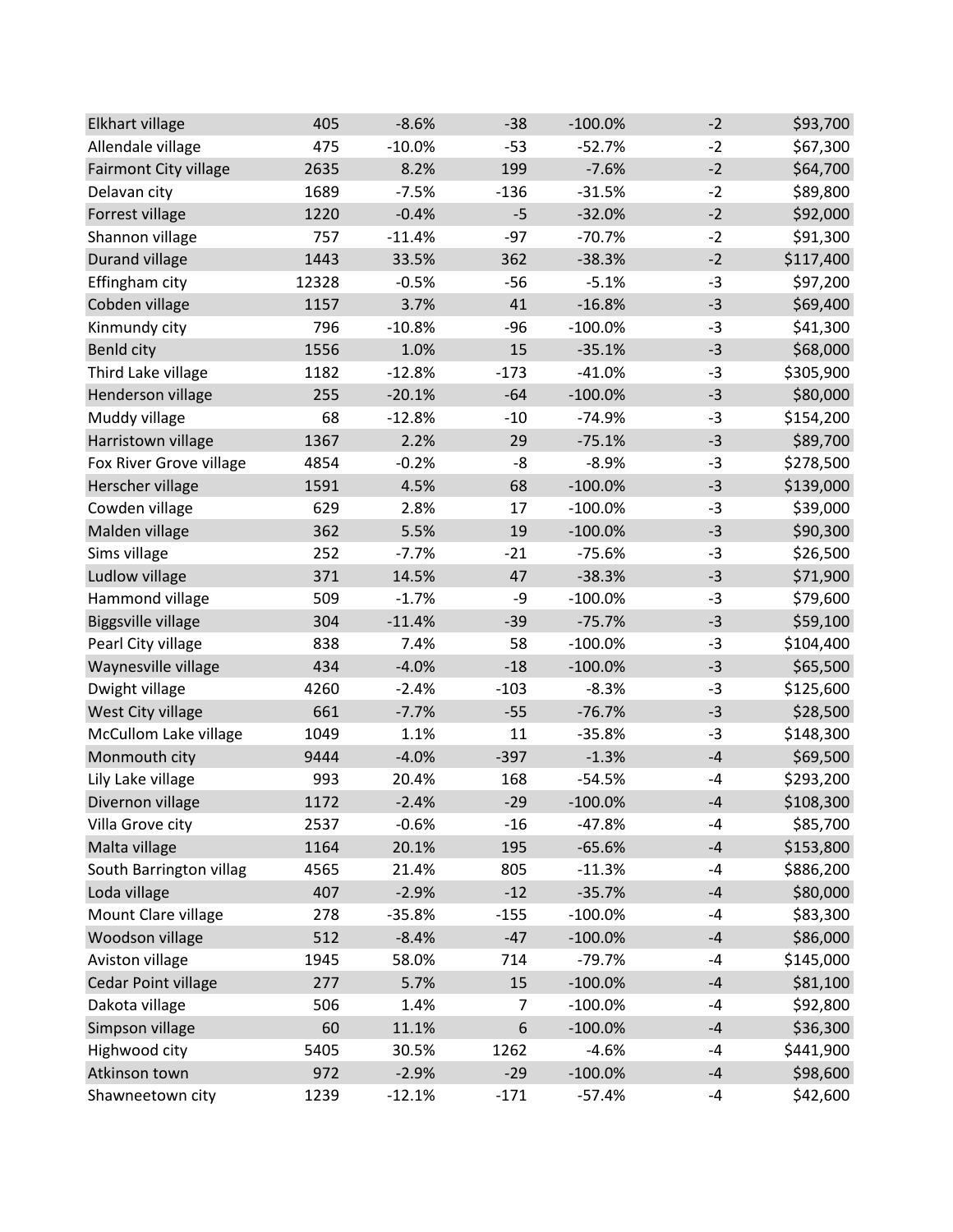| Sublette village       | 449  | $-1.5%$  | $-7$   | $-100.0%$ | $-4$ | \$111,300 |
|------------------------|------|----------|--------|-----------|------|-----------|
| Mechanicsburg village  | 590  | 29.4%    | 134    | $-100.0%$ | $-4$ | \$87,600  |
| Gifford village        | 975  | 19.6%    | 160    | $-50.9%$  | $-4$ | \$102,000 |
| Prophetstown city      | 2080 | 2.8%     | 57     | $-23.1%$  | $-4$ | \$87,800  |
| Brownstown village     | 759  | 7.7%     | 54     | $-100.0%$ | $-4$ | \$57,600  |
| White Hall city        | 2520 | $-4.1%$  | $-109$ | $-81.0%$  | $-4$ | \$48,300  |
| Aroma Park village     | 743  | $-9.5%$  | $-78$  | $-12.2%$  | $-4$ | \$103,200 |
| Newman city            | 865  | $-9.5%$  | $-91$  | $-70.1%$  | $-5$ | \$52,500  |
| Oakwood Hills village  | 2083 | $-5.1%$  | $-111$ | $-54.4%$  | $-5$ | \$243,300 |
| Bridgeport city        | 1886 | $-13.0%$ | $-282$ | $-44.6%$  | $-5$ | \$47,200  |
| Elizabethtown village  | 299  | $-14.1%$ | $-49$  | $-100.0%$ | $-5$ | \$56,500  |
| Colp village           | 225  | 0.4%     | 1      | $-10.3%$  | $-5$ | \$37,500  |
| Columbus village       | 99   | $-11.6%$ | $-13$  | $-83.5%$  | $-5$ | \$78,300  |
| Papineau village       | 171  | $-12.8%$ | $-25$  | $-83.5%$  | $-5$ | \$93,600  |
| Olmsted village        | 333  | 11.4%    | 34     | $-9.5%$   | $-5$ | \$55,000  |
| Jeffersonville village | 367  | 0.3%     | 1      | $-100.0%$ | $-5$ | \$34,400  |
| Gillespie city         | 3319 | $-2.7%$  | $-93$  | $-51.2%$  | $-5$ | \$76,800  |
| Shipman town           | 624  | $-4.7%$  | $-31$  | $-100.0%$ | $-5$ | \$76,400  |
| Albany village         | 891  | $-0.4%$  | $-4$   | $-84.0%$  | $-5$ | \$113,700 |
| Marshall city          | 3933 | 4.3%     | 162    | $-47.0%$  | $-5$ | \$88,900  |
| Coulterville village   | 945  | $-23.2%$ | $-285$ | $-23.0%$  | $-5$ | \$65,000  |
| Paris city             | 8837 | $-2.6%$  | $-240$ | $-11.9%$  | $-5$ | \$62,600  |
| Long Creek village     | 1328 | $-2.6%$  | $-36$  | $-100.0%$ | $-5$ | \$124,500 |
| Virden city            | 3425 | $-1.8%$  | $-63$  | $-52.2%$  | $-5$ | \$79,900  |
| Carthage city          | 2605 | $-4.4%$  | $-120$ | $-41.3%$  | $-6$ | \$81,500  |
| Williamsville village  | 1476 | 2.6%     | 37     | $-65.3%$  | $-6$ | \$140,100 |
| Henry city             | 2464 | $-3.0%$  | $-76$  | $-44.9%$  | $-6$ | \$97,700  |
| Findlay village        | 683  | $-5.5%$  | $-40$  | $-100.0%$ | -6   | \$71,000  |
| Flat Rock village      | 331  | $-20.2%$ | $-84$  | $-74.6%$  | $-6$ | \$50,000  |
| Martinton village      | 381  | 1.6%     | 6      | $-100.0%$ | $-6$ | \$104,100 |
| Seaton village         | 222  | $-8.3%$  | $-20$  | $-85.8%$  | $-6$ | \$58,900  |
| Green Oaks village     | 3866 | 8.2%     | 294    | $-11.1%$  | $-7$ | \$632,000 |
| Hennepin village       | 757  | 7.1%     | 50     | $-87.1%$  | $-7$ | \$119,100 |
| New Athens village     | 2054 | 3.7%     | 73     | $-43.2%$  | $-7$ | \$96,600  |
| Pittsburg village      | 572  | $-0.5%$  | $-3$   | $-100.0%$ | $-7$ | \$53,000  |
| Strawn village         | 100  | $-3.8%$  | $-4$   | $-100.0%$ | $-7$ | \$63,000  |
| Magnolia village       | 260  | $-6.8%$  | $-19$  | $-100.0%$ | $-7$ | \$65,600  |
| Radom village          | 220  | $-44.3%$ | $-175$ | $-100.0%$ | $-7$ | \$72,500  |
| Hamilton city          | 2951 | $-2.6%$  | $-78$  | $-39.5%$  | $-7$ | \$75,800  |
| Leaf River village     | 443  | $-20.2%$ | $-112$ | $-88.7%$  | -8   | \$84,100  |
| Woodland village       | 324  | 1.6%     | 5      | $-100.0%$ | -8   | \$64,100  |
| Oregon city            | 3721 | $-8.3%$  | $-339$ | $-21.2%$  | -9   | \$117,000 |
| Holiday Hills village  | 610  | $-26.6%$ | $-221$ | $-90.0%$  | $-9$ | \$182,400 |
| <b>Bement village</b>  | 1730 | $-3.0%$  | $-54$  | $-56.4%$  | -9   | \$78,100  |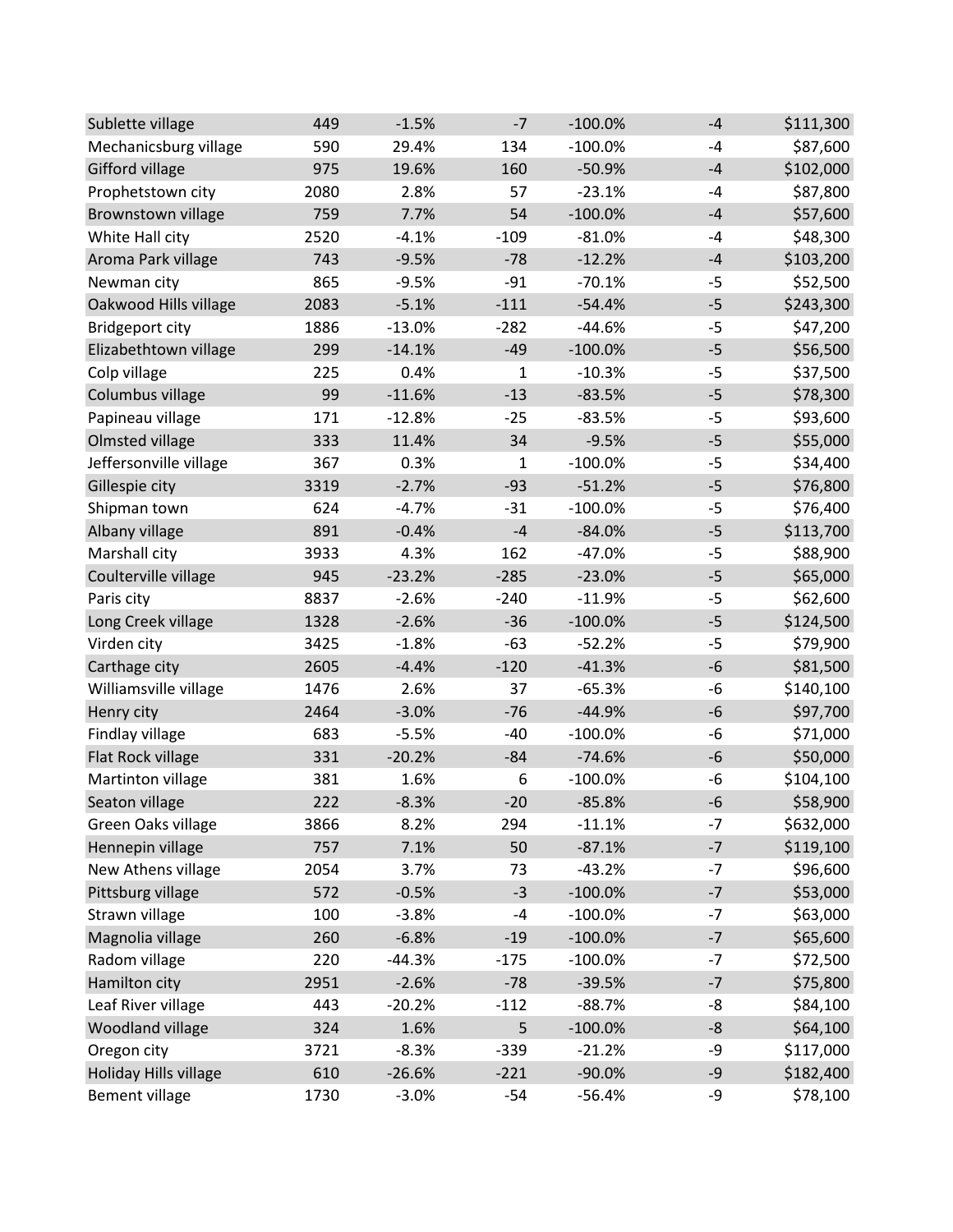| Fulton city                 | 3481  | $-10.3%$ | $-400$  | $-44.2%$ | $-10$  | \$98,600    |
|-----------------------------|-------|----------|---------|----------|--------|-------------|
| Petersburg city             | 2260  | $-1.7%$  | $-39$   | $-40.7%$ | $-10$  | \$94,300    |
| Onarga village              | 1368  | $-4.9%$  | $-70$   | $-33.6%$ | $-11$  | \$85,700    |
| Inverness village           | 7399  | 9.6%     | 650     | $-23.8%$ | $-11$  | \$703,000   |
| McLeansboro city            | 2883  | $-2.1%$  | $-62$   | $-49.1%$ | $-12$  | \$39,900    |
| Venetian Village CDP        | 2826  | $-8.3%$  | $-256$  | $-38.1%$ | $-13$  | \$183,200   |
| Karnak village              | 499   | $-19.4%$ | $-120$  | $-38.3%$ | $-13$  | \$34,800    |
| Cambria village             | 1228  | $-7.7%$  | $-102$  | $-44.4%$ | $-14$  | \$66,100    |
| Elk Grove Village village   | 33127 | $-4.6%$  | $-1600$ | $-2.9%$  | $-14$  | \$302,200   |
| <b>Highland Park city</b>   | 29763 | $-5.1%$  | $-1602$ | $-2.9%$  | $-17$  | \$588,900   |
| Schiller Park village       | 11793 | $-0.5%$  | $-57$   | $-7.2%$  | $-17$  | \$303,400   |
| Elsah village               | 673   | 6.0%     | 38      | $-63.4%$ | $-17$  | \$171,700   |
| Tamms village               | 632   | $-12.7%$ | $-92$   | $-12.8%$ | $-22$  | \$58,900    |
| Palos Hills city            | 17484 | $-1.0%$  | $-181$  | $-2.3%$  | $-23$  | \$230,100   |
| Mundelein village           | 31064 | 0.4%     | 129     | $-4.8%$  | $-24$  | \$247,100   |
| Royal Lakes village         | 197   | 3.7%     | 7       | $-17.0%$ | $-26$  | \$52,000    |
| Carlyle city                | 3281  | $-3.7%$  | $-125$  | $-24.0%$ | $-28$  | \$116,400   |
| Carrier Mills village       | 1653  | $-12.4%$ | $-233$  | $-11.6%$ | $-28$  | \$46,400    |
| Mound City city             | 588   | $-15.0%$ | $-104$  | $-8.5%$  | $-29$  | \$35,700    |
| Anna city                   | 4442  | $-13.5%$ | $-694$  | $-42.7%$ | $-37$  | \$73,800    |
| Kankakee city               | 27537 | 0.2%     | 46      | $-0.5%$  | $-55$  | \$92,400    |
| Pulaski village             | 206   | $-24.8%$ | $-68$   | $-29.4%$ | $-57$  | \$38,700    |
| Dolton village              | 23153 | $-9.6%$  | $-2461$ | $-0.3%$  | $-60$  | \$139,600   |
| Sauget village              | 159   | $-36.1%$ | $-90$   | $-87.0%$ | $-60$  | \$49,400    |
| Prospect Heights city       | 16256 | $-4.8%$  | $-825$  | $-20.0%$ | $-61$  | \$308,300   |
| Lake Forest city            | 19375 | $-3.4%$  | $-684$  | $-24.2%$ | $-68$  | \$871,800   |
| Glencoe village             | 8723  | $-0.4%$  | $-39$   | $-38.9%$ | $-68$  | \$1,000,001 |
| Dixon city                  | 15733 | $-1.3%$  | $-208$  | $-4.5%$  | $-76$  | \$89,000    |
| Mounds city                 | 810   | $-27.5%$ | $-307$  | $-11.8%$ | $-80$  | \$32,600    |
| Geneva city                 | 21495 | 10.1%    | 1980    | $-44.1%$ | $-86$  | \$335,800   |
| Roodhouse city              | 1814  | $-18.1%$ | $-400$  | $-91.0%$ | $-91$  | \$59,800    |
| Harrisburg city             | 9017  | $-8.5%$  | $-843$  | $-13.4%$ | $-91$  | \$60,200    |
| Vandalia city               | 7042  | 1.0%     | 67      | $-8.8%$  | $-92$  | \$76,100    |
| Hopkins Park village        | 603   | $-15.2%$ | $-108$  | $-14.1%$ | $-92$  | \$45,600    |
| Pontiac city                | 11931 | 0.6%     | 67      | $-7.9%$  | $-102$ | \$88,100    |
| Du Quoin city               | 6109  | $-5.3%$  | $-339$  | $-22.0%$ | $-102$ | \$62,300    |
| Vergennes village           | 298   | $-39.3%$ | $-193$  | $-98.2%$ | $-108$ | \$63,900    |
| Clayton village             | 709   | $-21.6%$ | $-195$  | $-96.5%$ | $-109$ | \$45,800    |
| Alton city                  | 27865 | $-8.6%$  | $-2631$ | $-1.5%$  | $-112$ | \$82,800    |
| Pontoon Beach village       | 5836  | 3.8%     | 216     | $-22.8%$ | $-114$ | \$97,600    |
| Preston Heights CDP         | 2575  | 1.9%     | 48      | $-7.3%$  | $-118$ | \$139,600   |
| <b>Rolling Meadows city</b> | 24099 | $-2.1%$  | $-505$  | $-17.4%$ | $-120$ | \$268,300   |
| <b>Ullin village</b>        | 463   | $-40.6%$ | $-316$  | $-48.7%$ | $-121$ | \$39,000    |
| Centralia city              | 13032 | $-7.8%$  | $-1104$ | $-8.4%$  | $-122$ | \$60,100    |